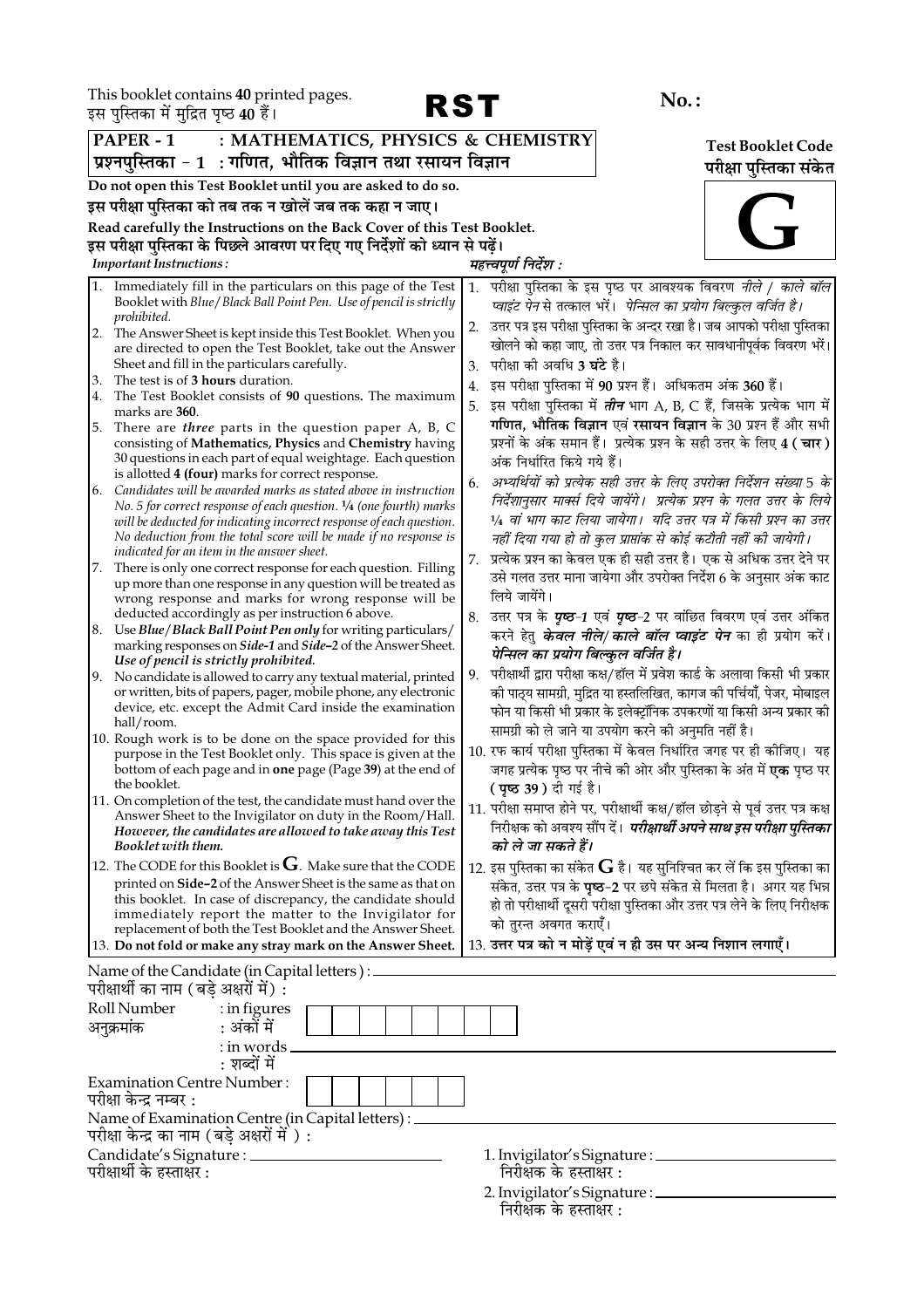### **PART A - MATHEMATICS**

- If  $x = -1$  and  $x = 2$  are extreme points of 1.  $f(x) = \alpha \log |x| + \beta x^2 + x$  then:
	- (1)  $\alpha = -6, \ \beta = -\frac{1}{2}$
	- (2)  $\alpha = 2, \beta = -\frac{1}{2}$
	- (3)  $\alpha = 2, \ \beta = \frac{1}{2}$
	- (4)  $\alpha = -6, \ \beta = \frac{1}{2}$
- $2.$ The locus of the foot of perpendicular drawn from the centre of the ellipse  $x^2 + 3y^2 = 6$  on any tangent to it is :
	- (1)  $(x^2 y^2)^2 = 6x^2 2y^2$
	- (2)  $(x^2 + y^2)^2 = 6x^2 + 2y^2$
	- (3)  $(x^2 + y^2)^2 = 6x^2 2y^2$
	- (4)  $(x^2 y^2)^2 = 6x^2 + 2y^2$
- भाग  $A \overline{\eta}$ गणित
- यदि  $x = -1$  तथा  $x = 2$ ,  $f(x) = \alpha \log |x| + \beta x^2 + x$  के चरमबिंदु हैं, तो : (1)  $\alpha = -6, \ \beta = -\frac{1}{2}$ (2)  $\alpha = 2, \beta = -\frac{1}{2}$ (3)  $\alpha = 2, \ \beta = \frac{1}{2}$ (4)  $\alpha = -6, \ \beta = \frac{1}{2}$
- दीर्घवृत्त  $x^2 + 3y^2 = 6$  के केंद्र से इसकी किसी स्पर्श  $2.$ रेखा पर खींचे गए लंब के पाद का बिंदु पथ है :

(1) 
$$
(x^2 - y^2)^2 = 6x^2 - 2y^2
$$

(2) 
$$
(x^2 + y^2)^2 = 6x^2 + 2y^2
$$

- (3)  $(x^2+y^2)^2=6x^2-2y^2$
- (4)  $(x^2 y^2)^2 = 6x^2 + 2y^2$
- 3. Let  $f_k(x) = \frac{1}{k} (\sin^k x + \cos^k x)$  where **3.** माना  $f_k(x) = \frac{1}{k} (\sin^k x + \cos^k x)$  है, जहाँ  $x \in \mathbf{R}$  तथा k ≥ 1 है, तो  $f_4(x) - f_6(x)$  बराबर है :  $x \in \mathbf{R}$  and  $k \ge 1$ . Then  $f_4(x) - f_6(x)$  equals :  $\frac{1}{3}$  $\frac{1}{3}$  $(1)$  $(1)$  $\frac{1}{4}$  $(2)$  $(2)$  $\frac{1}{12}$  $(3)$  $(3)$  $\frac{1}{6}$  $\frac{1}{6}$  $(4)$  $(4)$

1.

 $G/Page$  2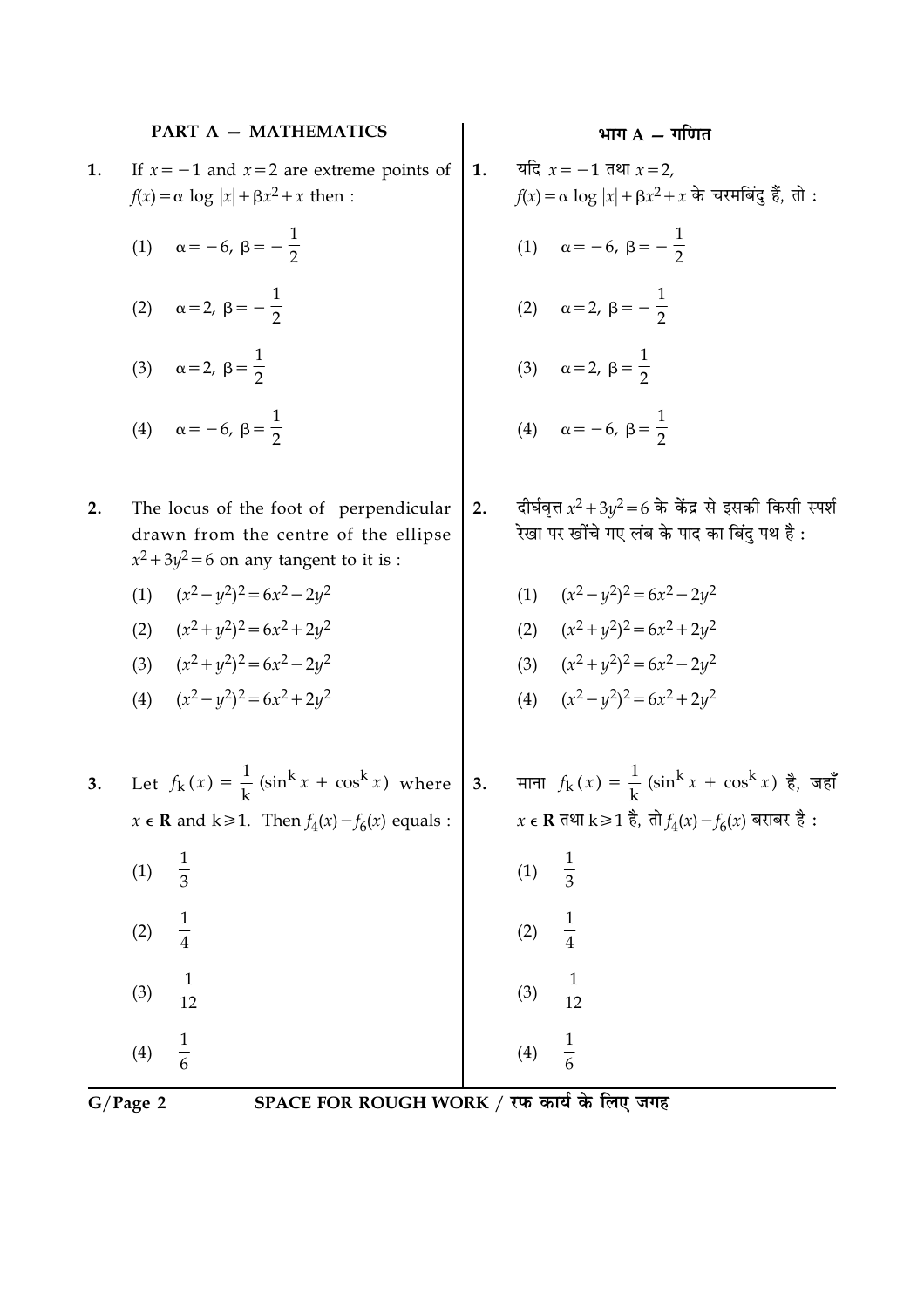|    | SPACE FOR ROUGH WORK / रफ कार्य के लिए जगह<br>$G/Page$ 3                                                                                                                           |    |                                                                                                                                                 |
|----|------------------------------------------------------------------------------------------------------------------------------------------------------------------------------------|----|-------------------------------------------------------------------------------------------------------------------------------------------------|
|    | (4) $(x-1) e^{x+\frac{1}{x}} + c$                                                                                                                                                  |    | (4) $(x-1) e^{x+\frac{1}{x}} + c$                                                                                                               |
|    | (3) $-x e^{x + \frac{1}{x}} + c$                                                                                                                                                   |    | (3) $-x e^{x + \frac{1}{x}} + c$                                                                                                                |
|    | (2) $(x+1) e^{x+\frac{1}{x}} + c$                                                                                                                                                  |    | (2) $(x+1) e^{x+\frac{1}{x}} + c$                                                                                                               |
|    | (1) $x e^{x + \frac{1}{x}} + c$                                                                                                                                                    |    | (1) $x e^{x + \frac{1}{x}} + c$                                                                                                                 |
|    | equal to:                                                                                                                                                                          |    |                                                                                                                                                 |
| 6. | The integral $\int \left(1 + x - \frac{1}{x}\right) e^{x + \frac{1}{x}} dx$ is $\left  6 \right $ . समाकल $\int \left(1 + x - \frac{1}{x}\right) e^{x + \frac{1}{x}} dx$ बराबर है: |    |                                                                                                                                                 |
|    | $I + B$<br>(4)                                                                                                                                                                     |    | (4)<br>$I + B$                                                                                                                                  |
|    | $(B^{-1})'$<br>(3)                                                                                                                                                                 |    | $(B^{-1})'$<br>(3)                                                                                                                              |
|    | $B-1$<br>(2)                                                                                                                                                                       |    | $B-1$<br>(2)                                                                                                                                    |
|    | (1)<br>I                                                                                                                                                                           |    | (1)<br>I                                                                                                                                        |
| 5. | If A is an $3 \times 3$ non - singular matrix such<br>that $AA' = A'A$ and $B = A^{-1} A'$ , then BB'<br>equals :                                                                  | 5. | यदि A एक ऐसा $3\times 3$ व्युत्क्रमणीय आव्यूह है कि<br>$AA' = A'A$ तथा $B = A^{-1} A'$ है, तो BB' बराबर<br>है :                                 |
|    | (4)<br>N                                                                                                                                                                           |    | (4)<br>N                                                                                                                                        |
|    | (3)<br>Y                                                                                                                                                                           |    | (3)<br>Y                                                                                                                                        |
|    | (2)<br>X                                                                                                                                                                           |    | (2)<br>$\chi$                                                                                                                                   |
|    | $Y - X$<br>(1)                                                                                                                                                                     |    | $Y - X$<br>(1)                                                                                                                                  |
| 4. | If $X = \{4^n - 3n - 1 : n \in N\}$ and<br>$Y = \{9(n-1) : n \in N\}$ , where N is the set of<br>natural numbers, then $X \cup Y$ is equal to :                                    | 4. | यदि $X = \{4^n - 3n - 1 : n \in N\}$ तथा<br>$Y = \{9(n-1) : n \in N\}$ हैं, जहाँ N, प्राकृत संख्याओं<br>का समुच्चय है, तो $X \cup Y$ बराबर है : |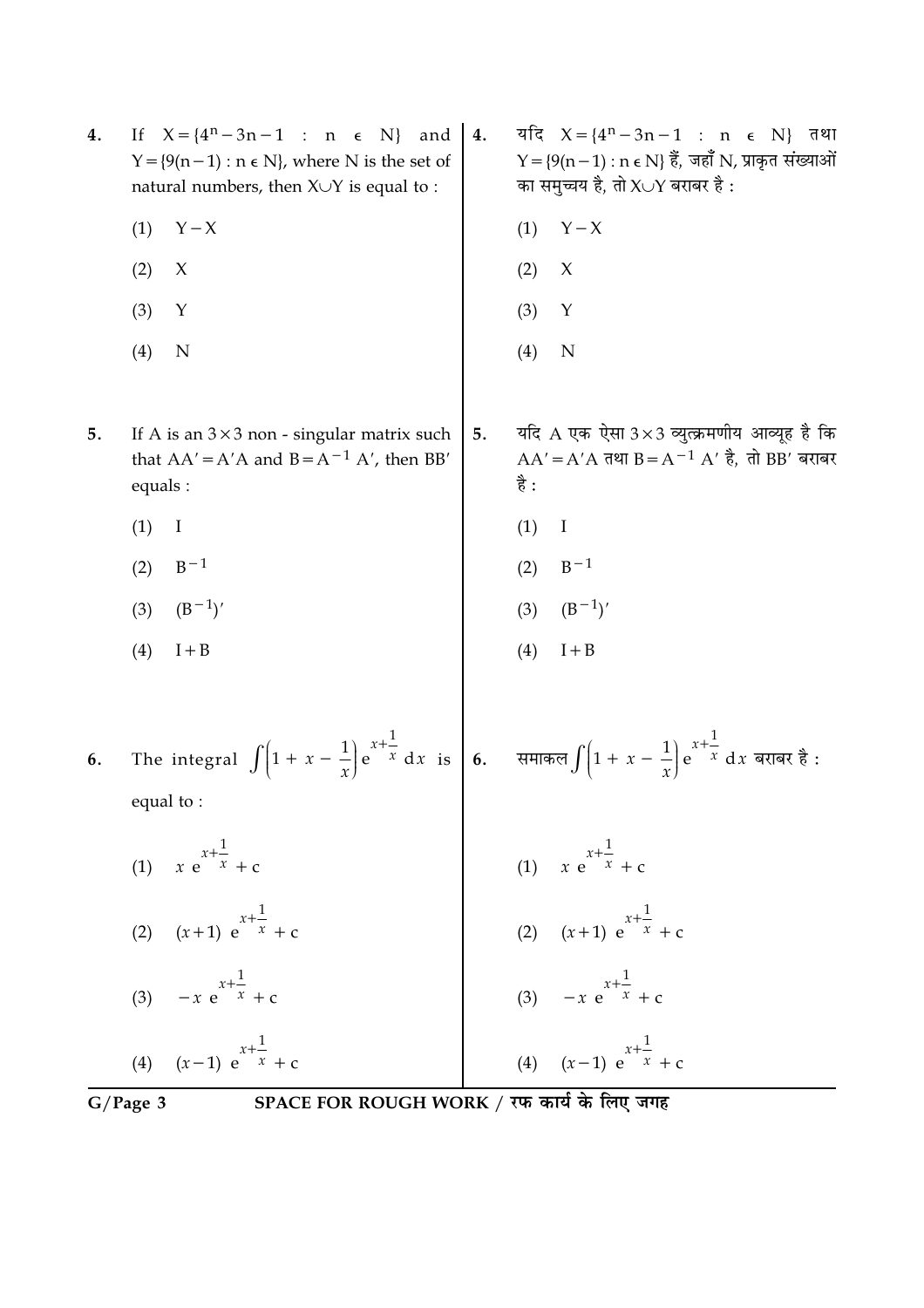| 7.       | The area of the region described by $ 7.$<br>A = { $(x, y)$ : $x^2 + y^2 \le 1$ and $y^2 \le 1 - x$ } is :                   |    | A = {(x, y) : $x^2 + y^2 \le 1$ तथा $y^2 \le 1 - x$ } के<br>द्वारा प्रदत्त क्षेत्र का क्षेत्रफल है :                  |
|----------|------------------------------------------------------------------------------------------------------------------------------|----|-----------------------------------------------------------------------------------------------------------------------|
|          | (1) $\frac{\pi}{2} - \frac{4}{3}$                                                                                            |    | (1) $\frac{\pi}{2} - \frac{4}{3}$                                                                                     |
|          | (2) $\frac{\pi}{2} - \frac{2}{3}$                                                                                            |    | (2) $\frac{\pi}{2} - \frac{2}{3}$                                                                                     |
|          | (3) $\frac{\pi}{2} + \frac{2}{3}$                                                                                            |    | (3) $\frac{\pi}{2} + \frac{2}{3}$                                                                                     |
|          | (4) $\frac{\pi}{2} + \frac{4}{3}$                                                                                            |    | (4) $\frac{\pi}{2} + \frac{4}{3}$                                                                                     |
| 8.       | The image of the line<br>$\frac{x-1}{3} = \frac{y-3}{1} = \frac{z-4}{-5}$ in the plane<br>$2x - y + z + 3 = 0$ is the line : | 8. | समतल $2x - y + z + 3 = 0$ में रेखा<br>$\frac{x-1}{3} = \frac{y-3}{1} = \frac{z-4}{-5}$ के प्रतिबिंब वाली<br>रेखा है : |
|          | (1) $\frac{x+3}{-3} = \frac{y-5}{-1} = \frac{z+2}{5}$                                                                        |    | (1) $\frac{x+3}{-3} = \frac{y-5}{-1} = \frac{z+2}{5}$                                                                 |
|          | (2) $\frac{x-3}{3} = \frac{y+5}{1} = \frac{z-2}{-5}$                                                                         |    | (2) $\frac{x-3}{3} = \frac{y+5}{1} = \frac{z-2}{-5}$                                                                  |
|          | (3) $\frac{x-3}{-3} = \frac{y+5}{-1} = \frac{z-2}{5}$                                                                        |    | (3) $\frac{x-3}{-3} = \frac{y+5}{-1} = \frac{z-2}{5}$                                                                 |
| G/Page 4 | (4) $\frac{x+3}{3} = \frac{y-5}{1} = \frac{z-2}{-5}$<br>SPACE FOR ROUGH WORK / रफ कार्य के लिए जगह                           |    | (4) $\frac{x+3}{3} = \frac{y-5}{1} = \frac{z-2}{-5}$                                                                  |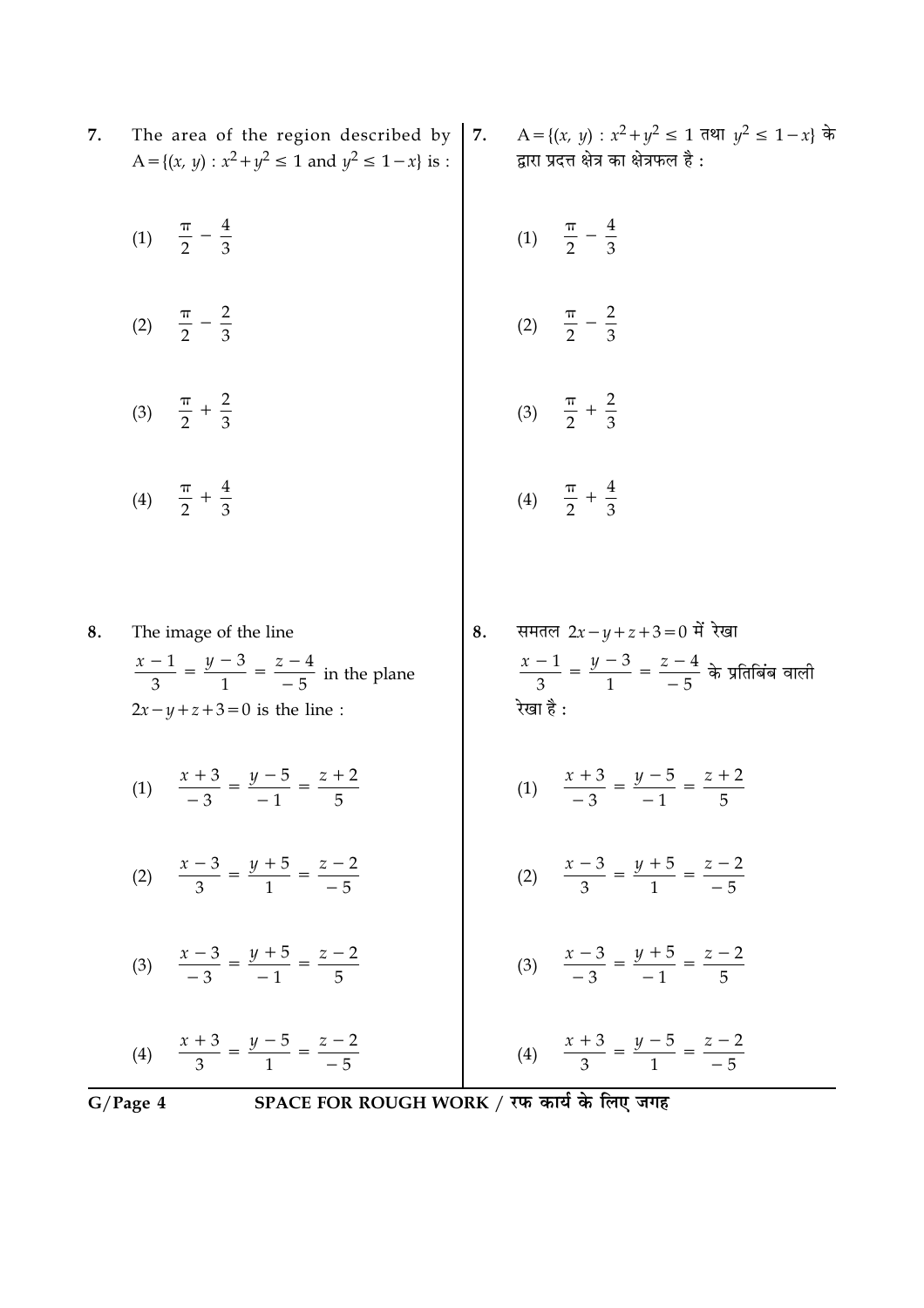| 9.  | The variance of first 50 even natural<br>numbers is :                                                          | 9.  |     | पहली 50 सम प्राकृत संख्याओं का प्रसरण है:                                                                                 |
|-----|----------------------------------------------------------------------------------------------------------------|-----|-----|---------------------------------------------------------------------------------------------------------------------------|
|     | 833<br>(1)                                                                                                     |     | (1) | 833                                                                                                                       |
|     | (2)<br>437                                                                                                     |     | (2) | 437                                                                                                                       |
|     | 437<br>(3)                                                                                                     |     | (3) | 437                                                                                                                       |
|     | $\frac{833}{4}$<br>(4)                                                                                         |     | (4) | $\frac{833}{4}$                                                                                                           |
|     |                                                                                                                |     |     |                                                                                                                           |
| 10. | If z is a complex number such that $ z  \ge 2$ ,<br>then the minimum value of $\left z + \frac{1}{2}\right $ : | 10. |     | यदि $\rm z$ एक ऐसी सम्मिश्र संख्या है कि $\rm  z \!\geqslant\! 2$ है, तो<br>$\left z+\frac{1}{2}\right $ का न्यूनतम मान : |
|     | (1)<br>lies in the interval $(1, 2)$                                                                           |     | (1) | अंतराल (1, 2) में स्थित है।                                                                                               |
|     | (2) is strictly greater than $\frac{3}{2}$                                                                     |     |     | (2) $\frac{5}{2}$ से निरंतर बड़ा है।                                                                                      |
|     | is strictly greater than $\frac{3}{2}$ but less<br>(3)<br>than $\frac{5}{2}$                                   |     |     | (3) $\frac{3}{2}$ से निरंतर बड़ा है परन्तु $\frac{5}{2}$ से कम है।                                                        |
|     | (4) is equal to $\frac{5}{2}$                                                                                  |     |     | (4) $\frac{5}{2}$ के बराबर है।                                                                                            |
|     | SPACE FOR ROUGH WORK / रफ कार्य के लिए जगह<br>G/Page 5                                                         |     |     |                                                                                                                           |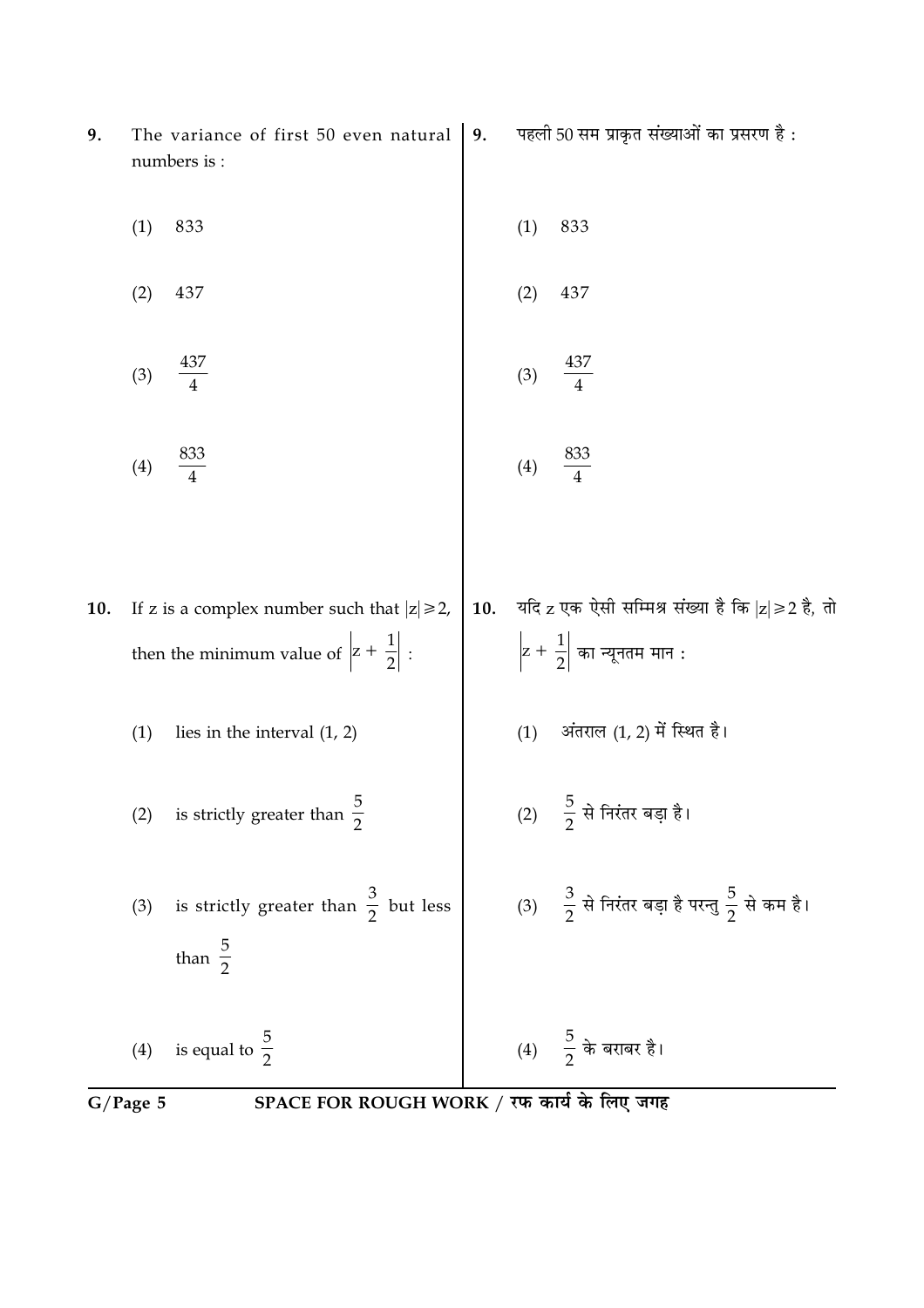- Three positive numbers form an increasing 11. G.P. If the middle term in this G.P. is doubled, the new numbers are in A.P. Then the common ratio of the G.P. is:
	- $3 + \sqrt{2}$  $(1)$
	- $(2)$   $2 \sqrt{3}$
	- $(3)$  2 +  $\sqrt{3}$
	- (4)  $\sqrt{2} + \sqrt{3}$
- If the coefficients of  $x^3$  and  $x^4$  in the 12. expansion of  $(1 + ax + bx^2) (1 - 2x)^{18}$  in powers of  $x$  are both zero, then  $(a, b)$  is equal to:

| (1) | $\left(14, \frac{251}{2}\right)$<br>$\frac{1}{3}$ |
|-----|---------------------------------------------------|
| (2) | $\left(14, \frac{272}{1}\right)$                  |

(3) 
$$
\left(16, \frac{272}{3}\right)
$$
  
(4)  $\left(16, \frac{251}{3}\right)$ 

 $\overline{3}$ 

- 13. Let a, b, c and d be non-zero numbers. If the point of intersection of the lines  $4ax + 2ay + c = 0$  and  $5bx + 2by + d = 0$  lies in the fourth quadrant and is equidistant from the two axes then:
	- $2bc + 3ad = 0$  $(1)$
	- $(2)$  $3bc - 2ad = 0$  $3bc + 2ad = 0$  $(3)$
	-
	- $2bc 3ad = 0$  $(4)$
- तीन धनात्मक संख्याएं बढती गुणोत्तर श्रेढी में हैं। यदि 11. इस गुणोत्तर श्रेढ़ी की बीच वाली संख्या दुगुनी कर दी जाए. तो नई बनी संख्याएं समांतर श्रेढी में हो जाती हैं। गुणोत्तर श्रेढी का सार्वअनुपात है :
	- $3 + \sqrt{2}$  $(1)$
	- (2)  $2 \sqrt{3}$
	- (3)  $2 + \sqrt{3}$
	- (4)  $\sqrt{2} + \sqrt{3}$
- यदि  $(1 + ax + bx^2) (1 2x)^{18}$  के x की घातों में  $12.$ प्रसार में  $x^3$  तथा  $x^4$ , दोनों के गुणांक शुन्य हैं, तो (a, b) बराबर है :
	- (1)  $\left(14, \frac{251}{3}\right)$ (2)  $\left(14, \frac{272}{3}\right)$
	- (3)  $\left(16, \frac{272}{3}\right)$
	- (4)  $\left(16, \frac{251}{3}\right)$
- माना a, b, c तथा d शुन्येतर संख्याएँ हैं। यदि रेखाओं 13.  $4ax + 2ay + c = 0$  तथा  $5bx + 2by + d = 0$  का प्रतिच्छेद बिंदु चौथे चतुर्थांश में है तथा दोनों अक्षों से समदरस्थ है, तो:
	- $2bc + 3ad = 0$  $(1)$  $(2)$  $3bc - 2ad = 0$
	- $3bc + 2ad = 0$  $(3)$
	- $2bc 3ad = 0$  $(4)$

 $G/Page 6$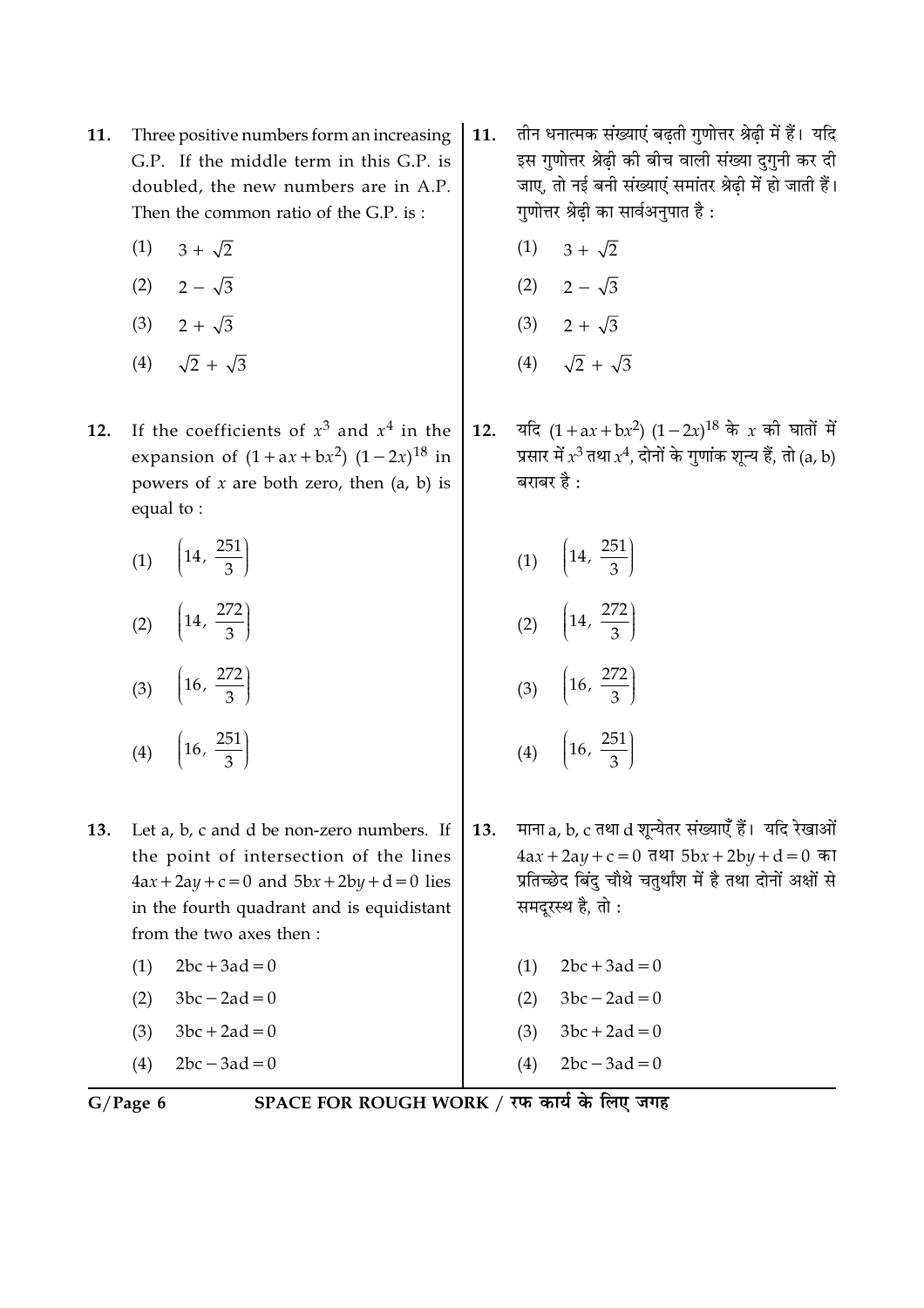| 14. | If $\begin{bmatrix} \rightarrow & \rightarrow & \rightarrow & \rightarrow \\ a \times b & b \times c & c \times a \end{bmatrix} = \lambda \begin{bmatrix} \rightarrow & \rightarrow & \rightarrow \\ a & b & c \end{bmatrix}^2$ then $\lambda$ is $\begin{bmatrix} 14. & \text{if } a \times b & b \times c & c \times a \\ a \times b & b \times c & c \times a \end{bmatrix} = \lambda \begin{bmatrix} \rightarrow & \rightarrow & \rightarrow \\ a & b & c \end{bmatrix}^2$ $\dot{a}, \dot{a}, \dot{b}, \dot{c}$<br>equal to:<br>$\mathfrak{Z}$<br>(1)<br>(2)<br>$\boldsymbol{0}$<br>(3)<br>$\mathbf{1}$<br>(4)<br>$\overline{2}$ |     | बराबर है :<br>(1)<br>3<br>(2)<br>$\boldsymbol{0}$<br>(3)<br>$\mathbf{1}$<br>(4)<br>$\overline{2}$                                                                                                                                                                                                                                                                                                                           |
|-----|--------------------------------------------------------------------------------------------------------------------------------------------------------------------------------------------------------------------------------------------------------------------------------------------------------------------------------------------------------------------------------------------------------------------------------------------------------------------------------------------------------------------------------------------------------------------------------------------------------------------------------------|-----|-----------------------------------------------------------------------------------------------------------------------------------------------------------------------------------------------------------------------------------------------------------------------------------------------------------------------------------------------------------------------------------------------------------------------------|
| 15. | Let A and B be two events such that<br>$P(\overline{A \cup B}) = \frac{1}{6}, \qquad P(A \cap B) = \frac{1}{4}$<br>and<br>$P(\overline{A}) = \frac{1}{4}$ , where $\overline{A}$ stands for the<br>complement of the event A. Then the<br>events A and B are:<br>(1)<br>equally likely but not independent.<br>(2)<br>independent but not equally likely.<br>independent and equally likely.<br>(3)<br>mutually exclusive and independent.<br>(4)                                                                                                                                                                                    | 15. | माना A तथा B दो ऐसी घटनाएँ हैं कि<br>$P(\overline{A \cup B}) = \frac{1}{6}, \qquad P(A \cap B) = \frac{1}{4}$<br>तथा<br>$P(\overline{A}) = \frac{1}{4}$ है जबकि $\overline{A}$ घटना A के पूरक को<br>दर्शाता है। तो घटनाएँ A तथा B:<br>समसम्भावी हैं परन्तु स्वतंत्र नहीं हैं।<br>(1)<br>स्वतंत्र हैं परन्तु समसम्भावी नहीं हैं।<br>(2)<br>स्वतंत्र हैं तथा समसम्भावी हैं।<br>(3)<br>परस्पर अपवर्जी तथा स्वतंत्र हैं।<br>(4) |
| 16. | Let PS be the median of the triangle with<br>vertices $P(2, 2)$ , $Q(6, -1)$ and $R(7, 3)$ . The<br>equation of the line passing through<br>$(1, -1)$ and parallel to PS is :<br>$2x + 9y + 7 = 0$<br>(1)<br>(2)<br>$4x + 7y + 3 = 0$<br>$2x - 9y - 11 = 0$<br>(3)<br>$4x - 7y - 11 = 0$<br>(4)                                                                                                                                                                                                                                                                                                                                      | 16. | माना PS एक त्रिभुज की माध्यिका है जिसके शीर्ष<br>P(2, 2), Q(6, -1) तथा R(7, 3) हैं। (1, -1) से<br>होकर जाने वाली रेखा, जो PS के समांतर है, का<br>समीकरण है :<br>$2x + 9y + 7 = 0$<br>(1)<br>$4x + 7y + 3 = 0$<br>(2)<br>$2x - 9y - 11 = 0$<br>(3)<br>$4x - 7y - 11 = 0$<br>(4)                                                                                                                                              |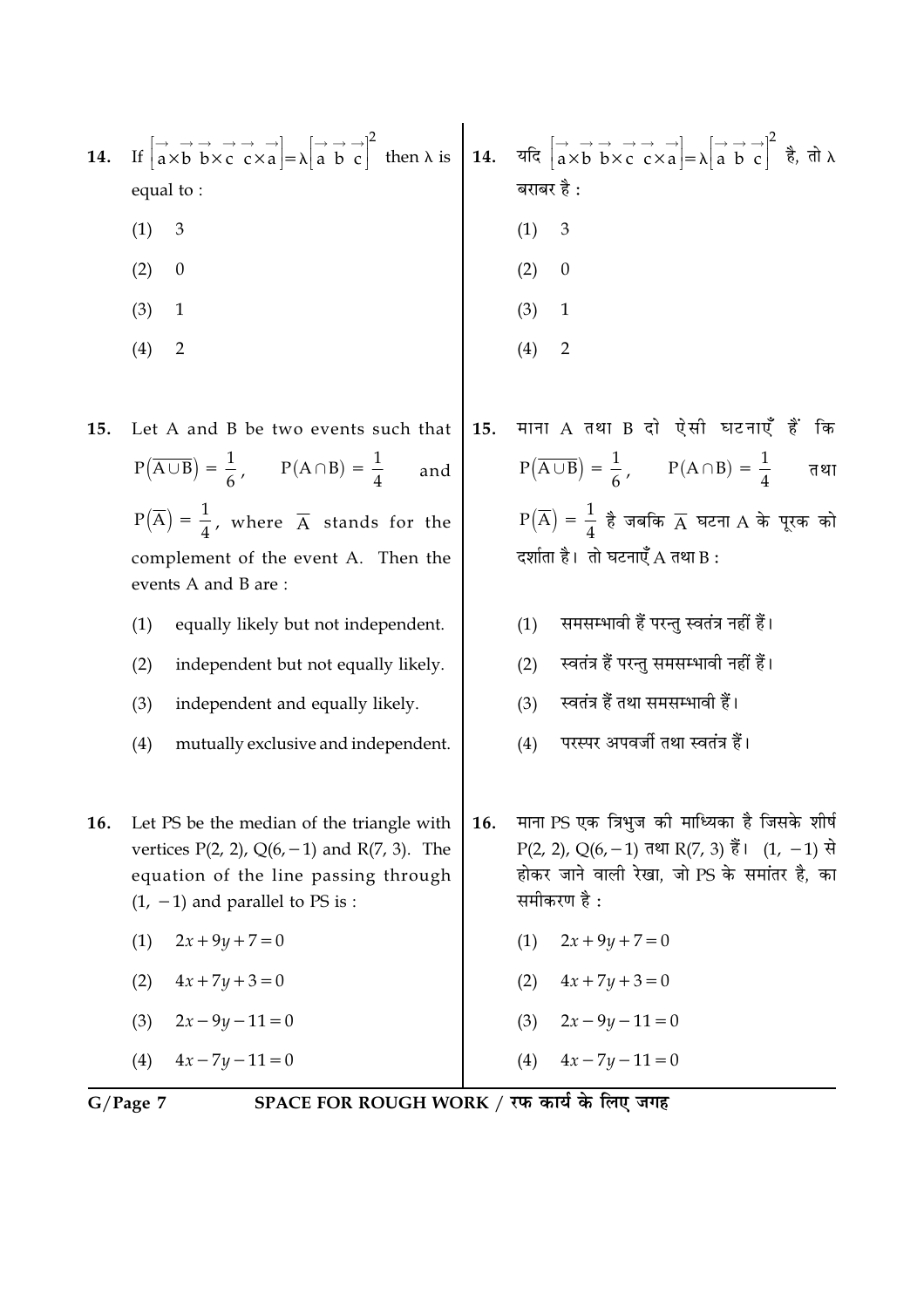17. 
$$
\lim_{x \to 0} \frac{\sin (\pi \cos^2 x)}{x^2}
$$
 is equal to :  
\n(1) 1  
\n(2)  $-\pi$   
\n(3)  $\pi$   
\n(4)  $\frac{\pi}{2}$ 

- Let  $\alpha$  and  $\beta$  be the roots of equation 18.  $px^2 + qx + r = 0$ , p≠0. If p, q, r are in A.P. and  $\frac{1}{\alpha} + \frac{1}{\beta} = 4$ , then the value of  $|\alpha - \beta|$ is :
	- $\frac{2\sqrt{17}}{9}$  $(1)$  $\sqrt{34}$  $\sim$

$$
(2) \quad \frac{1}{9}
$$
\n
$$
(3) \quad \frac{2\sqrt{13}}{9}
$$

$$
(4) \quad \frac{\sqrt{61}}{9}
$$

- 19. A bird is sitting on the top of a vertical pole 20 m high and its elevation from a point O on the ground is 45°. It flies off horizontally straight away from the point O. After one second, the elevation of the bird from O is reduced to 30°. Then the speed (in  $m/s$ ) of the bird is:
	- $40(\sqrt{3} \sqrt{2})$  $(1)$
	- $(2)$   $20\sqrt{2}$
	- (3)  $20(\sqrt{3} 1)$
	- $40(\sqrt{2} 1)$  $(4)$

17. 
$$
\lim_{x \to 0} \frac{\sin (\pi \cos^2 x)}{x^2} \text{ and } \tan \theta \text{ } \frac{\pi}{3}:
$$
  
(1) 1  
(2)  $-\pi$   
(3)  $\pi$   
(4)  $\frac{\pi}{2}$ 

माना α तथा β समीकरण  $px^2 + qx + r = 0$ , p≠0 के 18. मूल हैं। यदि p, q, r समांतर श्रेढ़ी में हैं तथा  $\frac{1}{\alpha} + \frac{1}{\beta} = 4$  है, तो  $|\alpha - \beta|$  का मान है:

(1) 
$$
\frac{2\sqrt{17}}{9}
$$
  
\n(2)  $\frac{\sqrt{34}}{9}$   
\n(3)  $\frac{2\sqrt{13}}{9}$   
\n(4)  $\frac{\sqrt{61}}{9}$ 

- एक पक्षी 20 मी. ऊँचे एक ऊर्ध्वाधर खंभे के शिखर 19. पर बैठा है तथा इसका भूमि के एक बिंदु O से उन्नयन कोण  $45^{\circ}$  है। यह पक्षी $\overline{\mathrm{O}}$  से परे क्षैतिज दिशा में उड़ता है। एक सेकंड के बाद, O से पक्षी का उन्नयन कोण घट कर 30° रह जाता है। तो (मी. प्रति से. में) पक्षी की चाल है :
	- (1)  $40(\sqrt{3} \sqrt{2})$
	- $(2)$  $20\sqrt{2}$
	- (3)  $20(\sqrt{3} 1)$
	- $40(\sqrt{2} 1)$  $(4)$

 $G/Page 8$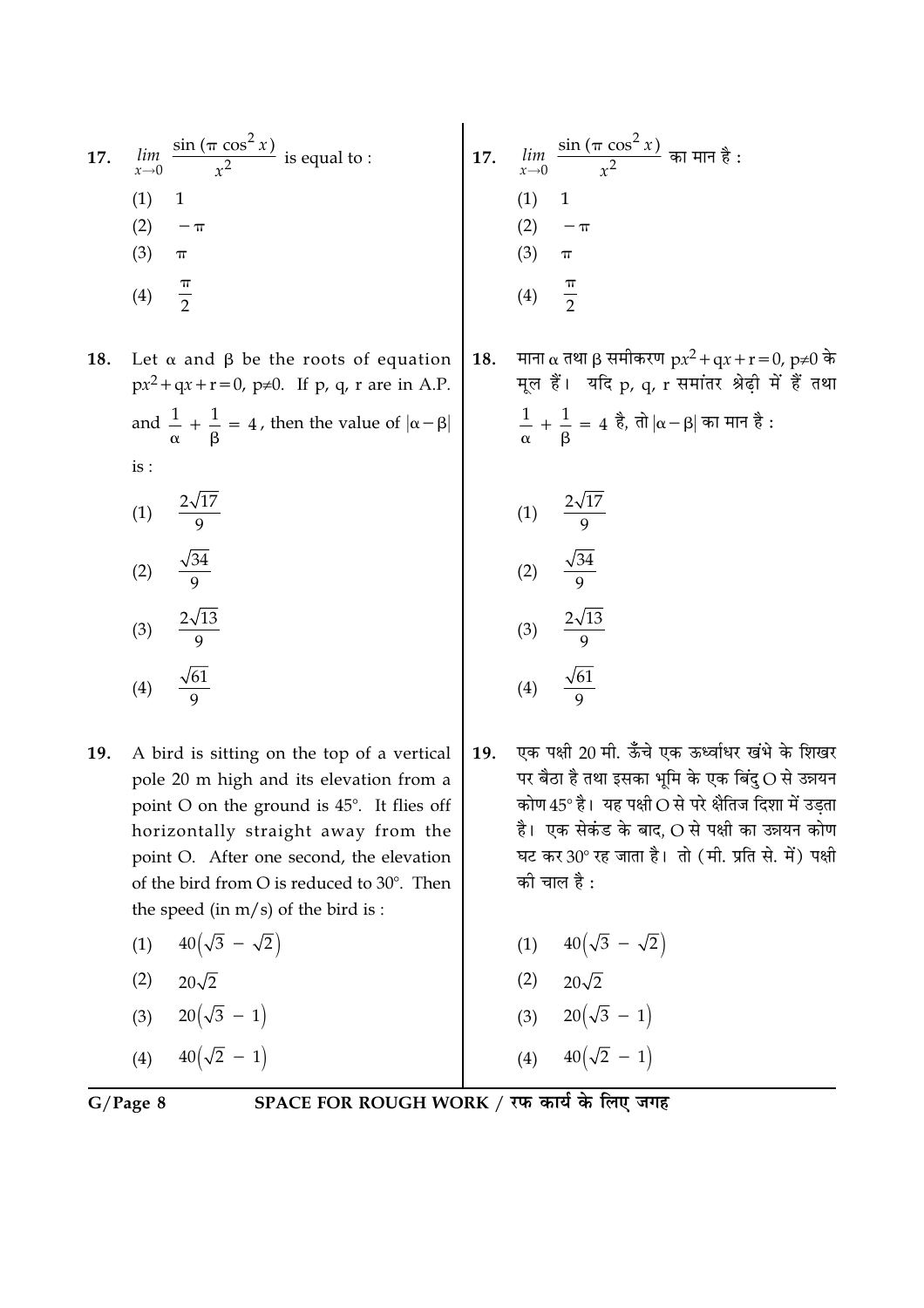If  $a \in \mathbb{R}$  and the equation 20.

 $-3(x-[x])^2+2(x-[x])+a^2=0$ 

(where  $[x]$  denotes the greatest integer  $\leq x$ ) has no integral solution, then all possible values of a lie in the interval :

- $(1)$   $(1, 2)$
- $(2) \quad (-2, -1)$
- (3)  $(-\infty, -2) \cup (2, \infty)$
- $(4)$   $(-1, 0)$   $\cup$   $(0, 1)$

The integral  $21.$ 

- $\int_{0}^{\pi}\sqrt{1+4\sin^2{\frac{x}{2}}-4\sin{\frac{x}{2}}}\,dx$  equals : (1)  $\frac{2\pi}{3}$  - 4 - 4 $\sqrt{3}$
- (2)  $4\sqrt{3} 4$
- (3)  $4\sqrt{3} 4 \frac{\pi}{3}$
- (4)  $\pi 4$

If  $f$  and  $g$  are differentiable functions in  $22.$ [0, 1] satisfying  $f(0) = 2 = g(1)$ ,  $g(0) = 0$  and  $f(1) = 6$ , then for some c $\epsilon$ [0, 1] :

- $(1)$  $2f'(c) = 3g'(c)$
- (2)  $f'(c) = g'(c)$
- (3)  $f'(c) = 2g'(c)$

$$
(4) \qquad 2f'(c) = g'(c)
$$

SPACE FOR ROUGH WORK / रफ कार्य के लिए जगह

यदि  $a \in \mathbf{R}$  तथा समीकरण  $20.$ 

$$
-3(x-[x])^2+2(x-[x])+a^2=0
$$

(जहाँ [x] उस बड़े से बड़े पूर्णांक को दर्शाता है जो  $\leq x$  है) का कोई पुर्णांकीय हल नहीं है, तो a के सभी संभव मान जिस अंतराल में स्थित हैं, वह है:

- $(1)$   $(1, 2)$  $(2) \quad (-2, -1)$ (3)  $(-\infty, -2) \cup (2, \infty)$
- $(4)$   $(-1, 0)$   $\cup$   $(0, 1)$
- $21.$ समाकल
	- $\int_{0}^{\pi}\sqrt{1+4\sin^2{\frac{x}{2}}-4\sin{\frac{x}{2}}}\,dx$  बराबर है : (1)  $\frac{2\pi}{3}$  - 4 - 4 $\sqrt{3}$ (2)  $4\sqrt{3} - 4$ (3)  $4\sqrt{3} - 4 - \frac{\pi}{3}$ (4)  $\pi - 4$
- $22.$ यदि  $f$  तथा  $g$ , [0, 1] में अवकलनीय फलन हैं जो  $f(0) = 2 = g(1), g(0) = 0$  और  $f(1) = 6$  को संतुष्ट करते हैं, तो किसी cel0, 11 के लिए:
	- $2f'(c) = 3g'(c)$
	- (2)  $f'(c) = g'(c)$ <br>(3)  $f'(c) = 2g'(c)$
	-

(4) 
$$
2f'(c) = g'(c)
$$

 $G/Page$  9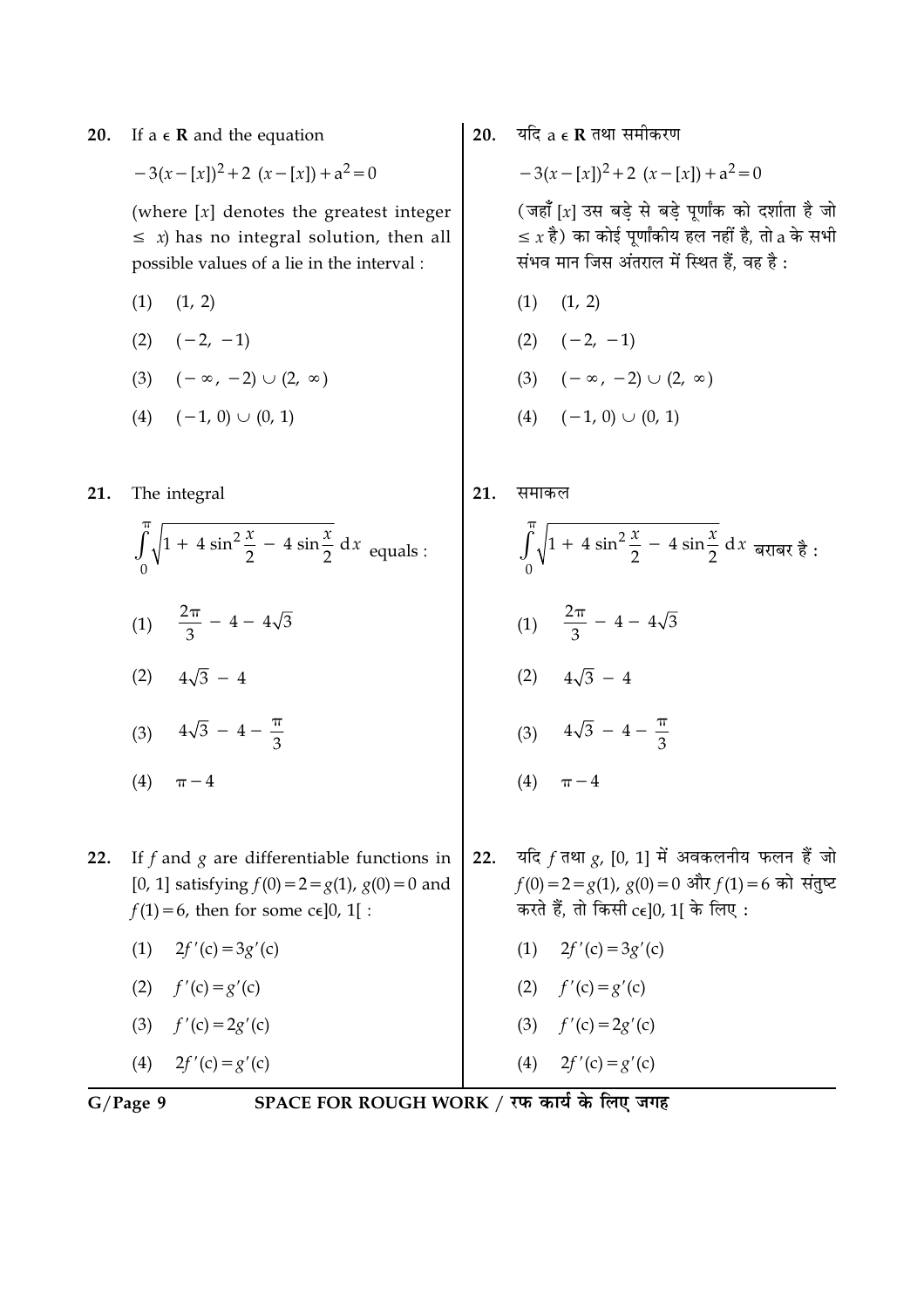| 23. | If $g$ is the inverse of a function $f$ and<br>$f'(x) = \frac{1}{1 + x^5}$ , then $g'(x)$ is equal to :<br>$5x^4$<br>(1)<br>$\frac{1}{1+\{g(x)\}^5}$<br>(2)<br>(3) $1 + {g(x)}^5$<br>$1 + x^5$<br>(4)                                                                                                                                                                                             | 23. | यदि $g$ फलन $f$ का व्युत्क्रम है तथा $f'(x) = \frac{1}{1 + x^5}$<br>है, तो $g'(x)$ बराबर है :<br>$5x^4$<br>(1)<br>(2) $\frac{1}{1 + \{g(x)\}^5}$<br>(3) $1 + {g(x)}^5$<br>(4) $1 + x^5$                                                                                                                                                     |
|-----|---------------------------------------------------------------------------------------------------------------------------------------------------------------------------------------------------------------------------------------------------------------------------------------------------------------------------------------------------------------------------------------------------|-----|---------------------------------------------------------------------------------------------------------------------------------------------------------------------------------------------------------------------------------------------------------------------------------------------------------------------------------------------|
| 24. | If $(10)^9 + 2(11)^1 (10)^8 + 3(11)^2 (10)^7 + $<br>+10 $(11)^9$ = k $(10)^9$ , then k is equal to :<br>441<br>(1)<br>$\overline{100}$<br>100<br>(2)<br>(3)<br>110<br>$\frac{121}{10}$<br>(4)                                                                                                                                                                                                     | 24. | यदि $(10)^9 + 2(11)^1 (10)^8 + 3(11)^2 (10)^7 + $<br>+10 (11) <sup>9</sup> = k (10) <sup>9</sup> है, तो k बराबर है :<br>$\frac{441}{100}$<br>(1)<br>(2)<br>100<br>(3)<br>110<br>$\frac{121}{10}$<br>(4)                                                                                                                                     |
| 25. | If $\alpha$ , $\beta \neq 0$ , and $f(n) = \alpha^n + \beta^n$ and<br>3 1 + $f(1)$ 1 + $f(2)$<br>1 + $f(1)$ 1 + $f(2)$ 1 + $f(3)$<br>$1 + f(2)$ 1 + $f(3)$ 1 + $f(4)$<br>= K(1 – $\alpha$ ) <sup>2</sup> (1 – $\beta$ ) <sup>2</sup> ( $\alpha$ – $\beta$ ) <sup>2</sup> , then K is<br>equal to:<br>$\frac{1}{\alpha\beta}$<br>(1)<br>$\mathbf{1}$<br>(2)<br>(3)<br>$-1$<br>(4)<br>$\alpha\beta$ | 25. | यदि $\alpha$ , $\beta \neq 0$ , $f(n) = \alpha^n + \beta^n$ तथा<br>3 1 + $f(1)$ 1 + $f(2)$<br>1 + $f(1)$ 1 + $f(2)$ 1 + $f(3)$<br>$1 + f(2) + f(3) + f(4)$<br>$= K(1 - \alpha)^2$ $(1 - \beta)^2 (\alpha - \beta)^2$ है, तो K बराबर<br>है :<br>$\frac{1}{\alpha\beta}$<br>(1)<br>$\mathbf{1}$<br>(2)<br>$-1$<br>(3)<br>(4)<br>$\alpha\beta$ |

 $\overline{G/Page 10}$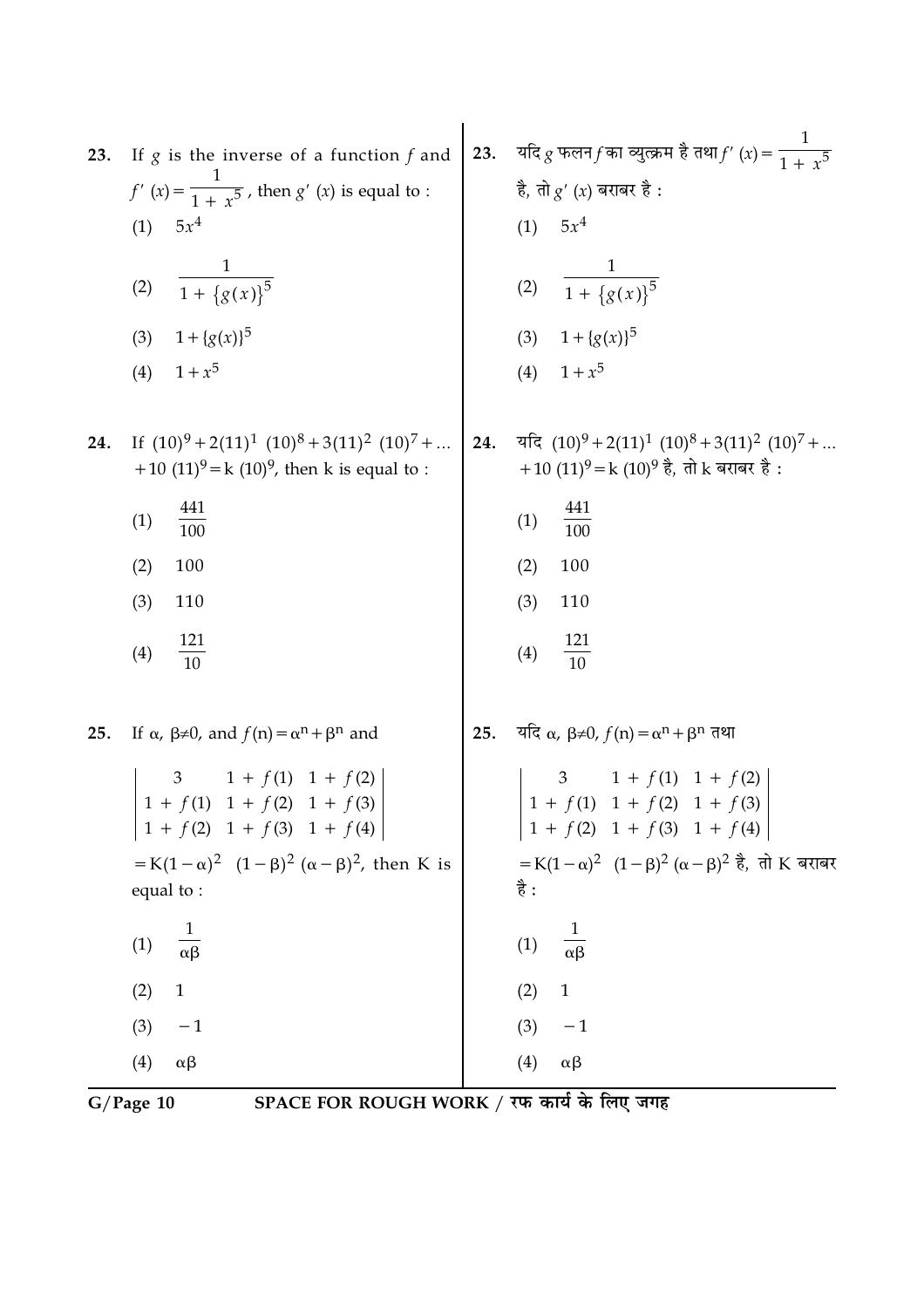| 26. | The slope of the line touching both the<br>parabolas $y^2 = 4x$ and $x^2 = -32y$ is :            | 26. | परवलयों $y^2 = 4x$ तथा $x^2 = -32y$ दोनों को स्पर्श<br>करने वाली रेखा की प्रवणता है : |
|-----|--------------------------------------------------------------------------------------------------|-----|---------------------------------------------------------------------------------------|
|     | $rac{3}{2}$<br>(1)                                                                               |     | $rac{3}{2}$<br>(1)                                                                    |
|     | $\frac{1}{8}$<br>(2)                                                                             |     | $\frac{1}{8}$<br>(2)                                                                  |
|     | $rac{2}{3}$<br>(3)                                                                               |     | $rac{2}{3}$<br>(3)                                                                    |
|     | $\frac{1}{2}$<br>(4)                                                                             |     | $\frac{1}{2}$<br>(4)                                                                  |
| 27. | The statement $\mathord{\sim} (p \leftrightarrow \mathord{\sim} q)$ is :                         | 27. |                                                                                       |
|     | (1)<br>equivalent to $\neg p \leftrightarrow q$                                                  |     | कथन ~(p ↔ ~q) है :<br>(1)     ~p ↔ q के तुल्य                                         |
|     | (2)<br>a tautology                                                                               |     | एक पुनरुक्ति (tautology)<br>(2)                                                       |
|     | (3)<br>a fallacy                                                                                 |     | (3) एक हेत्वाभास (fallacy)                                                            |
|     | (4)<br>equivalent to $p \leftrightarrow q$                                                       |     | (4) $p \leftrightarrow q$ के तुल्य                                                    |
| 28. | Let the population of rabbits surviving at                                                       | 28. | माना किसी समय t पर जीवित खरगोशों की जनसंख्या                                          |
|     | a time t be governed by the differential<br>equation $\frac{dp(t)}{dt} = \frac{1}{2}p(t) - 200.$ |     | अवकल समीकरण $\frac{dp(t)}{dt} = \frac{1}{2}p(t) - 200$ द्वारा<br>dt<br>नियंत्रित हैं। |
|     | If $p(0) = 100$ , then $p(t)$ equals :                                                           |     | यदि $p(0) = 100$ है, तो $p(t)$ बराबर है :                                             |
|     | $300 - 200 e^{-t/2}$<br>(1)                                                                      |     | $300 - 200 e^{-t/2}$<br>(1)                                                           |
|     | $600 - 500$ e <sup>t/2</sup><br>(2)                                                              |     | $600 - 500$ e <sup>t/2</sup><br>(2)                                                   |
|     | $400 - 300 e^{-t/2}$<br>(3)                                                                      |     | $400 - 300 e^{-t/2}$<br>(3)                                                           |
|     | $400 - 300 e^{t/2}$<br>(4)                                                                       |     | $400 - 300$ e <sup>t/2</sup><br>(4)                                                   |

 $\overline{\text{G/Page 11}}$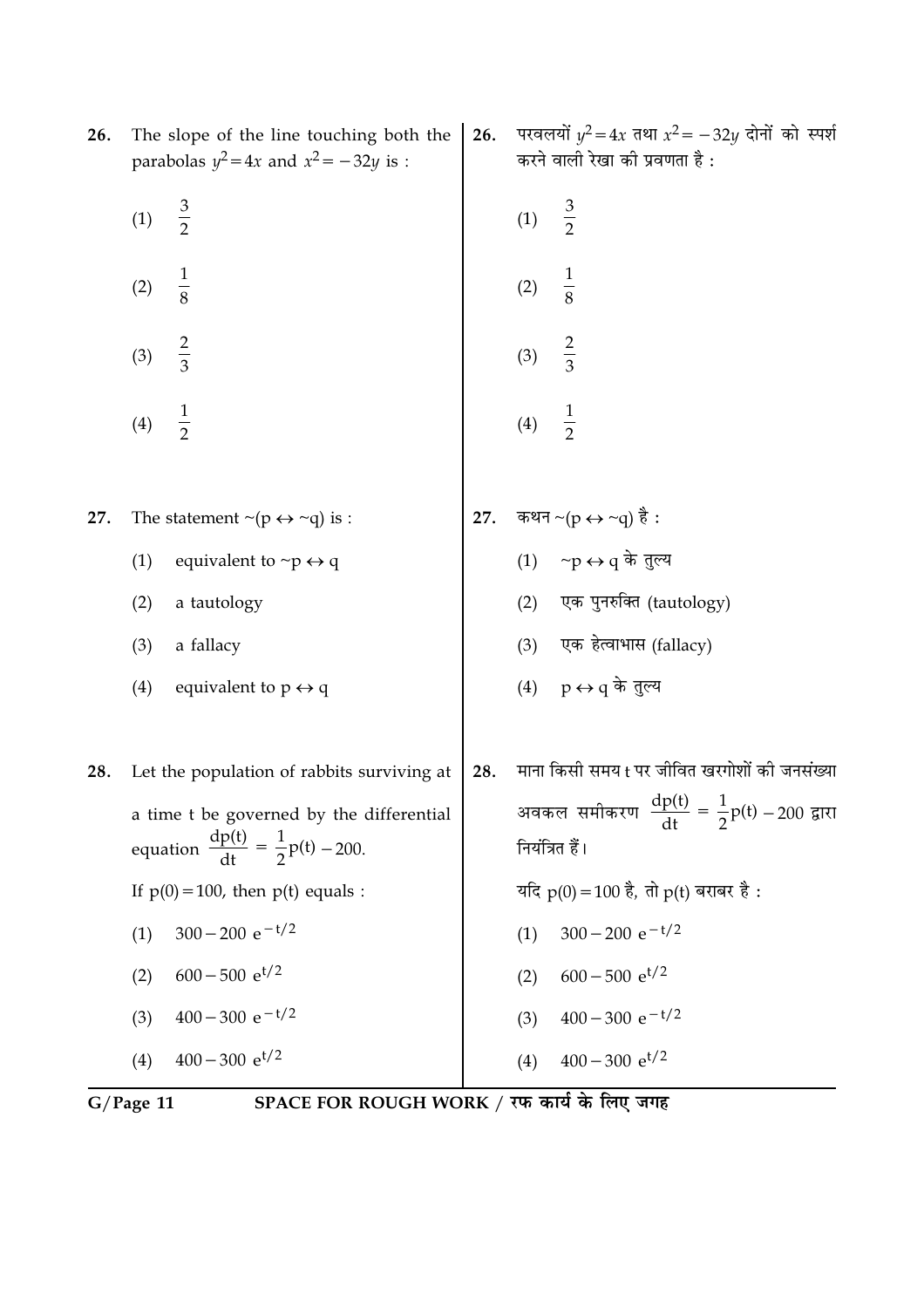29. Let C be the circle with centre at  $(1, 1)$  and radius = 1. If  $T$  is the circle centred at  $(0, y)$ , passing through origin and touching the circle C externally, then the radius of T is equal to:

| (1) | $\sqrt{3}$<br>2 |  |
|-----|-----------------|--|
|     |                 |  |

 $\frac{1}{2}$  $\frac{1}{4}$ 

 $(2)$ 

 $(3)$ 

- $\frac{\sqrt{3}}{\sqrt{2}}$  $(4)$
- 30. The angle between the lines whose direction cosines satisfy the equations  $l+m+n=0$  and  $l^2 = m^2 + n^2$  is :
	- $\frac{\pi}{4}$  $(1)$

 $\frac{\pi}{6}$ 

 $\frac{\pi}{3}$ 

 $\frac{\pi}{2}$  $(3)$ 

 $(2)$ 

 $(4)$ 

माना C एक वृत्त है जिसका केंद्र (1, 1) पर है तथा 29. त्रिज्या=1 है। यदि T केंद्र (0,  $\nu$ ) वाला वृत्त है जो मूल बिंदु से हो कर जाता है तथा वृत्त C को बाह्य रूप से स्पर्श करता है, तो T की त्रिज्या बराबर है :

(1) 
$$
\frac{\sqrt{3}}{2}
$$
  
\n(2)  $\frac{1}{2}$   
\n(3)  $\frac{1}{4}$   
\n(4)  $\frac{\sqrt{3}}{\sqrt{2}}$ 

 $(4)$ 

दो रेखाएँ, जिनके दिक्-कोज्या, समीकरणों 30.  $l+m+n=0$  तथा  $l^2=m^2+n^2$  को संतुष्ट करते हैं, के बीच का कोण है :

$$
(1) \quad \frac{\pi}{4}
$$

- $\frac{\pi}{6}$  $(2)$
- $\frac{\pi}{2}$  $(3)$

 $(4)$ 

 $\frac{\pi}{3}$ 

 $G/Page$  12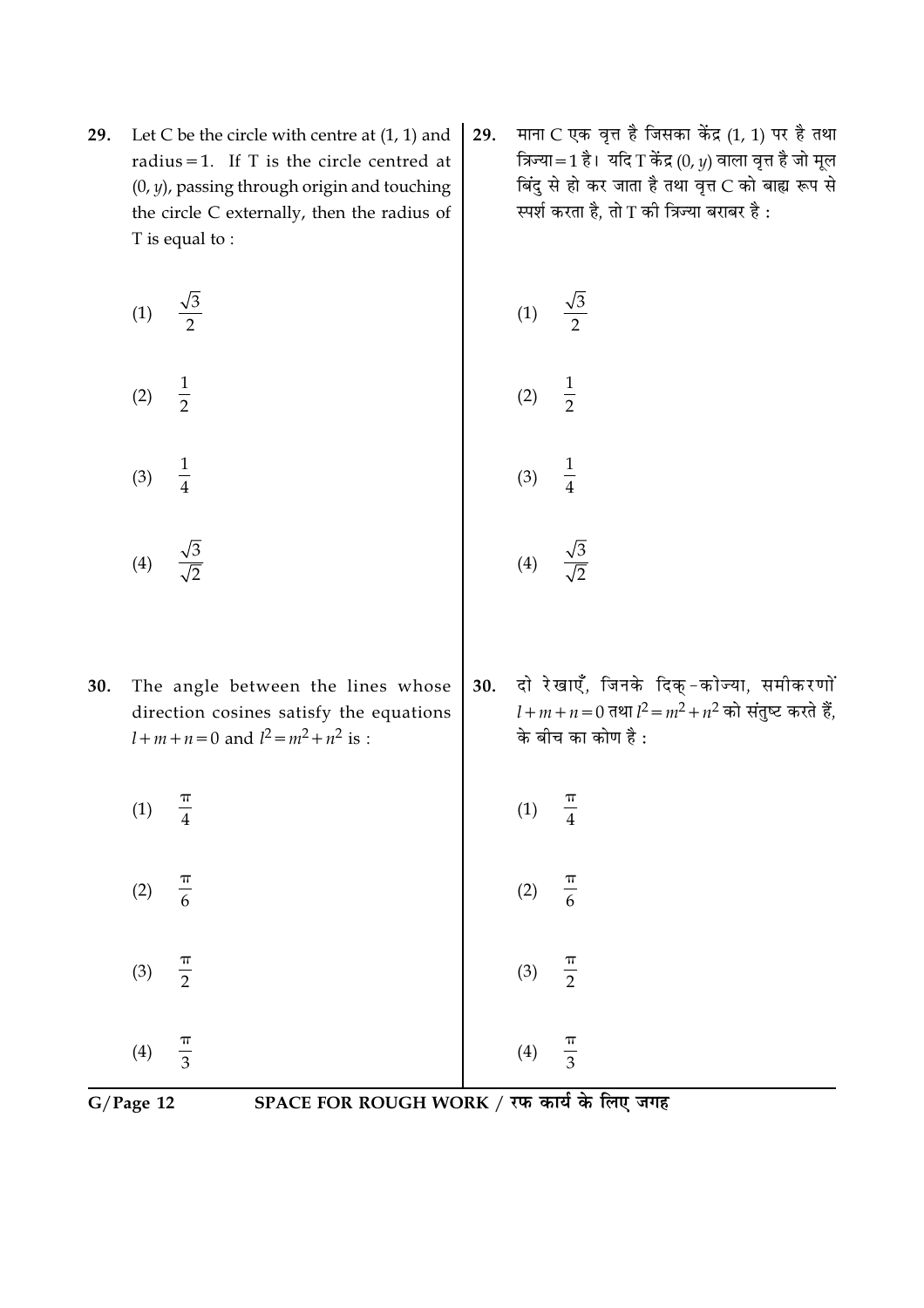#### **PART B - PHYSICS**

When a rubber-band is stretched by a 31. distance  $x$ , it exerts a restoring force of magnitude  $F = ax + bx^2$  where a and b are constants. The work done in stretching the unstretched rubber-band by L is:

$$
(1) \quad \frac{1}{2} \left( \frac{aL^2}{2} + \frac{bL^3}{3} \right)
$$

(2) 
$$
aL^2 + bL^3
$$
  
(3)  $\frac{1}{2}(aL^2 + bL^3)$ 

(4) 
$$
\frac{aL^2}{2} + \frac{bL^3}{3}
$$

- The coercivity of a small magnet where the  $32.$ ferromagnet gets demagnetized is  $3 \times 10^3$  A m<sup>-1</sup>. The current required to be passed in a solenoid of length 10 cm and number of turns 100, so that the magnet gets demagnetized when inside the solenoid, is:
	- 6 A  $(1)$
	- $(2)$  $30 \text{ mA}$
	- $(3)$  $60 \text{ mA}$
	- $3A$  $(4)$
- In a large building, there are 15 bulbs of 33. 40 W, 5 bulbs of 100 W, 5 fans of 80 W and 1 heater of 1 kW. The voltage of the electric mains is 220 V. The minimum capacity of the main fuse of the building will be:  $(1)$  $14A$ 
	- $(2)$ 8 A  $10A$  $(3)$
	- $(4)$ 12 A

# भाग  $B -$  भौतिक विज्ञान

जब एक रबड के छल्ले को  $x$  दुरी तक तानित किया 31. जाता है; तब परिमाण  $F = ax + bx^2$  का एक प्रत्यनयन बल लगता है जहाँ a एवं b स्थिरांक हैं। बिना तानित रबड के छल्ले को L से तानित करने में किया गया कार्य है :

(1) 
$$
\frac{1}{2} \left( \frac{aL^2}{2} + \frac{bL^3}{3} \right)
$$
  
\n(2)  $aL^2 + bL^3$   
\n(3)  $\frac{1}{2} (aL^2 + bL^3)$   
\n(4)  $\frac{aL^2}{2} + \frac{bL^3}{3}$ 

- एक छोटे चुम्बक को निग्राहिता, जहाँ लोहचुम्बक 32. अचम्बकीय हो जाता है,  $3 \times 10^3$  A m $^{-1}$  है। चक्रों की संख्या 100 एवं लम्बाई 10 cm की एक परिनालिका से प्रवाहित आवश्यक धारा का मान, जिससे कि चुम्बक परिनालिका के अन्दर होने पर अचुम्बकीय हो जाये, है :
	- 6 A  $(1)$
	- $(2)$ 30 mA
	- $60 \text{ mA}$  $(3)$
	- $3A$  $(4)$
- एक बृहत भवन में, 40 W के 15 बल्ब, 100 W के 33. 5 बल्ब. 80 W के 5 पंखे एवं 1 kW का 1 हीटर हैं। बिजली के मेन्स की वोल्टता 220 V हैं। भवन के मुख्य फ्यूज़ की न्यूनतम क्षमता होगी :
	- 14 A  $(1)$
	- $(2)$ 8 A
	- $10A$  $(3)$
	- 12 A  $(4)$
	-

 $G/Page$  13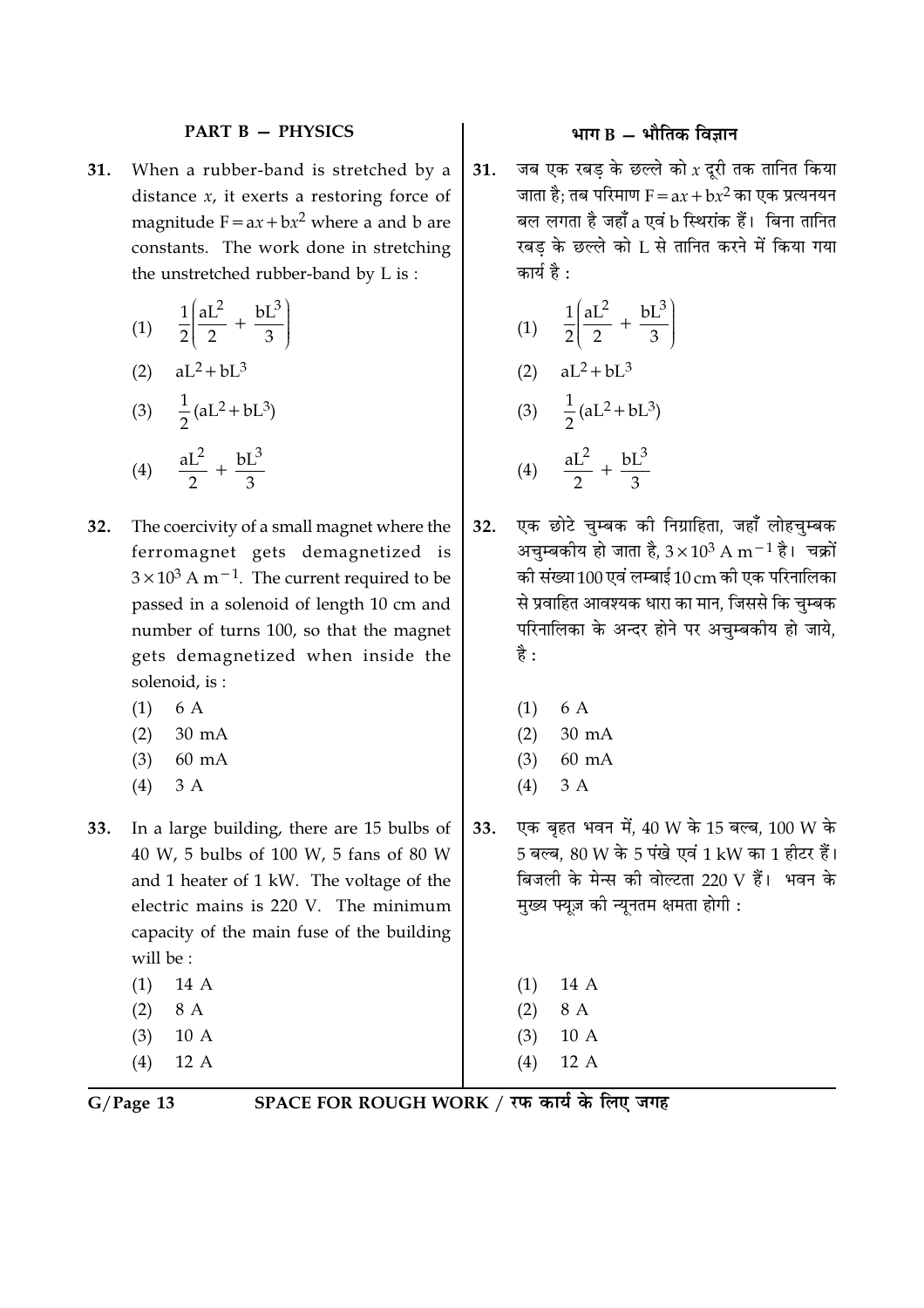34. An open glass tube is immersed in mercury in such a way that a length of 8 cm extends above the mercury level. The open end of the tube is then closed and sealed and the tube is raised vertically up by additional 46 cm. What will be length of the air column above mercury in the tube now?

(Atmospheric pressure  $=76$  cm of Hg)

- $(1)$  $6<sub>cm</sub>$
- $(2)$  $16 \text{ cm}$
- $(3)$ 22 cm
- $(4)$ 38 cm
- A bob of mass m attached to an  $35.$ inextensible string of length l is suspended from a vertical support. The bob rotates in a horizontal circle with an angular speed  $\omega$  rad/s about the vertical. About the point of suspension :
	- $(1)$ angular momentum changes both in direction and magnitude.
	- $(2)$ angular momentum is conserved.
	- $(3)$ angular momentum changes in magnitude but not in direction.
	- $(4)$ angular momentum changes in direction but not in magnitude.

एक खुली काँच की नली को पारे में इस प्रकार डुबोया 34. जाता है कि पारे के स्तर से 8 cm ऊपर कॉँच की नली की लम्बाई है। नली के खले सिरे को अब बन्द कर सील कर दिया जाता है और नली को ऊर्ध्वाधर अतिरिक्त 46 cm से ऊपर उठाया जाता है। नली में पारे के ऊपर वाय स्तम्भ की लम्बाई अब क्या होगी?

(वायुमंडलीय दाब=Hg का 76 cm)

- $6<sub>cm</sub>$  $(1)$
- 16 cm  $(2)$
- 22 cm  $(3)$
- $(4)$ 38 cm
- लम्बाई *l* की एक अवितान्य डोरी से बँधे द्रव्यमान m 35. के एक बाब को एक ऊर्ध्वाधर आधार से लटकाया जाता है। बाब ऊर्ध्वाधर पर कोणीय चाल  $\omega$  rad/s से एक क्षैतिज वृत्त में घूर्णन करता है। निलंबन बिन्दु पर $:$ 
	- कोणीय संवेग दोनों दिशा एवं परिमाण में  $(1)$ परिवर्तनशील है।
	- कोणीय संवेग संरक्षित रहता है।  $(2)$
	- कोणीय संवेग परिमाण में परिवर्तनशील हैं परन्त  $(3)$ दिशा में नहीं।
	- कोणीय संवेग दिशा में परिवर्तनशील है परन्तु  $(4)$ परिमाण में नहीं।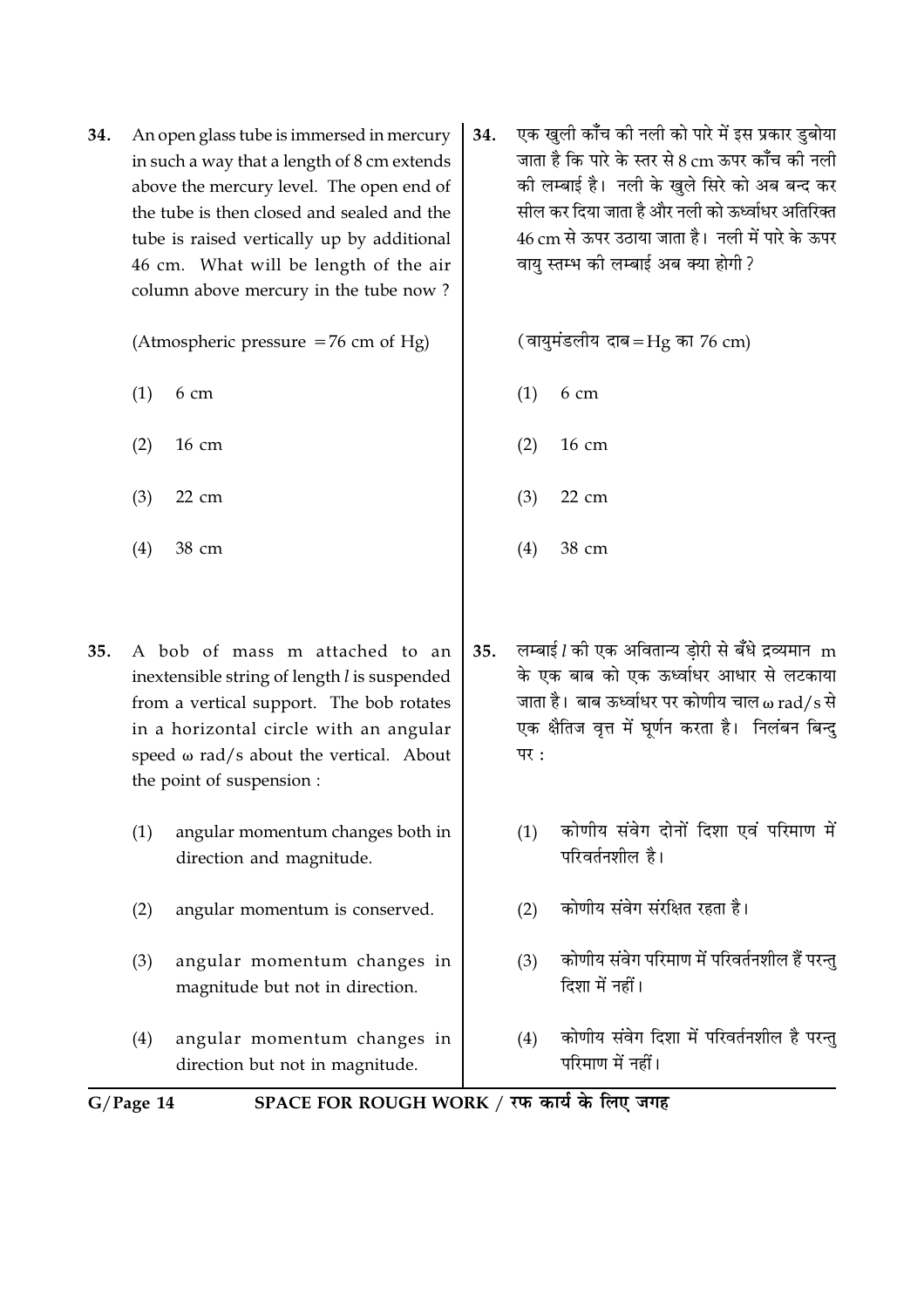- The current voltage relation of diode is 36. given by I= $(e^{1000V/T}-1)$  mA, where the applied voltage V is in volts and the temperature T is in degree Kelvin. If a student makes an error measuring  $\pm 0.01$  V while measuring the current of 5 mA at 300 K, what will be the error in the value of current in mA?
	- $0.05$  mA  $(1)$
	- $0.2 \text{ mA}$  $(2)$
	- $(3)$  $0.02$  mA
	- $(4)$  $0.5$  mA
- From a tower of height H, a particle is 37. thrown vertically upwards with a speed u. The time taken by the particle, to hit the ground, is n times that taken by it to reach the highest point of its path.

The relation between H, u and n is:

 $(1)$ g H =  $(n-2)u^2$ 

- (2)  $2 \text{ e } H = n^2 u^2$
- $g H = (n-2)^2 u^2$  $(3)$

2 g H =  $nu^2(n-2)$  $(4)$ 

- एक डायोड की धारा-वोल्टता सम्बन्ध 36.  $I = (e^{1000V/T} - 1)$  mA से दी जाती हैं, जहाँ V लगाई गई वोल्टता वोल्ट में है और तापमान T डिग्री कैल्विन में है। यदि एक विद्यार्थी 300 K पर 5 mA धारा नापते हुये मापन में  $\pm 0.01$  V की त्रुटि करता है, तब धारा के मान में mA में त्रटि क्या होगी ?
	- $0.05$  mA  $(1)$ 
		- $0.2 \text{ mA}$  $(2)$
		- $0.02$  mA  $(3)$
		- $(4)$  $0.5$  m $A$
- ऊँचाई H की एक मीनार से, चाल  $u$  से एक कण को 37. ऊर्ध्वाधर ऊपर की ओर फेंका जाता है। कण को पृथ्वी तक गिरने में लगा समय उसके उच्चतम बिन्दु तक पहुँचने के समय का n गुना हैं।

 $H_{11}$  एवं n के बीच सम्बन्ध है:

- (1)  $g H = (n-2)u^2$
- $(2)$  $2 \text{ g H} = n^2 u^2$
- $g H = (n-2)<sup>2</sup>u<sup>2</sup>$  $(3)$

2 g H =  $nu^2(n-2)$  $(4)$ 

 $G/Page$  15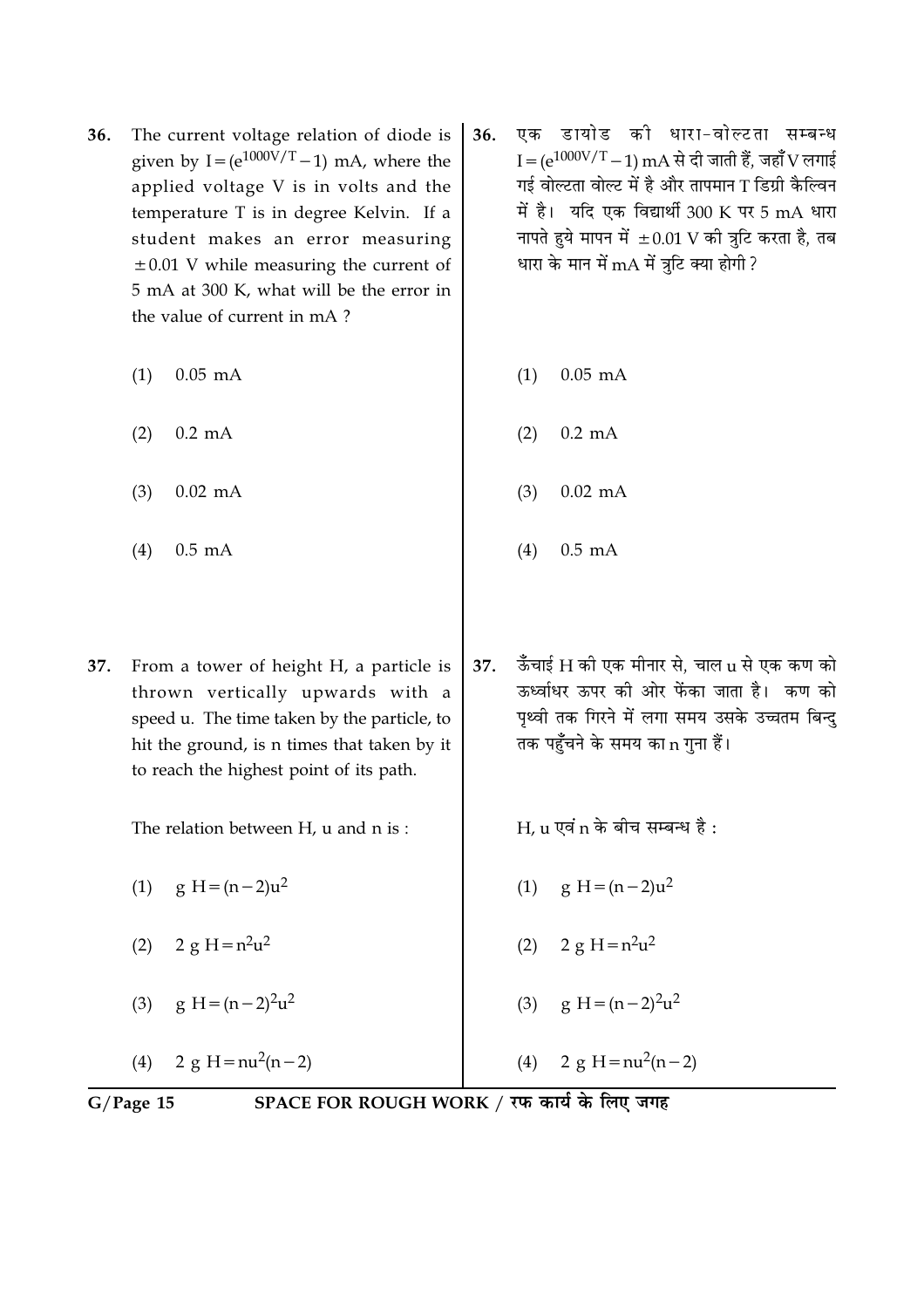A thin convex lens made from crown glass 38.  $\left(\mu = \frac{3}{2}\right)$  has focal length f. When it is measured in two different liquids having refractive indices  $\frac{4}{3}$  and  $\frac{5}{3}$ , it has the focal lengths  $f_1$  and  $f_2$  respectively. The correct relation between the focal lengths is:

- (1)  $f_1$  and  $f_2$  both become negative
- (2)  $f_1 = f_2 < f$
- (3)  $f_1 > f$  and  $f_2$  becomes negative
- (4)  $f_2 > f$  and  $f_1$  becomes negative
- 39. A parallel plate capacitor is made of two circular plates separated by a distance of 5 mm and with a dielectric of dielectric constant 2.2 between them. When the electric field in the dielectric is  $3 \times 10^4$  V/m, the charge density of the positive plate will be close to:
	- (1)  $6 \times 10^4$  C/m<sup>2</sup>
	- (2)  $6 \times 10^{-7}$  C/m<sup>2</sup>
	- (3)  $3 \times 10^{-7}$  C/m<sup>2</sup>
	- $3 \times 10^4$  C/m<sup>2</sup>  $(4)$
- 38. क्राउन काँच  $\left(\mu = \frac{3}{2}\right)$  से बने एक पतले उत्तल लेन्स की फोकस लम्बाई $f$  है। जब इसे अपवर्तनांक  $\frac{4}{3}$  एवं  $\frac{5}{3}$  वाले दो भिन्न द्रवों में रखकर मापा जाता है, तब फोकस लम्बाइयाँ क्रमशः  $f_1$  एवं  $f_2$  हैं। फोकस लम्बाइयों के बीच सही सम्बन्ध है:
	- (1)  $f_1$  एवं  $f_2$  दोनों ऋणात्मक हो जाते हैं।
	- (2)  $f_1 = f_2 < f$
	- (3)  $f_1 > f$  और  $f_2$  ऋणात्मक हो जाता है।
	- (4)  $f_2 > f$ और  $f_1$  ऋणात्मक हो जाता है।

दो वृत्तीय प्लेटो, जिनके बीच दूरी 5 mm हैं, से एक 39. समान्तर पट्टिका संधारित्र बनाया गया है जिसके बीच परावैद्युत स्थिरांक 2.2 का एक परावैद्युत रखा गया है। जब परावैद्युत में विद्युत क्षेत्र  $3 \times 10^4$  V/m है, तब धनात्मक प्लेट का आवेश घनत्व लगभग होगा :

- (1)  $6 \times 10^4$  C/m<sup>2</sup>
- (2)  $6 \times 10^{-7}$  C/m<sup>2</sup>
- (3)  $3 \times 10^{-7}$  C/m<sup>2</sup>
- (4)  $3 \times 10^4$  C/m<sup>2</sup>

 $G/Page$  16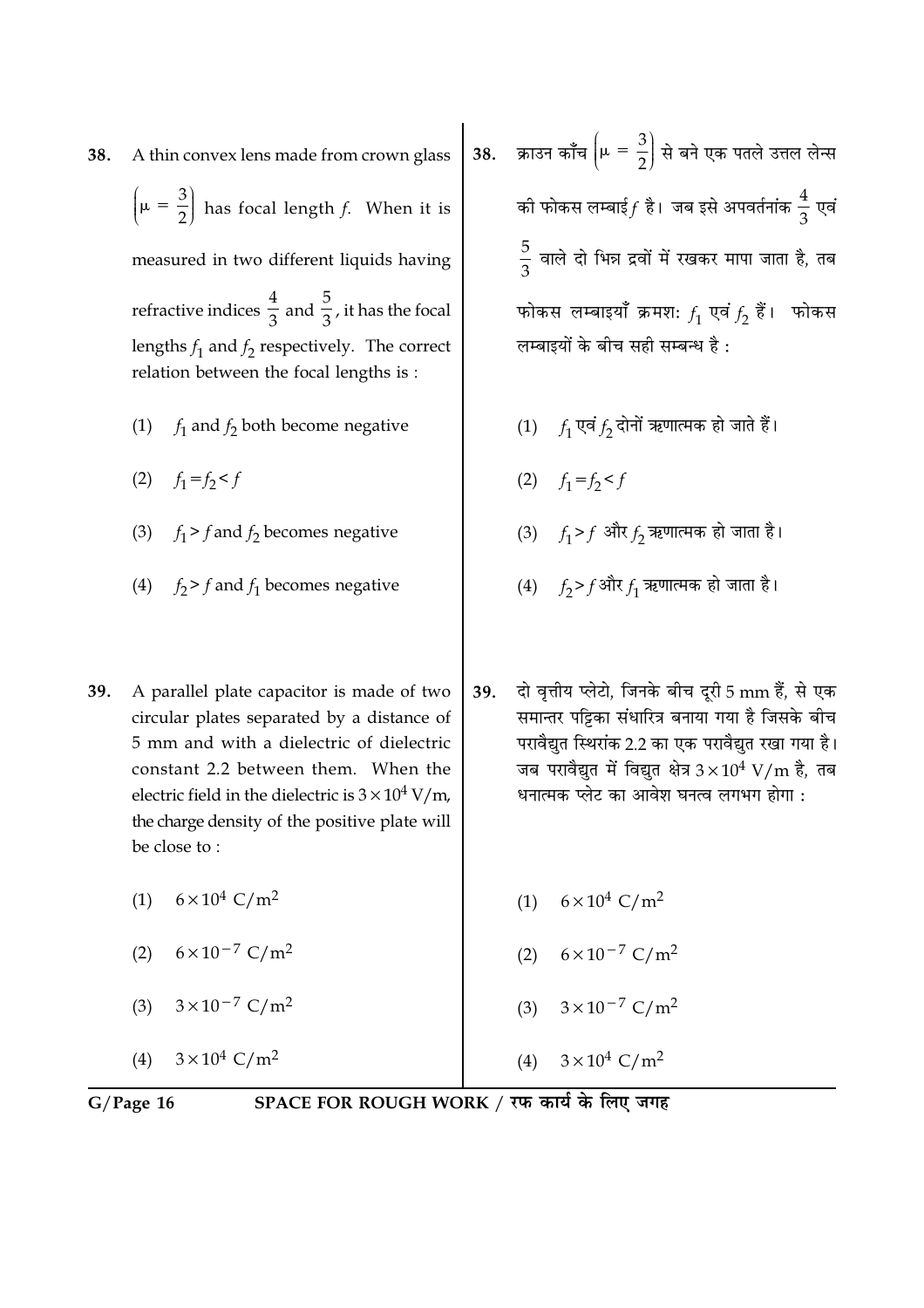In the circuit shown here, the point 'C' is 40. kept connected to point 'A' till the current flowing through the circuit becomes constant. Afterward, suddenly, point 'C' is disconnected from point 'A' and connected to point 'B' at time  $t = 0$ . Ratio of the voltage across resistance and the inductor at  $t = L/R$  will be equal to :



Two beams, A and B, of plane polarized 41. light with mutually perpendicular planes of polarization are seen through a polaroid. From the position when the beam A has maximum intensity (and beam B has zero intensity), a rotation of polaroid through 30° makes the two beams appear equally bright. If the initial intensities of the two beams are  $I_A$  and  $I_B$ 

respectively, then  $\frac{I_A}{I_B}$  equals :

 $\frac{1}{3}$  $(1)$  $\overline{3}$  $(2)$  $rac{3}{2}$  $(3)$  $\mathbf{1}$  $(4)$ 

यहाँ दर्शाये गये परिपथ में, बिन्दु 'C' को बिन्दु 'A' से 40. तब तक जोड़े रखा जाता है जब तक कि परिपथ में प्रवाहित धारा स्थिर न हो जाए। तत्पश्चात, अचानक, बिन्दु 'C' को बिन्दु 'A' से हटाकर बिन्दु 'B' से  $t=0$ समय पर जोड दिया जाता है। t=L/R पर प्रतिरोध पर वोल्टता का प्रेरकत्व पर वोल्टता से अनुपात होगा :



ध्रुवण के अन्योन्य लम्बवत् तलों वाले समतल ध्रुवीय 41. प्रकाश की दो पुंज A एवं B एक पोलरायड़ द्वारा देखी जाती है। उस स्थिति से जहाँ पुंज A की अधिकतम तीव्रता है (और पुंज B की शून्य तीव्रता है) पोलरायड का 30° से घूर्णन दोनों पुंजों को एकसमान द्युतिमान प्रतीत होता है। यदि दोनों पुँजों की प्रारम्भिक तीव्रताएँ

क्रमशः 
$$
I_A
$$
 एवं  $I_B$  हैं, तब  $\frac{I_A}{I_B}$  का मान है :

 $(1)$  $\frac{1}{3}$  $(2)$  $(3)$  $\overline{2}$  $(4)$  $\mathbf{1}$ 

 $G/Page$  17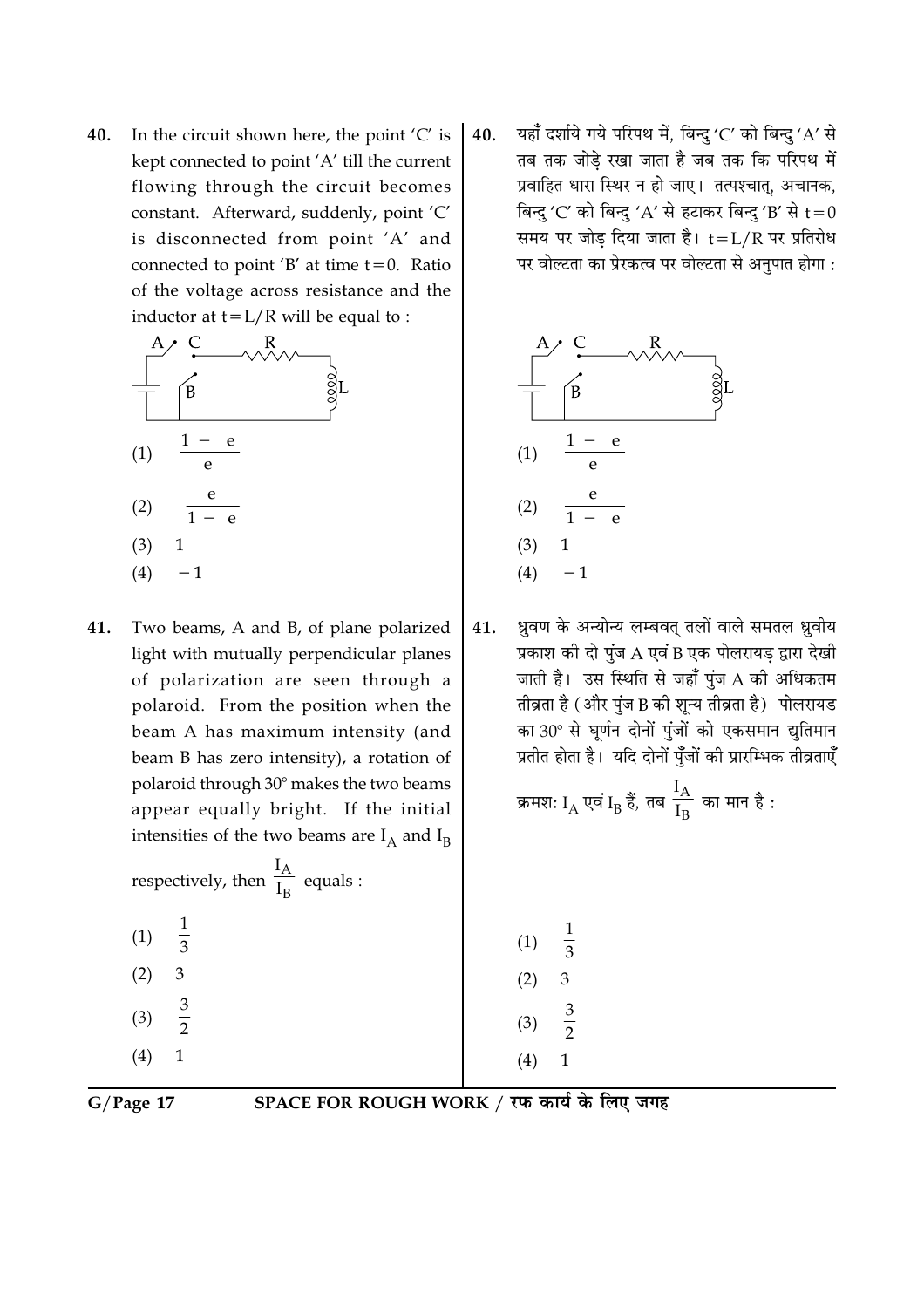42. There is a circular tube in a vertical plane. Two liquids which do not mix and of densities  $d_1$  and  $d_2$  are filled in the tube. Each liquid subtends 90° angle at centre. Radius joining their interface makes an angle  $\alpha$  with vertical. Ratio  $\frac{d_1}{d_2}$  is :





$$
(4) \quad \frac{1 + \tan \alpha}{1 - \tan \alpha}
$$

43. The pressure that has to be applied to the ends of a steel wire of length 10 cm to keep its length constant when its temperature is raised by 100°C is:

> steel Young's modulus  $(For$ is  $2 \times 10^{11}$  N m<sup>-2</sup> and coefficient of thermal expansion is  $1.1 \times 10^{-5}$  K<sup>-1</sup>)

- (1)  $2.2 \times 10^6$  Pa
- $2.2 \times 10^8$  Pa  $(2)$
- $2.2 \times 10^9$  Pa  $(3)$
- $(4)$  $2.2 \times 10^7$  Pa

एक वृत्ताकार नली ऊर्ध्वाधर तल में है। दो द्रव, जो 42. एक दूसरे से मिश्रित नहीं होते तथा जिनका घनत्व  $\mathrm{d}_1$ एवं d<sub>2</sub> हैं, नली में भरे गये हैं। प्रत्येक द्रव केन्द्र पर 90° का कोण अंतरित करता हैं। उनके अंत: पृष्ठ को जोडने वाली त्रिज्या ऊर्ध्वाधर से  $\alpha$  कोण बनाती हैं। अनुपात  $\frac{d_1}{d_2}$  है :



 $\frac{1 + \cos \alpha}{1 - \cos \alpha}$  $(3)$ 

$$
(4) \quad \frac{1 + \tan \alpha}{1 - \tan \alpha}
$$

10 cm लम्बाई के एक स्टील के तार के सिरो पर जब 43. तापमान में वृद्धि 100°C की जाती हैं तब इसकी लम्बाई स्थिर रखने के लिये सिरो पर लगाया गया दाब है:

> (स्टील का यंग प्रत्यास्थता गुणांक  $2 \times 10^{11}$  N m $^{-2}$ और रेखिक प्रसार गुणांक  $1.1 \times 10^{-5}$  K $^{-1}$  हैं)

- $(1)$  2.2 × 10<sup>6</sup> पास्कल
- (2)  $2.2 \times 10^8$  पास्कल
- $(3)$  2.2 × 10<sup>9</sup> पास्कल
- $2.2\times10^7$  पास्कल  $(4)$

 $G/Page$  18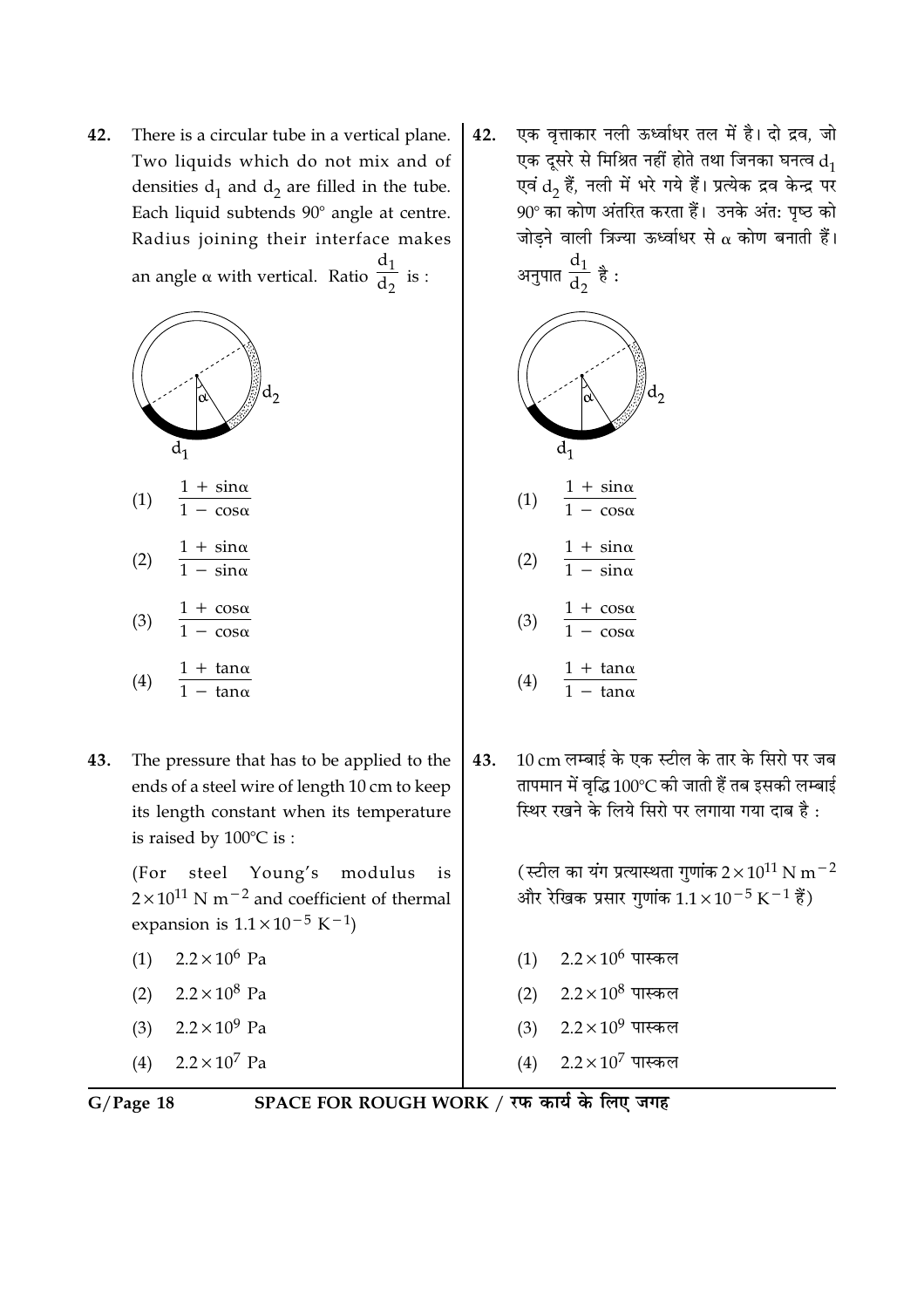A block of mass m is placed on a surface 44. with a vertical cross section given by  $y = \frac{x^3}{6}$ . If the coefficient of friction is 0.5, the maximum height above the ground at which the block can be placed without slipping is:

> $\frac{1}{2}$ m  $(1)$  $\frac{1}{6}$ m  $(2)$  $\frac{2}{3}$ m  $(3)$  $\frac{1}{2}$ m  $(4)$

- Three rods of Copper, Brass and Steel are 45. welded together to form a Y - shaped structure. Area of cross - section of each  $rod = 4 cm<sup>2</sup>$ . End of copper rod is maintained at 100°C where as ends of brass and steel are kept at 0°C. Lengths of the copper, brass and steel rods are 46, 13 and 12 cms respectively. The rods are thermally insulated from surroundings except at ends. Thermal conductivities of copper, brass and steel are 0.92, 0.26 and 0.12 CGS units respectively. Rate of heat flow through copper rod is:  $6.0$  cal/s  $(1)$ 
	- $(2)$  $1.2$  cal/s
	- 2.4 cal/s  $(3)$
	- $4.8$  cal/s  $(4)$

एक पृष्ठ पर एक द्रव्यमान m का ब्लॉक रखा है। 44. पृष्ठ की ऊर्ध्वाधर अनुप्रस्थ काट  $y = \frac{x^3}{6}$  से दी जाती है। यदि घर्षण गुणांक 0.5 है, तब धरतो से ऊपर वह अधिकतम ऊँँचाई, जिस पर बिना फिसले ब्लॉक रखा जा सकता हैं, है :

(1) 
$$
\frac{1}{2}
$$
m  
\n(2)  $\frac{1}{6}$ m  
\n(3)  $\frac{2}{3}$ m  
\n(4)  $\frac{1}{3}$ m

ताँबे, पीतल एवं स्टील की तीन छडों को  $\Upsilon$  - आकार 45. संरचना में वेल्ड किया गया हैं। प्रत्येक छड की अनुप्रस्थ काट का क्षेत्रफल=4  $\rm cm^2$  है। ताँबे की छड के सिरे का तापमान 100°C हैं जबकि पीतल एवं स्टील के सिरे 0°C तापमान पर रखे गये हैं। ताँबे. पीतल एवं स्टील की छडों की लम्बाईयाँ क्रमश: 46, 13 एवं 12 cms हैं। छड़ों को, उनके सिरों को छोडकर, वातावरण से ऊष्मीय रोधी किया गया है। ताँबे. पीतल एवं स्टील की ऊष्मा चालकताएँ क्रमश: 0.92, 0.26 एवं 0.12 CGS इकाई हैं। ताँबे की छड से प्रवाहित ऊष्मा की दर है :

| (1) | $6.0$ cal/s         |
|-----|---------------------|
| (2) | $1.2 \text{ cal/s}$ |
|     | $(3)$ 2.4 cal/s     |
|     | $(4)$ 4.8 cal/s     |

 $G/Page$  19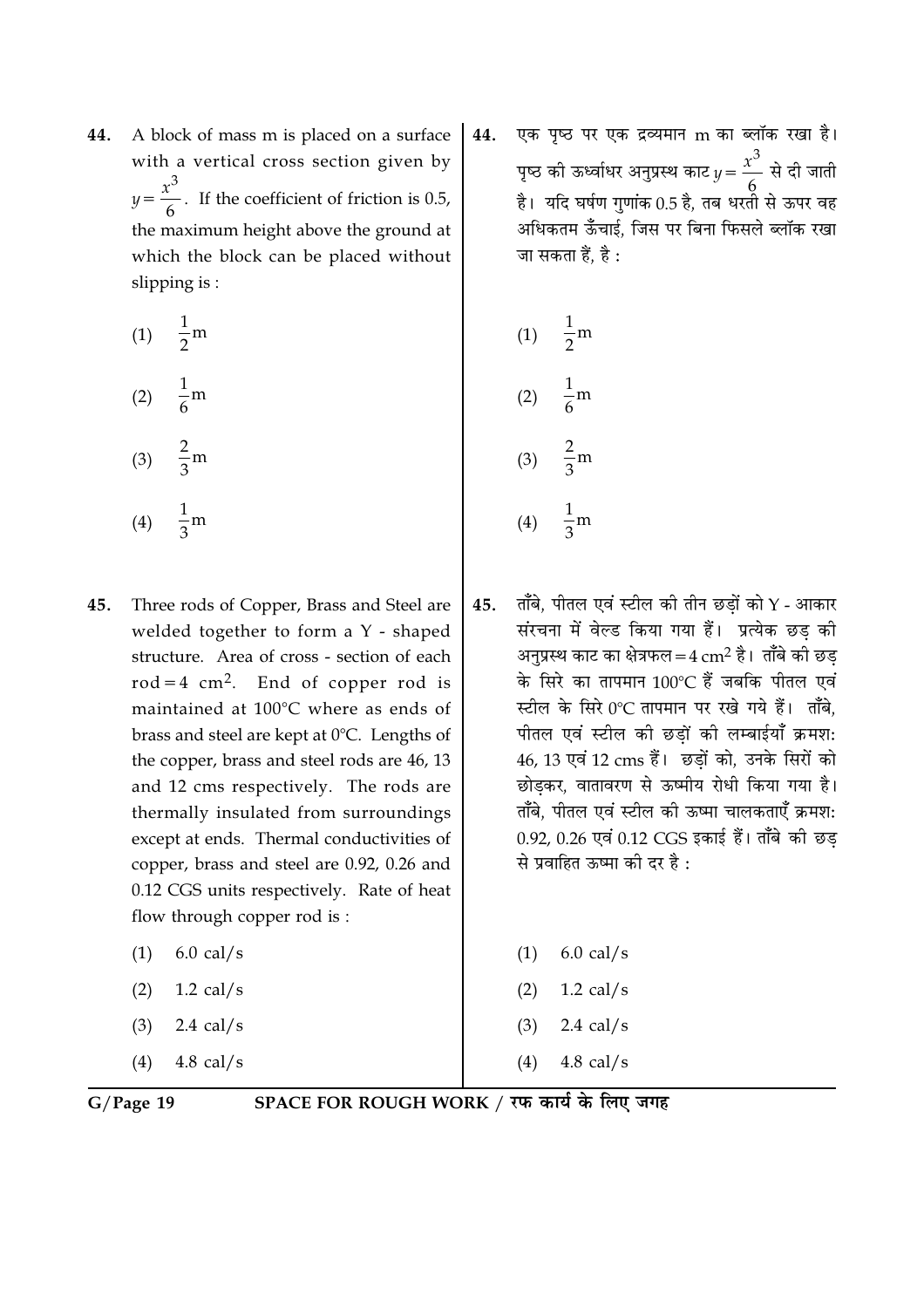- 46. A mass 'm' is supported by a massless string wound around a uniform hollow cylinder of mass m and radius R. If the string does not slip on the cylinder, with what acceleration will the mass fall on release ?
- त्रिज्या R एवं द्रव्यमान m के एक एकसमान खोखले 46. बेलन के चारों तरफ एक द्रव्यमानविहीन डोरी से एक द्रव्यमान 'm' अवलंबित हैं। यदि डोरी बेलन पर फिसलती नहीं है, तब छोड़े जाने पर द्रव्यमान किस त्वरण से गिरेगा ?

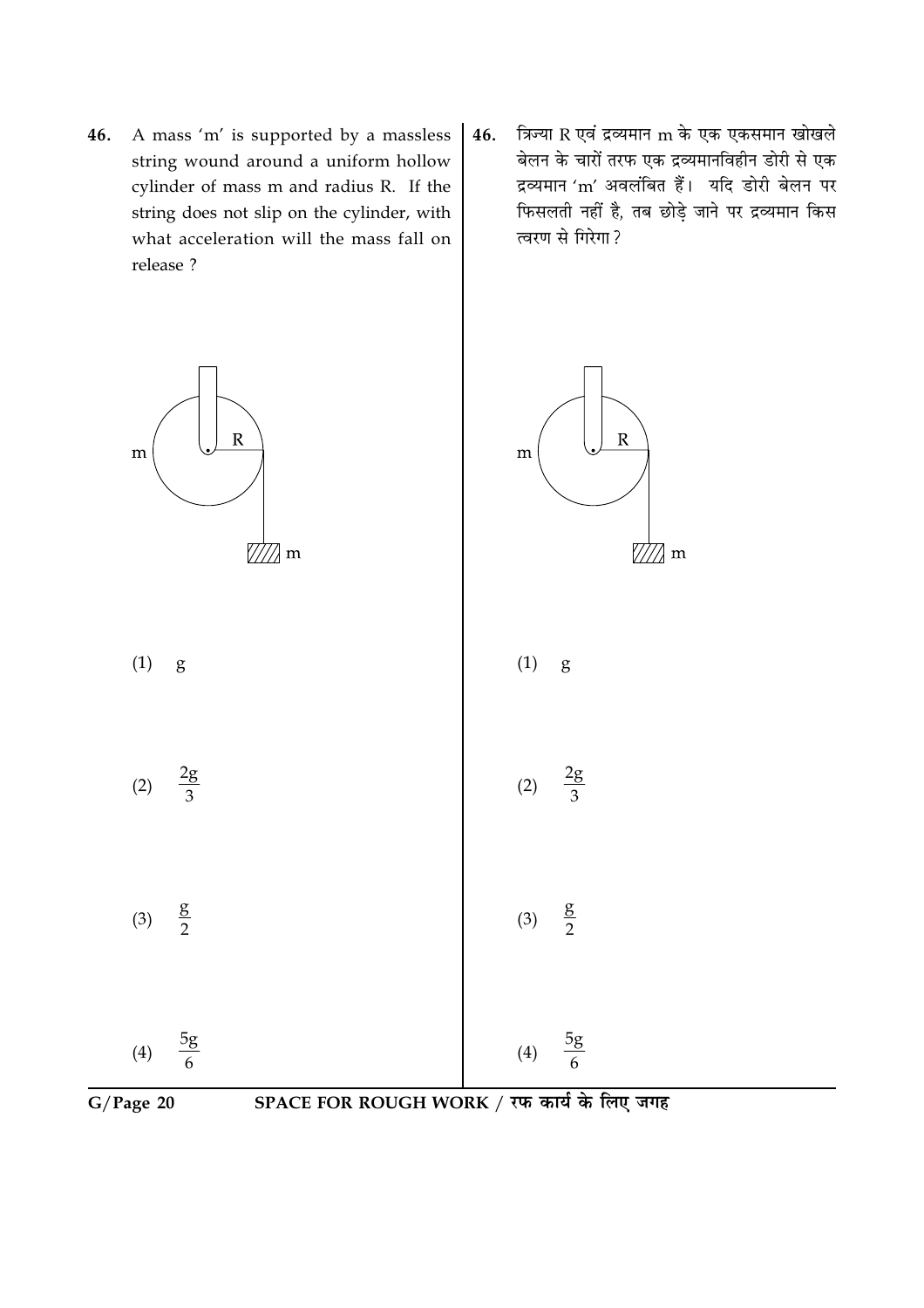Match List - I (Electromagnetic wave type) 47. with List - II (Its association/application) and select the correct option from the choices given below the lists :

| List - I |     |                     |                 | List - II |                                                     |                                |
|----------|-----|---------------------|-----------------|-----------|-----------------------------------------------------|--------------------------------|
|          | (a) | Infrared<br>waves   |                 |           | (i)                                                 | To treat muscular<br>strain    |
|          | (b) | Radio waves         |                 |           | (ii)                                                | For broadcasting               |
|          |     | (c) $ X - rays$     |                 |           | (iii)                                               | To detect fracture<br>of bones |
|          | (d) | Ultraviolet<br>rays |                 | (iv)      | Absorbed by the<br>ozone layer of the<br>atmosphere |                                |
|          |     |                     | (a) (b) (c) (d) |           |                                                     |                                |
|          | (1) | (i)                 | (ii)            |           | $(iii)$ $(iv)$                                      |                                |
|          | (2) | (iv)                | (iii)           |           | $(ii)$ $(i)$                                        |                                |
|          | (3) | (i)                 | $(ii)$ $(iv)$   |           |                                                     | (iii)                          |
|          | (4) | (iii)               | (ii)            |           | $(i)$ $(iv)$                                        |                                |

- The radiation corresponding to  $3\rightarrow 2$ 48. transition of hydrogen atom falls on a metal surface to produce photoelectrons. These electrons are made to enter a magnetic field of  $3 \times 10^{-4}$  T. If the radius of the largest circular path followed by these electrons is 10.0 mm, the work function of the metal is close to:
	- $1.6 \text{ eV}$  $(1)$
	- 1.8 eV  $(2)$
	- $1.1 \text{ eV}$  $(3)$
	- $0.8$  eV  $(4)$

**सूची - I** (विद्युत चुम्बकीय तरंग प्रकार) को 47. सूची - II (इनसे सम्बद्धित/अनुप्रयोगित) से सुमेलित कीजिये और सूचियों के नीचे दिये गये विकल्पों में से सही विकल्प चुनिये:

|     | सूची - I            | सूची - II |                                          |  |
|-----|---------------------|-----------|------------------------------------------|--|
| (a) | अवरक्त तरंगे (i)    |           | मॉंसपेशियों की विकृति<br>के इलाज के लिये |  |
| (b) | रेडियो तरंगे        | (ii)      | प्रसारण के लिये                          |  |
| (c) | एक्स-किरणें         | (iii)     | हड्डियों के अस्थिभंग की<br>पहचान के लिये |  |
| (d) | पराबैंगनी<br>किरणें | (iv)      | वातावरण की ओज़ोन<br>परत द्वारा अवशोषण    |  |

|     | (a)   | (b)   | (c)   | (d)   |
|-----|-------|-------|-------|-------|
| (1) | (i)   | (i)   | (iii) | (iv)  |
| (2) | (iv)  | (iii) | (ii)  | (i)   |
| (3) | (i)   | (ii)  | (iv)  | (iii) |
| (4) | (iii) | (ii)  | (i)   | (iv)  |

हाइड्रोजन परमाणु के 3→2 संक्रमण के संगत विकिरण 48. एक धातु पृष्ठ पर आपतित होकर फोटोइलेक्ट्रॉन उत्पन्न करता है। ये इलेक्ट्रॉन $3 \times 10^{-4}$  T के एक चुम्बकीय क्षेत्र में प्रवेश करते हैं। यदि इलेक्ट्रॉनों द्वारा अनुगामी अधिकतम वृत्तीय पथ की त्रिज्या 10.0 mm हो, तब धातु का कार्य फलन लगभग है:

| $(1)$ 1.6 eV |
|--------------|
| $(2)$ 1.8 eV |
| $(3)$ 1.1 eV |
| $(4)$ 0.8 eV |

 $G/Page$  21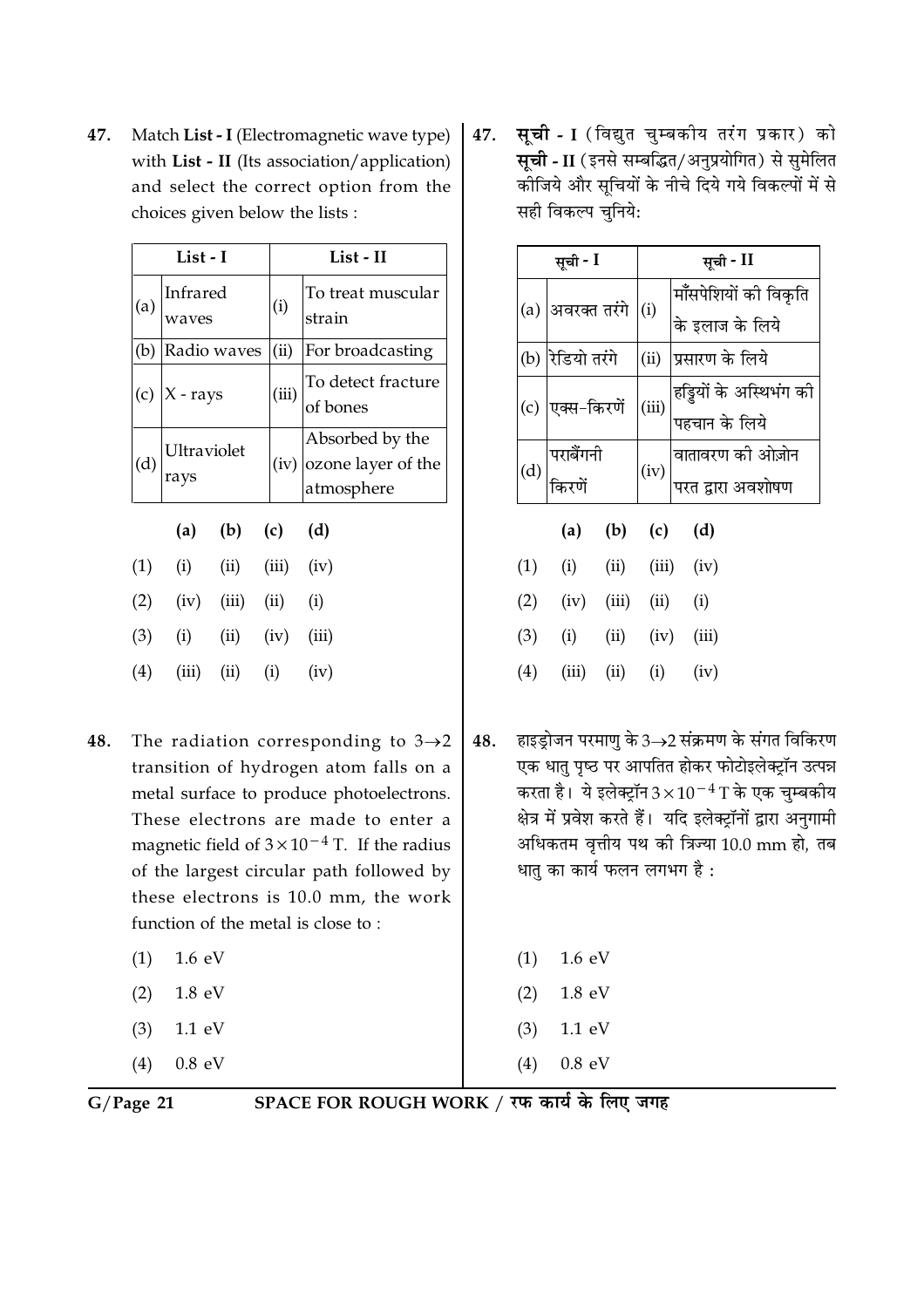- 49. During the propagation of electromagnetic waves in a medium :
	- Both electric and magnetic energy  $(1)$ densities are zero.
	- Electric energy density is double of  $(2)$ the magnetic energy density.
	- Electric energy density is half of the  $(3)$ magnetic energy density.
	- Electric energy density is equal to the  $(4)$ magnetic energy density.

A green light is incident from the water to 50. the air - water interface at the critical  $angle(\theta)$ . Select the **correct** statement.

- $(1)$ The entire spectrum of visible light will come out of the water at various angles to the normal.
- The entire spectrum of visible light  $(2)$ will come out of the water at an angle of 90° to the normal.
- The spectrum of visible light whose  $(3)$ frequency is less than that of green light will come out to the air medium.
- The spectrum of visible light whose  $(4)$ frequency is more than that of green light will come out to the air medium
- एक माध्यम में विद्युत चुम्बकीय तरंगों के संचरण के 49. दौरान :
	- दोनों विद्युतीय एवं चुम्बकीय ऊर्जा घनत्व शून्य  $(1)$ है।
	- विद्युतीय ऊर्जा घनत्व चुम्बकीय ऊर्जा घनत्व  $(2)$ का दोगना है।
	- विद्युतीय ऊर्जा घनत्व चुम्बकीय ऊर्जा घनत्व  $(3)$ का आधा है।
	- विद्युतीय ऊर्जा घनत्व चुम्बकीय ऊर्जा घनत्व  $(4)$ के बराबर है।
- एक हरे रंग का प्रकाश पानी से वाय-जल अन्तरापृष्ठ 50. पर क्रान्तिक कोण(θ) से आपतित है। सही कथन चुनिये।
	- दश्य प्रकाश का सम्पर्ण स्पेक्टम पानी से  $(1)$ अभिलम्ब से विभिन्न कोणों पर बाहर निकलेगा।
	- अभिलम्ब से 90° कोण पर पानी से दृश्य प्रकाश  $(2)$ का सम्पूर्ण स्पेक्ट्रम बाहर निकलेगा।
	- दश्य प्रकाश का वह स्पेक्टम. जिसकी तरंगदैर्घ्य  $(3)$ हरे प्रकाश से कम है, पानी से वायु के माध्यम में बाहर निकलेगा।
	- दृश्य प्रकाश का वह स्पेक्ट्रम, जिसकी तरंगदैर्घ्य  $(4)$ हरे प्रकाश से अधिक है. पानी से वाय के माध्यम में बाहर निकलेगा।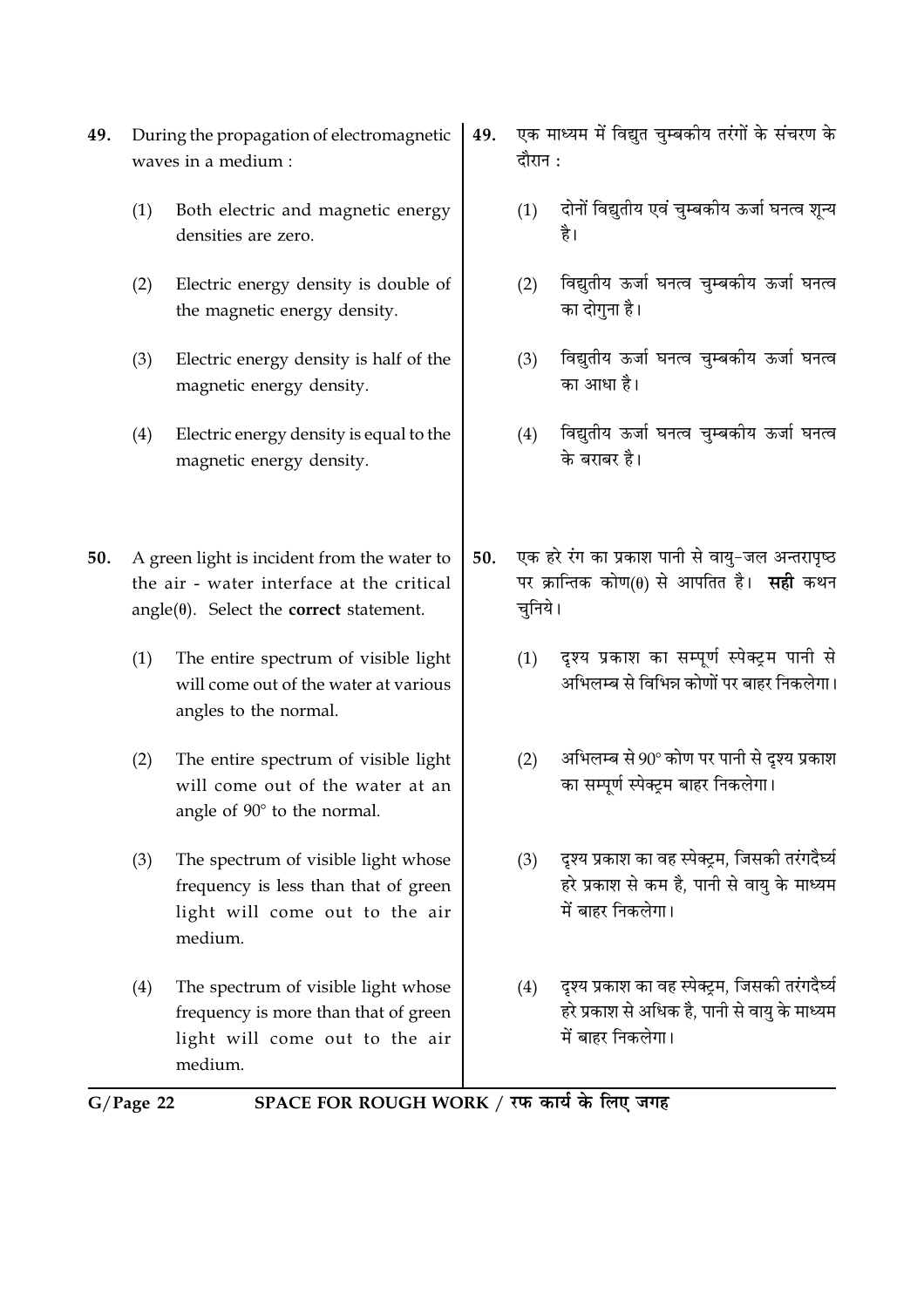Four particles, each of mass M and 51. equidistant from each other, move along a circle of radius R under the action of their mutual gravitational attraction. The speed of each particle is :

$$
(1) \quad \frac{1}{2}\sqrt{\frac{GM}{R}\,\left(1+\,2\sqrt{2}\right)}
$$

$$
(2) \qquad \sqrt{\frac{GM}{R}}
$$

$$
(3) \qquad \sqrt{2\sqrt{2} \frac{GM}{R}}
$$

$$
(4) \qquad \sqrt{\frac{GM}{R} \left(1 + 2\sqrt{2}\right)}
$$

- A particle moves with simple harmonic  $52.$ motion in a straight line. In first  $\tau$  s, after starting from rest it travels a distance a, and in next  $\tau$  s it travels 2a, in same direction, then :
	- time period of oscillations is 67  $(1)$
	- amplitude of motion is 3a  $(2)$
	- time period of oscillations is  $8\tau$  $(3)$

 $(4)$ amplitude of motion is 4a

प्रत्येक द्रव्यमान $\bf{M}$  के चार कण जो कि एक दूसरे से 51. समान दूरी पर हैं, एक दूसरे के अन्योन्य गुरुत्वाकर्षण प्रभाव में त्रिज्या R के एक वत्त पर गतिशील हैं। प्रत्येक कण की चाल है :

$$
(1) \quad \frac{1}{2}\sqrt{\frac{GM}{R}\,\left(1+\,2\sqrt{2}\right)}
$$

$$
(2) \qquad \sqrt{\frac{GM}{R}}
$$

$$
(3) \qquad \sqrt{2\sqrt{2} \frac{GM}{R}}
$$

- $\frac{\text{GM}}{\text{P}}\left(1+2\sqrt{2}\right)$  $(4)$
- एक कण एक सरल रेखा में सरल आवर्त गति से  $52.$ गतिशील है। यह विरामावस्था से प्रारम्भ कर प्रथम  $\tau$  सैकिण्ड में दूरी a और अगले  $\tau$  सैकिण्ड में दूरी 2a उसी दिशा में तय करता है। तब:
	- दोलनों का आवर्त काल  $6\tau$  है।  $(1)$
	- गति का आयाम 3a है।  $(2)$
	- दोलनों का आवर्त काल  $8\tau$  है।  $(3)$

गति का आयाम 4a है।  $(4)$ 

 $G/Page$  23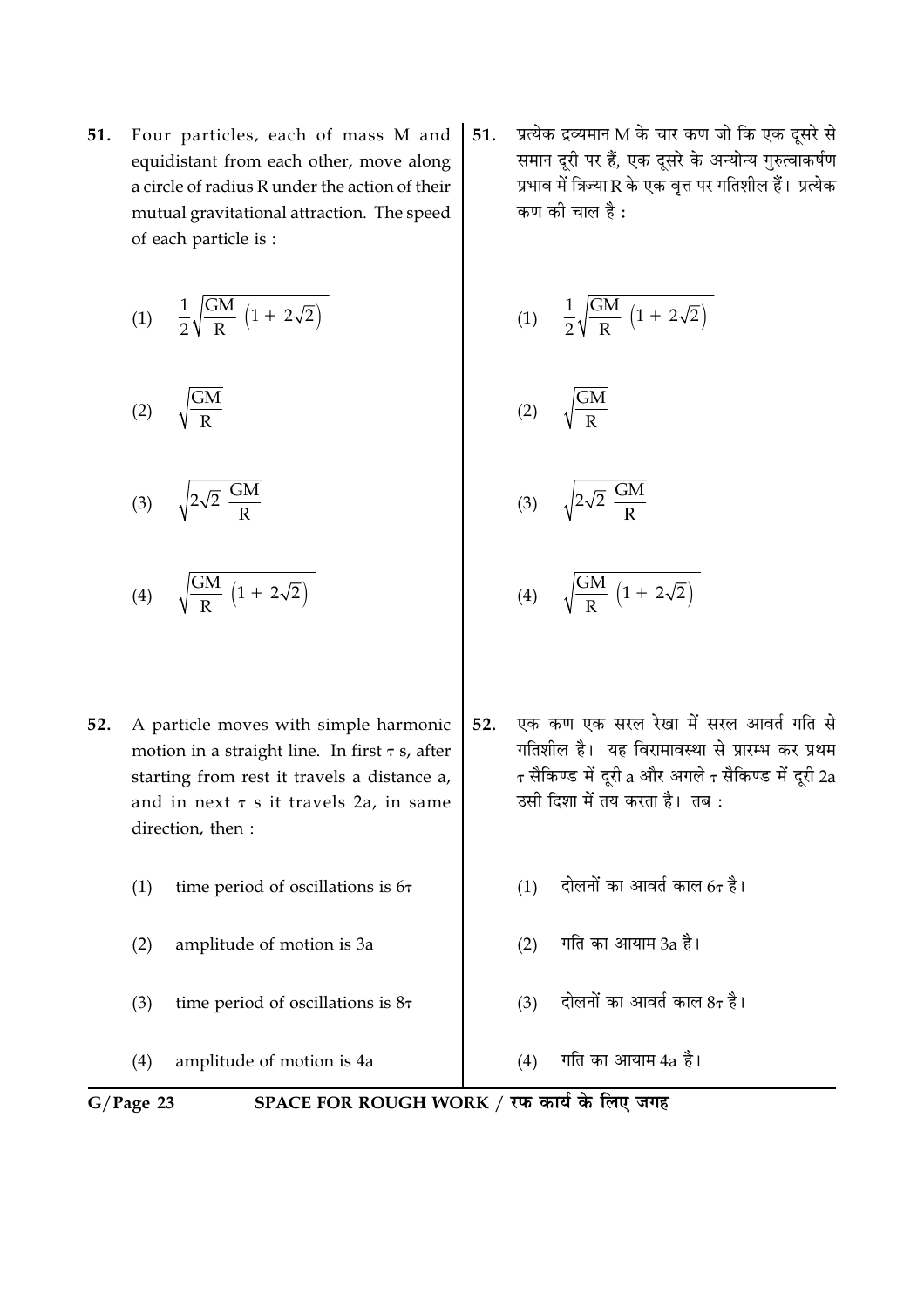A conductor lies along the z-axis 53. at  $-1.5 \le z \le 1.5$  m and carries a fixed current of 10.0 A in  $-\frac{\lambda}{a_z}$ direction (see figure). For a field  $\vec{B}$  = 3.0 × 10<sup>-4</sup> e<sup>-0.2x</sup>  $\hat{a}_y$  T, find the power required to move the conductor at constant speed to  $x = 2.0$  m,  $y = 0$  m in  $5 \times 10^{-3}$  s. Assume parallel motion along the  $x$ -axis.



14.85 W  $(4)$ 

54. The forward biased diode connection is:



- (2)  $+2V$
- $-3V$  $(3)$  $4V$
- $\frac{2 V}{2}$  $(4)$

एक सूचालक z-अक्ष के साथ  $-1.5 \le z < 1.5$  m 53. पर रखा है और इसमें  $-\mathop{^\wedge}\limits^{\wedge}_{a_\tau}$  दिशा में स्थिर धारा 10.0 A प्रवाहित हो रही है। (चित्र देखें)। क्षेत्र  $\vec{B} = 3.0 \times 10^{-4} e^{-0.2x}$   $\hat{a}_{\nu}$  T के लिये. सुचालक को स्थिर चाल से  $x = 2.0$  m,  $y = 0$  m तक  $5 \times 10^{-3}$  s में गति कराने के लिये आवश्यक शक्ति की गणना कीजिए।  $x$ -अक्ष पर समान्तर गति मान लें।





 $G/Page 24$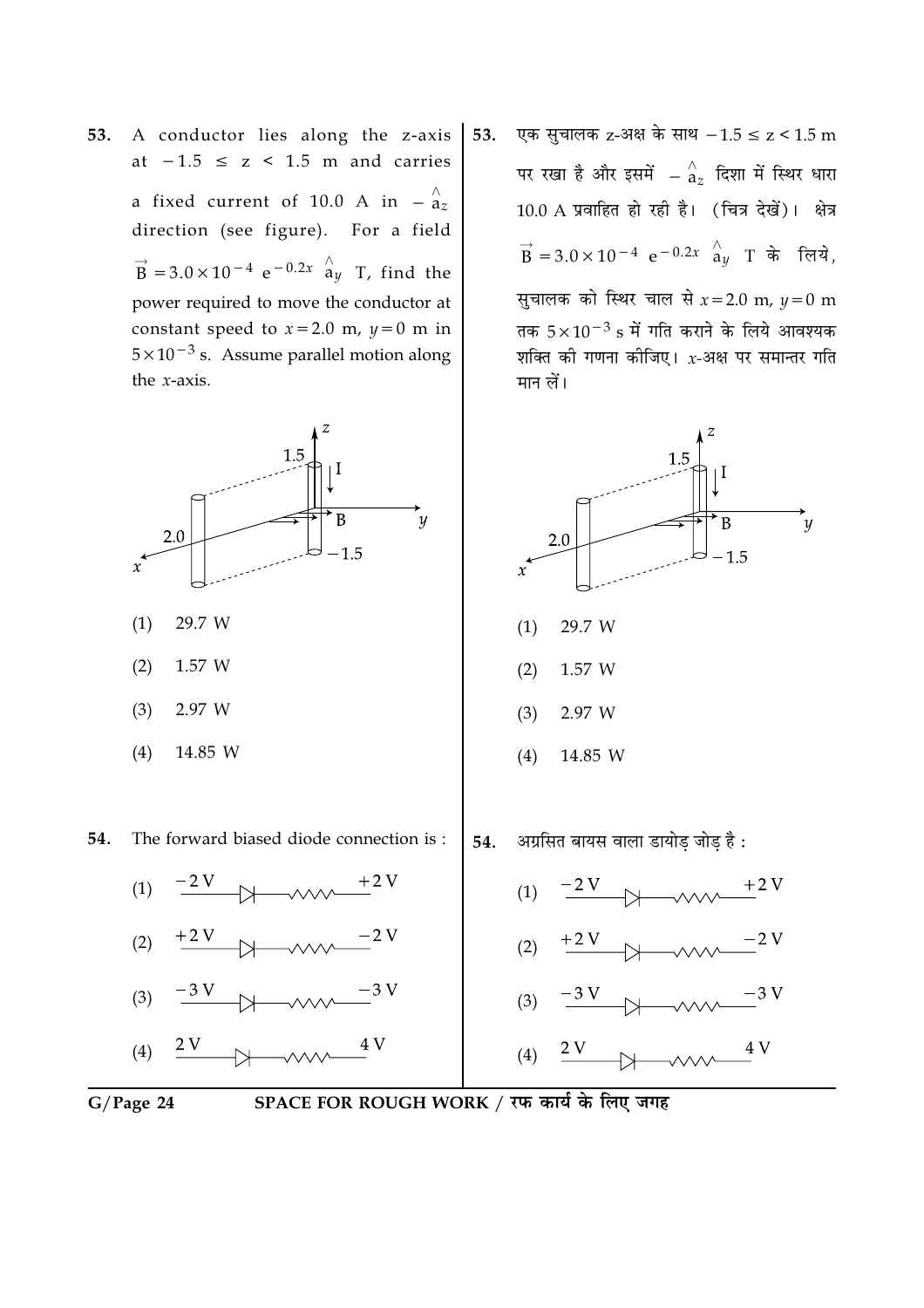- Hydrogen  $({}_{1}H^{1})$ , Deuterium  $({}_{1}H^{2})$ , singly 55. ionised Helium  $({}_2He^4)^+$  and doubly ionised lithium  $({}_{3}Li^{6})$ <sup>++</sup> all have one electron around the nucleus. Consider an electron transition from  $n=2$  to  $n=1$ . If the wave lengths of emitted radiation are  $\lambda_1$ ,  $\lambda_2$ ,  $\lambda_3$  and  $\lambda_4$  respectively then approximately which one of the following is correct?
	- (1)  $\lambda_1 = 2\lambda_2 = 3\lambda_3 = 4\lambda_4$
	- (2)  $4\lambda_1 = 2\lambda_2 = 2\lambda_3 = \lambda_4$
	- (3)  $\lambda_1 = 2\lambda_2 = 2\lambda_3 = \lambda_4$
	- (4)  $\lambda_1 = \lambda_2 = 4\lambda_3 = 9\lambda_4$
- On heating water, bubbles being formed 56. at the bottom of the vessel detatch and rise. Take the bubbles to be spheres of radius R and making a circular contact of radius r with the bottom of the vessel. If  $r \ll R$ , and the surface tension of water is T, value of r just before bubbles detatch is:
	- (density of water is  $\rho$ <sub>11</sub>)  $2r$  $R^2 \sqrt{\frac{3\rho_w g}{T}}$  $(1)$  $R^2\sqrt{\frac{\rho_w g}{2\pi}}$  $(2)$  $R^2\sqrt{\frac{\rho_w g}{6T}}$  $(3)$



- हाइड्रोजन (1H<sup>1</sup>), इयूटेरियम (1H<sup>2</sup>), एकधा आयनित 55. हीलियम (2He<sup>4</sup>)<sup>+</sup> और द्विधा आयनित लीथियम  $_{(4}Li^{6})$ ++ सभी में एक इलेक्ट्रॉन नाभिक के चारों ओर हैं।  $n=2$  से  $n=1$  के इलेक्ट्रॉन संक्रमण पर विचार कोजिये। यदि उत्सर्जित विकिरण की तरंगदैर्घ्य क्रमश:  $\lambda_1$ ,  $\lambda_2$ ,  $\lambda_3$  एवं  $\lambda_4$  हैं, तब निम्नलिखित सम्बन्धों में से कौन सा लगभग **सही** है?
	- $\lambda_1 = 2\lambda_2 = 3\lambda_3 = 4\lambda_4$

(2) 
$$
4\lambda_1 = 2\lambda_2 = 2\lambda_3 = \lambda_4
$$

$$
\lambda_1 = 2\lambda_2 = 2\lambda_3 = \lambda_4
$$

$$
(4) \qquad \lambda_1 = \lambda_2 = 4\lambda_3 = 9\lambda_4
$$

पानी को गर्म करने पर, बर्तन की तली में बुलबुले 56. बनते हैं और विलग्न होकर ऊपर की ओर उठते हैं। बलबलों को त्रिज्या R का गोला मान लें और बर्तन की तली से वृत्तीय स्पर्श की त्रिज्या  $r$  लें। यदि  $r << R$ और पानी का पृष्ठ तनाव T हैं, तब बलबलों के बस विलग्न होने से जरा पहले r का मान हैं :



SPACE FOR ROUGH WORK / रफ कार्य के लिए जगह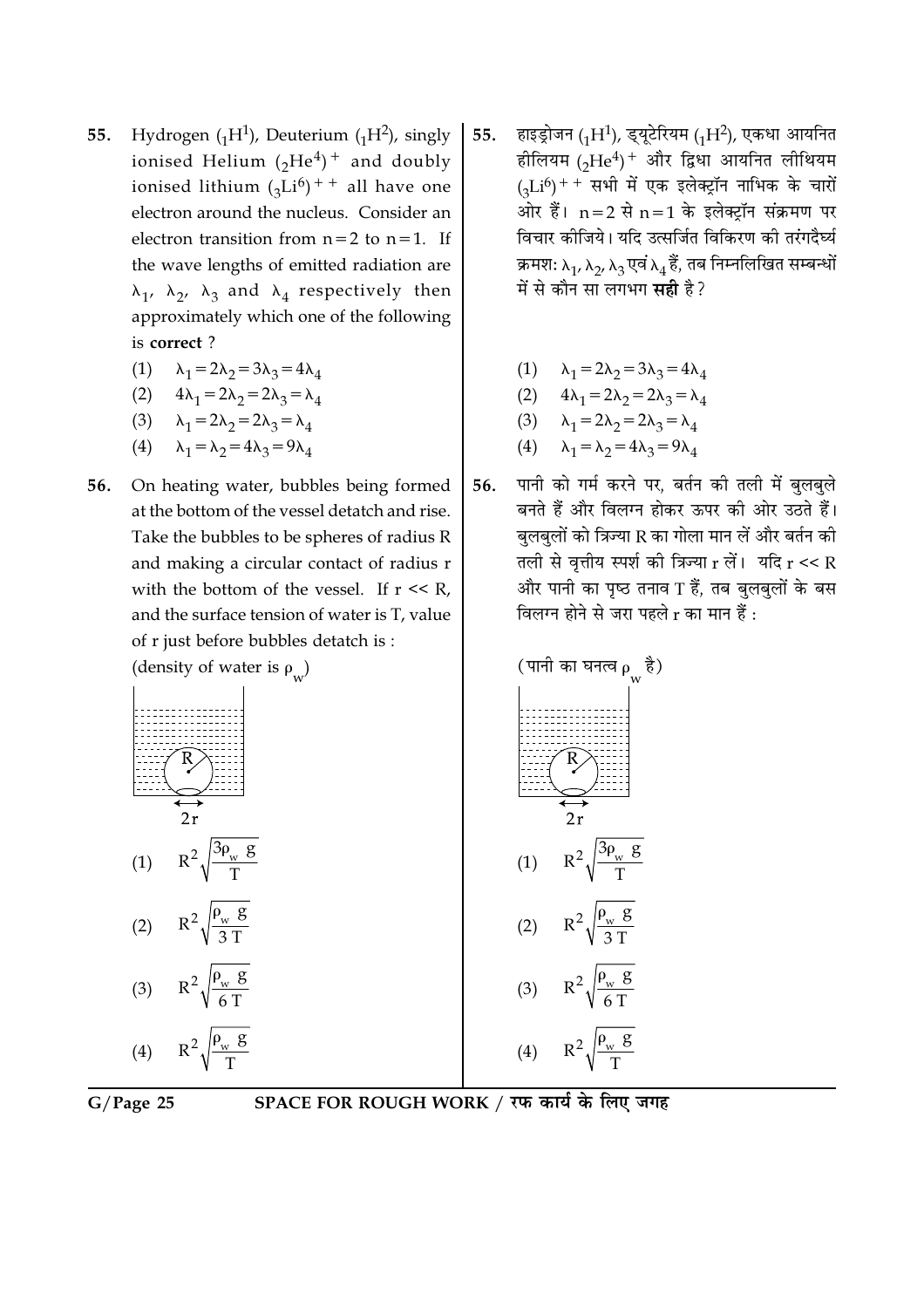| 57. | A pipe of length 85 cm is closed from one<br>end. Find the number of possible natural<br>oscillations of air column in the pipe whose<br>frequencies lie below 1250 Hz.<br>The                                                          | 57. | लम्बाई 85 cm के एक पाइप के एक सिरे को बन्द<br>कर दिया जाता है। पाइप में वायु स्तम्भ के सम्भव<br>प्राकृतिक दोलनो की वह संख्या निकालिऐ जिनकी<br>आवृत्ति 1250 Hz से कम है। वायु में ध्वनि का वेग |  |  |
|-----|-----------------------------------------------------------------------------------------------------------------------------------------------------------------------------------------------------------------------------------------|-----|-----------------------------------------------------------------------------------------------------------------------------------------------------------------------------------------------|--|--|
|     | velocity of sound in air is $340 \text{ m/s}$ .                                                                                                                                                                                         |     | $340 \text{ m/s}$ है।                                                                                                                                                                         |  |  |
|     | (1)<br>$\overline{4}$                                                                                                                                                                                                                   |     | (1)<br>$\overline{4}$                                                                                                                                                                         |  |  |
|     | (2)<br>12                                                                                                                                                                                                                               |     | 12<br>(2)                                                                                                                                                                                     |  |  |
|     | $\,8\,$<br>(3)                                                                                                                                                                                                                          |     | $\,8\,$<br>(3)                                                                                                                                                                                |  |  |
|     | (4)<br>6                                                                                                                                                                                                                                |     | (4)<br>6                                                                                                                                                                                      |  |  |
| 58. | Assume that an electric field $\vec{E} = 30x^2 \hat{i}$<br>exists in space. Then the potential<br>difference $V_A - V_O$ , where $V_O$ is the<br>potential at the origin and $\mathbf{V}_{\mathrm{A}}$ the potential<br>at $x=2$ m is : | 58. | मान लें व्योम में एक विद्युत क्षेत्र $\overrightarrow{E} = 30x^2 \hat{i}$ है।<br>तब विभवान्तर $V_A - V_O$ , जहाँ $V_O$ मूलबिन्दु पर<br>विभव एवं V v x = 2 m पर विभव हैं, है :                 |  |  |
|     | 80 J<br>(1)                                                                                                                                                                                                                             |     | 80 J<br>(1)                                                                                                                                                                                   |  |  |
|     | (2)<br>120 J                                                                                                                                                                                                                            |     | 120 J<br>(2)                                                                                                                                                                                  |  |  |
|     | (3)<br>$-120$ J                                                                                                                                                                                                                         |     | (3)<br>$-120$ J                                                                                                                                                                               |  |  |
|     | (4)<br>$-80$ J                                                                                                                                                                                                                          |     | $-80$ J<br>(4)                                                                                                                                                                                |  |  |
|     | SPACE FOR ROUGH WORK / रफ कार्य के लिए जगह<br>$G/Page$ 26                                                                                                                                                                               |     |                                                                                                                                                                                               |  |  |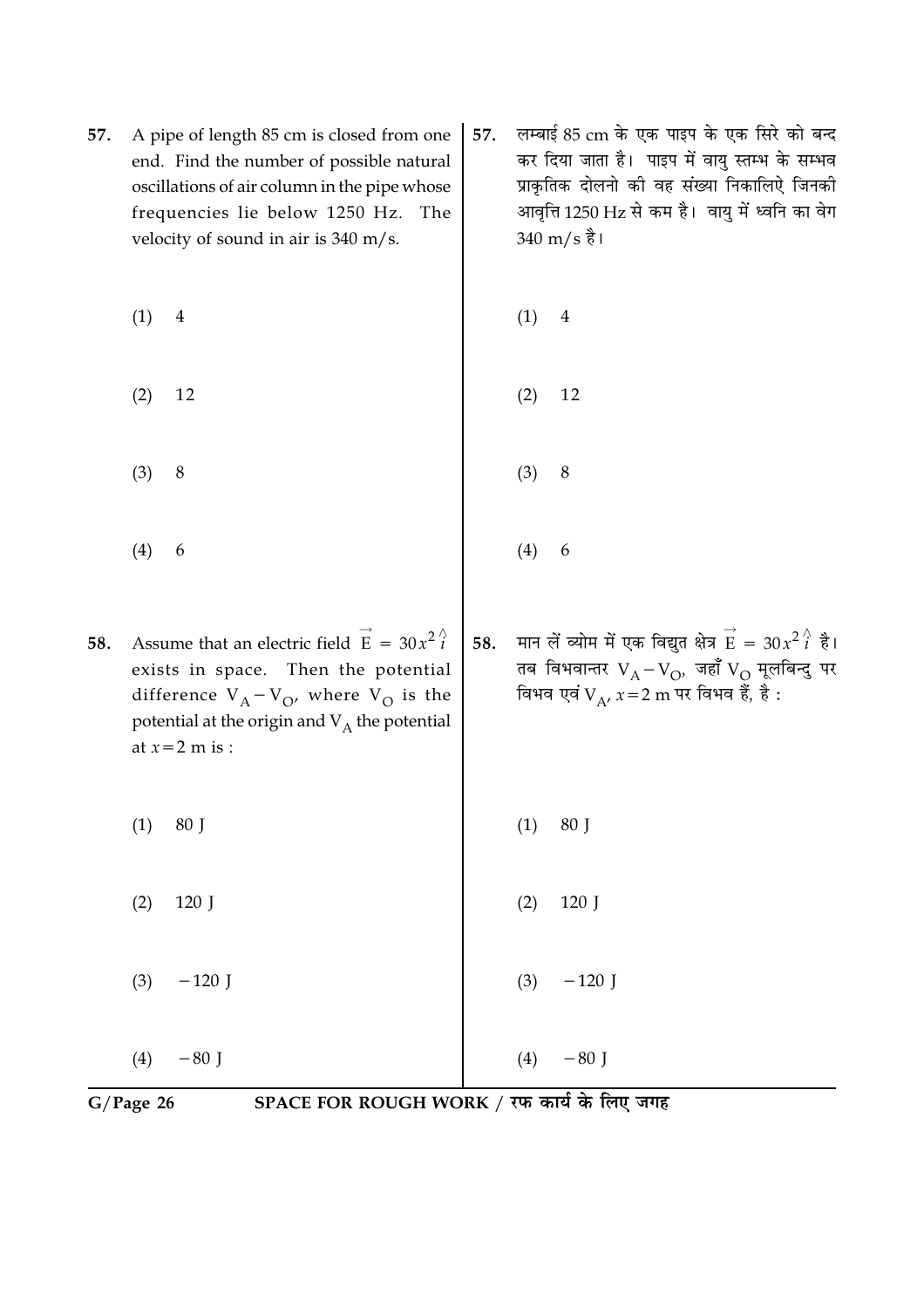- A student measured the length of a rod 59. and wrote it as 3.50 cm. Which instrument did he use to measure it?
	- A screw gauge having 50 divisions  $(1)$ in the circular scale and pitch as  $1$  mm.
	- A meter scale.  $(2)$
	- $(3)$ A vernier calliper where the 10 divisions in vernier scale matches with 9 division in main scale and main scale has 10 divisions in 1 cm.
	- $(4)$ A screw gauge having 100 divisions in the circular scale and pitch as  $1$  mm.
- 60. One mole of diatomic ideal gas undergoes a cyclic process ABC as shown in figure. The process BC is adiabatic. The temperatures at A, B and C are 400 K, 800 K and 600 K respectively. Choose the correct statement :



- $(1)$ The change in internal energy in the process BC is  $-500$  R.
- The change in internal energy in  $(2)$ whole cyclic process is 250 R.
- $(3)$ The change in internal energy in the process CA is 700 R.
- $(4)$ The change in internal energy in the process AB is  $-350$  R.
- $G/Page$  27
- SPACE FOR ROUGH WORK / रफ कार्य के लिए जगह
- एक विद्यार्थी ने एक छड की लम्बाई मापकर 59. 3.50 cm लिखी। इसको मापने में उसने किस उपकरण का पयोग किया ?
	- एक स्क्रू गेज़ जिसके वर्नियर स्केल में 50 भाग  $(1)$ हैं और पिच 1 mm है।
	- एक मीटर स्केल।  $(2)$
	- एक वर्नियर कैलिपर्स जहाँ वर्नियर स्केल के  $(3)$ 10 भाग मुख्य स्केल के 9 भागों से मिलते हैं और मुख्य स्केल के 1 cm में 10 भाग हैं।
	- एक स्क्रू गेज़ जिसके वर्नियर स्केल में  $(4)$ 100 भाग हैं और पिच 1 mm है।
- द्विपरमाणक आदर्श गैस का एक मोल चक्रीय प्रक्रिया 60. ABC से गुजरता है जैसा कि चित्र में दर्शाया गया है। प्रक्रिया BC रुद्धोष्म है। A, B एवं C के तापमान क्रमश: 400 K, 800 K एवं 600 K हैं। सही कथन चुनिये :



- प्रक्रिया BC में आन्तरिक ऊर्जा में परिवर्तन  $(1)$  $-500 \text{ R}$  है।
- सम्पर्ण चक्रीय प्रक्रिया में आन्तरिक ऊर्जा में  $(2)$ परिवर्तन 250 R है।
- प्रक्रिया CA में आन्तरिक ऊर्जा में परिवर्तन  $(3)$ 700 R है।
- प्रक्रिया AB में आन्तरिक ऊर्जा में परिवर्तन  $(4)$  $-350$  R है।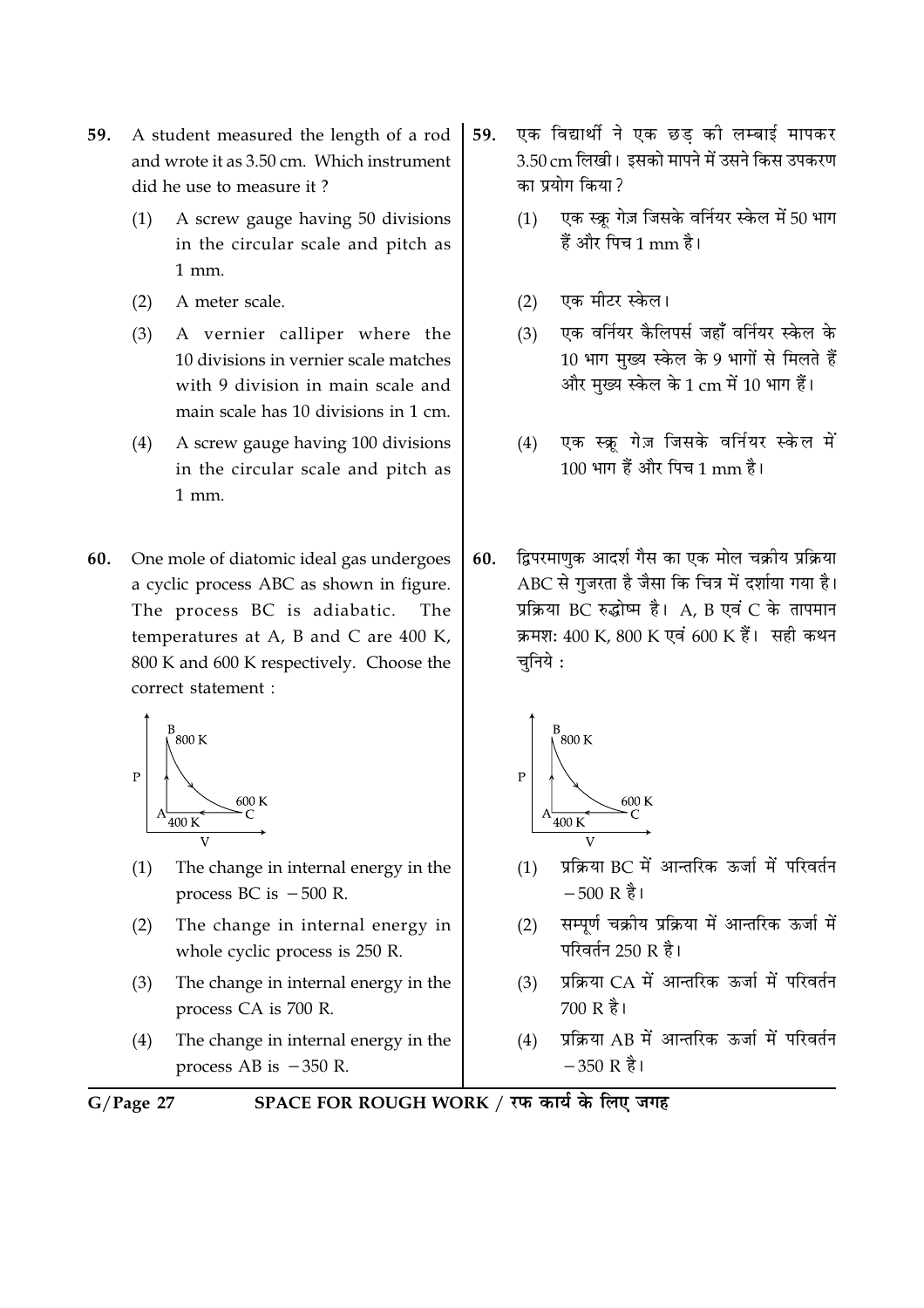#### NO कौन-सा निम्न गुण प्रदर्शित **नहीं** करता है ? Which one of the following properties is 62. not shown by NO? इसकी बन्ध कोटि 2.5 है।  $(1)$ It's bond order is 2.5  $(1)$ गैसीय अवस्था में प्रतिचम्बकीय है।  $(2)$  $(2)$ It is diamagnetic in gaseous state यह एक उदासीन ऑक्साइड है।  $(3)$ It is a neutral oxide  $(3)$ यह ऑक्सीजन से योग कर नाइट्रोजन डाईऑक्साइड  $(4)$ It combines with oxygen to form  $(4)$ बनाता है। nitrogen dioxide सोडियम फ़ैनाक्साइड की उच्च दाब और 125°C पर Sodium phenoxide when heated with  $CO<sub>2</sub>$ 63. 63. CO2 से अभिक्रिया करने पर जो यौगिक प्राप्त होता है under pressure at 125°C yields a product उसके एसिटिलेशन पर क्रिया फल C होता है। which on acetylation produces C. ONa + CO<sub>2</sub>  $\frac{125^{\circ}}{5 \text{ A} \text{tm}}$  B  $\frac{H^+}{Ac_2O}$  C ONa + CO<sub>2</sub>  $\frac{125^{\circ}}{5 \text{ A} \text{tm}}$  B  $\frac{H^+}{A c_2 O}$  C बडी मात्रा में क्रिया फल C होगा : The major product C would be :  $O$  COCH<sub>2</sub>  $O$  COCH<sub>3</sub>  $(1)$  $(1)$ COOH **COOH** O COCH<sub>2</sub>  $O$  COCH<sub>3</sub> **COOH COOH**  $(2)$  $(2)$  $COCH<sub>2</sub>$  $COCH<sub>2</sub>$  $(3)$  $(3)$ COCH<sub>3</sub>  $COCH<sub>3</sub>$ ΟH **OH**  $COOCH<sub>2</sub>$  $COOCH<sub>3</sub>$  $(4)$  $(4)$

61.

 $(1)$  $(2)$ 

 $(3)$ 

 $(4)$ 

भाग $C - \bar{x}$ सायन विज्ञान

ऐक्रिलोनाइट्राइल

डैकरान

नियोप्रिन

टैफ़लान

इनमें से किसको कन्डैन्सेशन बहुलक माना जायेगा?

**PART C - CHEMISTRY** 

61.

62.

polymer?

Acrylonitrile

Dacron

Teflon

Neoprene

 $(1)$ 

 $(2)$ 

 $(3)$ 

 $(4)$ 

Which one is classified as a condensation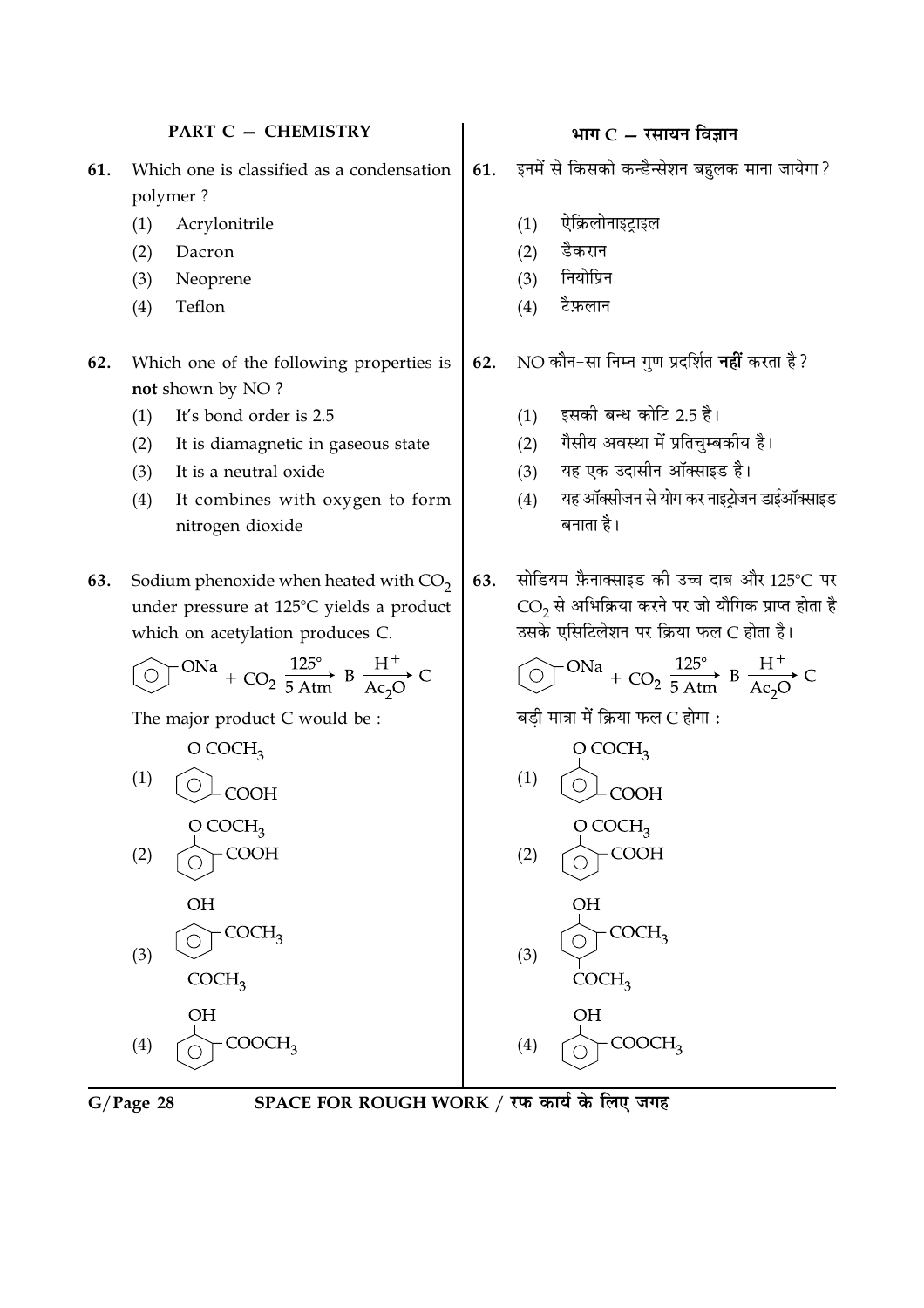- Given below are the half cell reactions : 64.  $Mn^{2+} + 2e^- \rightarrow Mn : E^0 = -1.18$  V  $2(Mn^{3+} + e^- \rightarrow Mn^{2+})$ ; E<sup>o</sup> = +1.51 V The E<sup>o</sup> for  $3Mn^2$ <sup>+</sup>  $\rightarrow$  Mn +  $2Mn^3$ <sup>+</sup> will be :  $-0.33$  V ; the reaction will occur  $(1)$ 
	- $-2.69$  V ; the reaction will not occur  $(2)$
	- $-2.69$  V ; the reaction will occur  $(3)$
	- $-0.33$  V; the reaction will not occur  $(4)$
- 65. For complete combustion of ethanol,  $C_2H_5OH(l) + 3O_2(g) \rightarrow 2CO_2(g) + 3H_2O(l)$ , the amount of heat produced as measured in bomb calorimeter, is 1364.47 kJ mol<sup>-1</sup> at 25°C. Assuming ideality the Enthalpy of combustion,  $\Delta_c H$ , for the reaction will  $be:$ 
	- $(R = 8.314 \text{ kJ} \text{ mol}^{-1})$
	- $-1350.50$  kJ mol<sup>-1</sup>  $(1)$
	- $-1366.95$  kJ mol<sup>-1</sup>  $(2)$
	- $-1361.95$  kJ mol<sup>-1</sup>  $(3)$
	- $-1460.50$  kJ mol<sup>-1</sup>  $(4)$
- 66. For the estimation of nitrogen,  $1.4$  g of an organic compound was digested by Kjeldahl method and the evolved ammonia was absorbed in 60 mL of  $\frac{M}{10}$  sulphuric acid. The unreacted acid required 20 mL of  $\frac{M}{10}$  sodium hydroxide for complete neutralization. The percentage of nitrogen in the compound is:  $(1)$ 5%  $(2)$  $6%$ 
	- $(3)$  $10%$
	- $(4)$  $3%$
- नीचे कुछ अर्द्ध सेल अभिक्रियाएं दी गई हैं : 64.  $Mn^{2+} + 2e^- \rightarrow Mn : E^0 = -1.18$  V  $2(Mn^{3+} + e^- \rightarrow Mn^{2+})$ ;  $E^0 = +1.51$  V  $3Mn^{2+}$  →  $Mn+2Mn^{3+}$  के लिये  $E^{\rm o}$  होगा :  $-0.33$  V ; अभिक्रिया होगी।  $(1)$  $-2.69$  V : अभिक्रिया नहीं होगी।  $(2)$ 
	- $-2.69$  V ; अभिक्रिया होगी।  $(3)$
	- $-0.33$  V ; अभिक्रिया नहीं होगी।  $(4)$
- एथेनॉल के पूर्ण ज्वलन के लिये, 65.  $C_2H_5OH(l) + 3O_2(g) \rightarrow 2CO_2(g) + 3H_2O(l)$ , बम केलोरीमीटर में मापित ऊर्जा 25°C पर  $1364.47$  kJ mol $^{-1}$  है। आदर्शता मानते हुए ज्वलन की एन्थैल्पी,  $\Delta_{c}H$ , होगी :

 $(R = 8.314 \text{ kJ} \text{ mol}^{-1})$  $-1350.50$  kJ mol<sup>-1</sup>  $(1)$  $-1366.95$  kJ mol<sup>-1</sup>  $(2)$  $-1361.95$  kJ mol<sup>-1</sup>  $(3)$ 

- $-1460.50$  kJ mol<sup>-1</sup>  $(4)$
- नाइट़ोजन के आकलन के लिए 1.4 ग्रा. कार्बनिक 66. यौगिक जेल्डॉल विधि के अनुसार अपचित किया गया तथा मुक्त हुए अमोनिया को 60 मिली  $\frac{\rm M}{10}$  सल्फ्यूरिक अम्ल में अवशोषित किया गया। अधिशेष अम्ल के पूर्ण उदासीनीकरण के लिए 20 मिली  $\frac{\rm M}{\rm 10}$  सोडियम हाइड़ॉक्साइड की आवश्यकता हुई। यौगिक में नाइट़ोजन की प्रतिशतता है :
	- $(1)$  $5\%$
	- 6%  $(2)$
	- $(3)$ 10%
	- $3%$  $(4)$
	-

 $G/Page$  29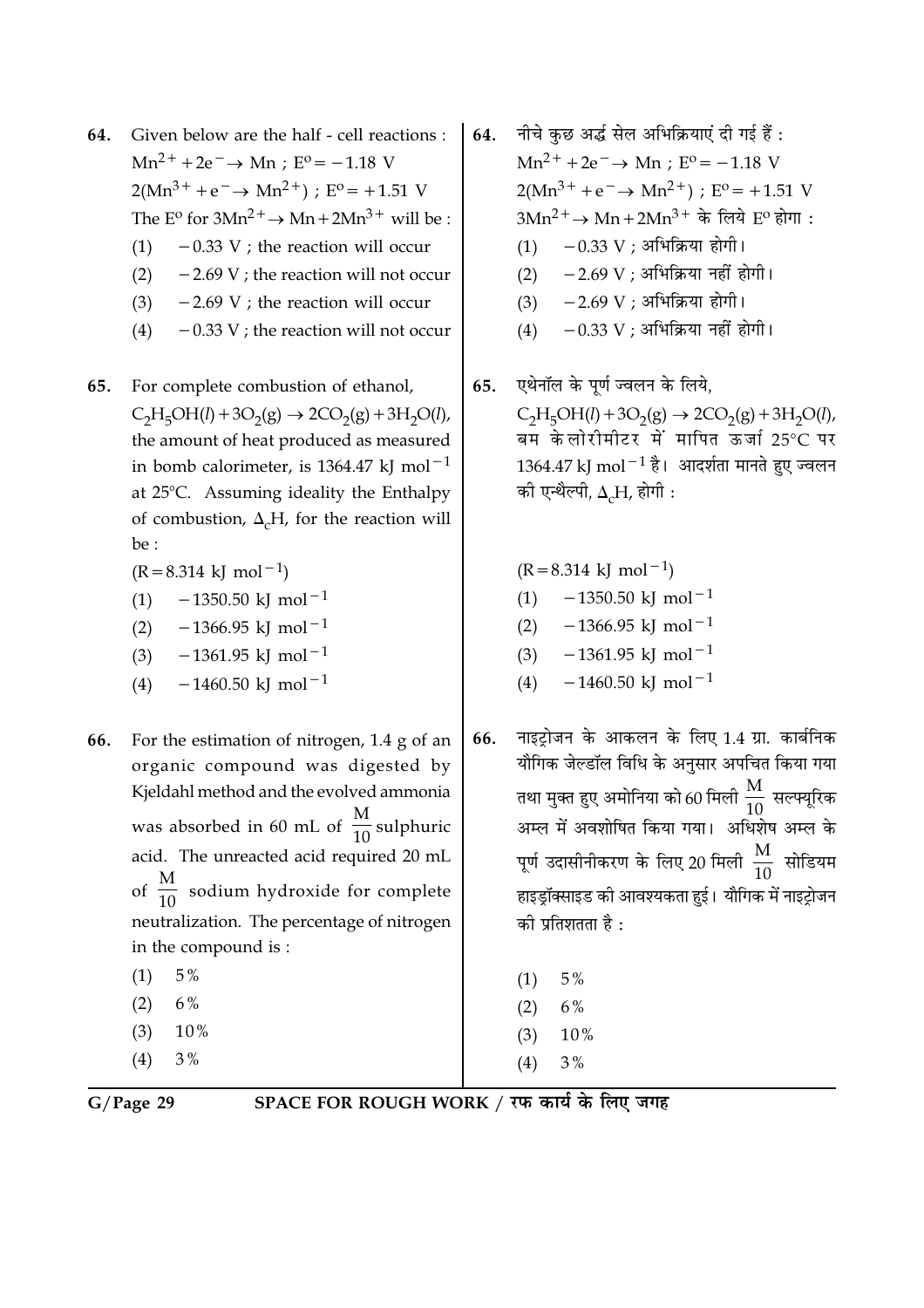|     |                                                                                                               | SPACE FOR ROUGH WORK / रफ कार्य के लिए जगह<br>$G/Page$ 30                                                                             |     |     |                                                                                                                                          |  |
|-----|---------------------------------------------------------------------------------------------------------------|---------------------------------------------------------------------------------------------------------------------------------------|-----|-----|------------------------------------------------------------------------------------------------------------------------------------------|--|
|     | (4)                                                                                                           | Cu                                                                                                                                    |     | (4) | Cu                                                                                                                                       |  |
|     | (3)                                                                                                           | Ca                                                                                                                                    |     | (3) | Ca                                                                                                                                       |  |
|     | (2)                                                                                                           | Ag                                                                                                                                    |     | (2) | Ag                                                                                                                                       |  |
|     | (1)                                                                                                           | Cr                                                                                                                                    |     | (1) | Cr                                                                                                                                       |  |
| 69. | salts is:                                                                                                     | The metal that cannot be obtained by<br>electrolysis of an aqueous solution of its                                                    | 69. |     | धातु जो अपने लवणों के जलीय विलयनों के<br>इलैक्ट्रालेसिस (विद्युत अपघटन) से प्राप्त नहीं हो<br>सकती होती है :                             |  |
|     | (4)                                                                                                           | 1:8                                                                                                                                   |     | (4) | 1:8                                                                                                                                      |  |
|     | (3)                                                                                                           | 7:32                                                                                                                                  |     | (3) | 7:32                                                                                                                                     |  |
|     | (2)                                                                                                           | 1:4                                                                                                                                   |     | (2) | $1:4$                                                                                                                                    |  |
|     | (1)                                                                                                           | 3:16                                                                                                                                  |     | (1) | 3:16                                                                                                                                     |  |
| 68. |                                                                                                               | The ratio of masses of oxygen and nitrogen<br>in a particular gaseous mixture is $1:4$ . The<br>ratio of number of their molecule is: | 68. |     | एक विशेष गैसीय मिश्रण में ऑक्सीजन और नाइट्रोजन<br>के द्रव्यमानों का अनुपात 1 : 4 है। इस मिश्रण में<br>इनकी अणु संख्याओं का अनुपात होगा : |  |
|     | (4)                                                                                                           | 2 - Butyne                                                                                                                            |     | (4) | 2 - ब्युटाइन                                                                                                                             |  |
|     | (3)                                                                                                           | Ethene                                                                                                                                |     | (3) | ईथीन                                                                                                                                     |  |
|     | (2)                                                                                                           | Acetylene                                                                                                                             |     | (2) | एसिटिलीन                                                                                                                                 |  |
|     | (1)                                                                                                           | 2 - Butene                                                                                                                            |     | (1) | 2 - ब्युटीन                                                                                                                              |  |
| 67. | The major organic compound formed by<br>the reaction of 1, 1, $1-$ trichloroethane<br>with silver powder is : |                                                                                                                                       | 67. |     | 1, 1, 1 – ट्राइक्लोरोईथेन को सिल्वर पाउडर के साथ<br>क्रिया करने पर सबसे बड़ी मात्रा में बना आरगैनिक<br>यौगिक होता है :                   |  |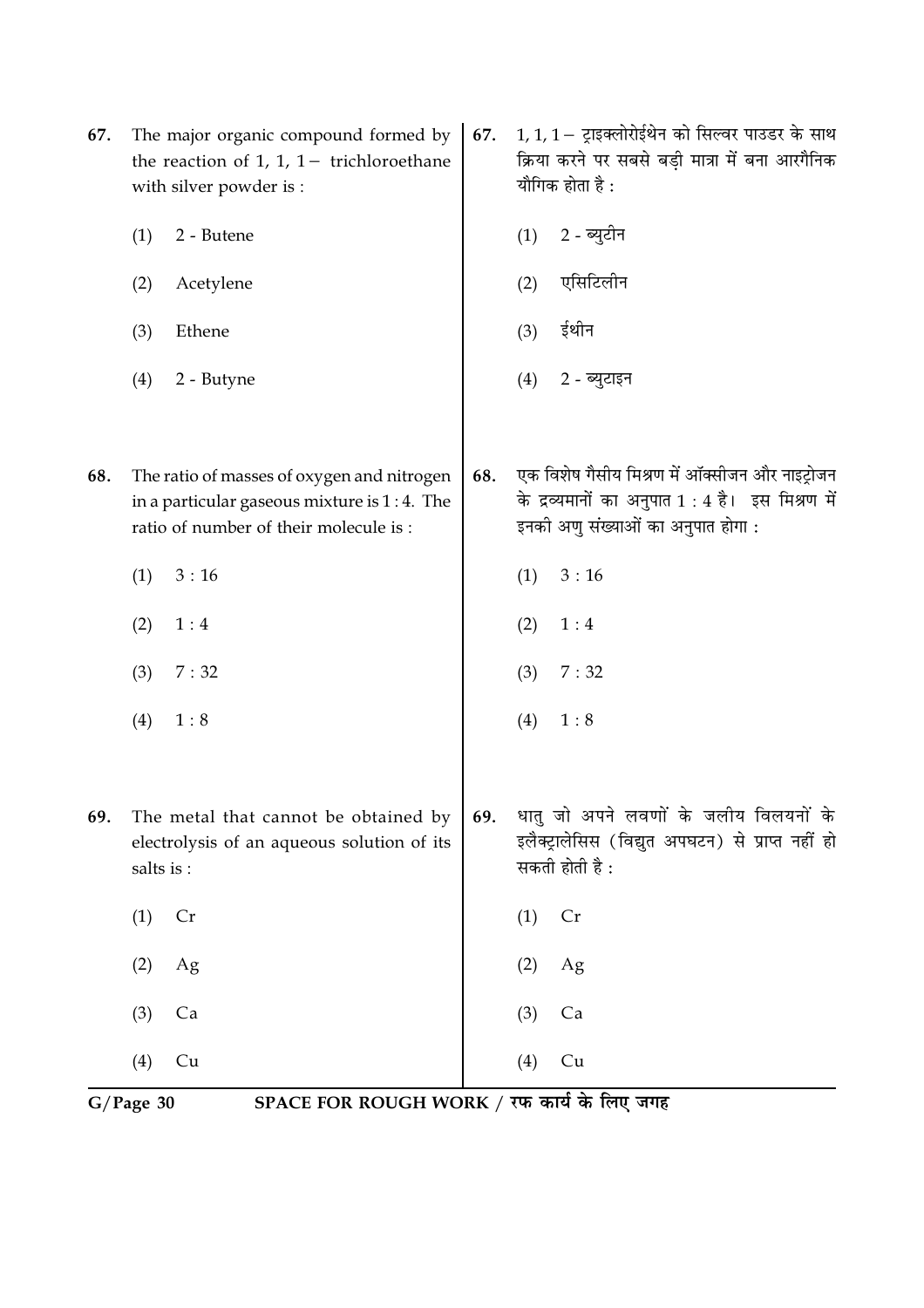- 70. The equivalent conductance of NaCl at concentration C and at infinite dilution are  $\lambda_C$  and  $\lambda_\infty$ , respectively. The correct relationship between  $\lambda_C$  and  $\lambda_{\infty}$  is given as:
	- (where the constant B is positive)

$$
(1) \qquad \lambda_C = \lambda_\infty + (B) \sqrt{C}
$$

- (2)  $\lambda_C = \lambda_\infty + (B)C$
- (3)  $\lambda_C = \lambda_{\infty} (B)C$
- (4)  $\lambda_C = \lambda_{\infty} (B) \sqrt{C}$
- 71. The correct set of four quantum numbers for the valence electrons of rubidium atom  $(Z = 37)$  is :
	- $(1)$  5, 0, 1, +  $\frac{1}{2}$ (2) 5, 0, 0,  $+\frac{1}{2}$ (3) 5, 1, 0,  $+\frac{1}{2}$ (4) 5, 1, 1,  $+\frac{1}{2}$
- 72. Consider separate solutions of 0.500 M  $C_2H_5OH(aq)$ , 0.100 M  $Mg_3(PO_4)_2(aq)$ , 0.250 M KBr(aq) and 0.125 M Na<sub>3</sub>PO<sub>4</sub>(aq) at 25°C. Which statement is true about these solutions, assuming all salts to be strong electrolytes?
	- $(1)$ 0.500 M  $C_2H_5OH(aq)$  has the highest osmotic pressure.
	- $(2)$ They all have the same osmotic pressure.
	- 0.100 M  $Mg_3(PO_4)_2(aq)$  has the  $(3)$ highest osmotic pressure.
	- 0.125 M  $\text{Na}_3\text{PO}_4$ (aq) has the highest  $(4)$ osmotic pressure.

सान्द्रण C पर और अनन्त तनुता पर NaCl विलयन 70. की इक्विवेलैन्ट चालकता को  $\lambda_C$  और  $\lambda_{\infty}$  मानते हुए उनका आपसी सम्बन्ध लिखा जा सकता है :

(B एक स्थिर अंक है)

- (1)  $\lambda_C = \lambda_\infty + (B) \sqrt{C}$
- (2)  $\lambda_C = \lambda_\infty + (B)C$ (3)  $\lambda_C = \lambda_{\infty} - (B)C$
- 
- (4)  $\lambda_C = \lambda_{\infty} (B) \sqrt{C}$
- रूबिडियम परमाणु (Z = 37) के लिये वेलैन्सी इलैक्ट्रॉनों 71. के उचित चार क्वान्टम नम्बरों का सेट होता है:
	- (1) 5, 0, 1,  $+\frac{1}{2}$ (2) 5, 0, 0,  $+\frac{1}{2}$ (3) 5, 1, 0,  $+\frac{1}{2}$ (4) 5, 1, 1,  $+\frac{1}{2}$
- 0.500 M C<sub>2</sub>H<sub>5</sub>OH(जलीय), 72. 0.100 M  $Mg_3(PO_4)_2$  (जलीय), 0.250 M  $KBr(\vec{q})$  और 0.125 M  $Na_3PO_4(\vec{q})$ विलयनों को 25℃ पर ध्यान दीजिये। सभी नमकों को प्रबल इलैक्ट्रोलाइट मानते हुए निम्न कथनों में से कौन-सा कथन यथार्थ है?
	- $0.500$  M C<sub>2</sub>H<sub>5</sub>OH(जलीय)  $(1)$ का आसमाटिक दाब उच्चतम होगा।
	- इन सब के लिये आसमाटिक दाब के मान  $(2)$ समान होगा।
	- $0.100$  M  $Mg_3(PO_4)_2$  (जलीय) का  $(3)$ आसमाटिक दाब उच्चतम होगा।
	- $0.125$  M Na<sub>3</sub>PO<sub>4</sub> (जलीय) का  $(4)$ आसमाटिक दाब उच्चतम होगा।

 $G/Page$  31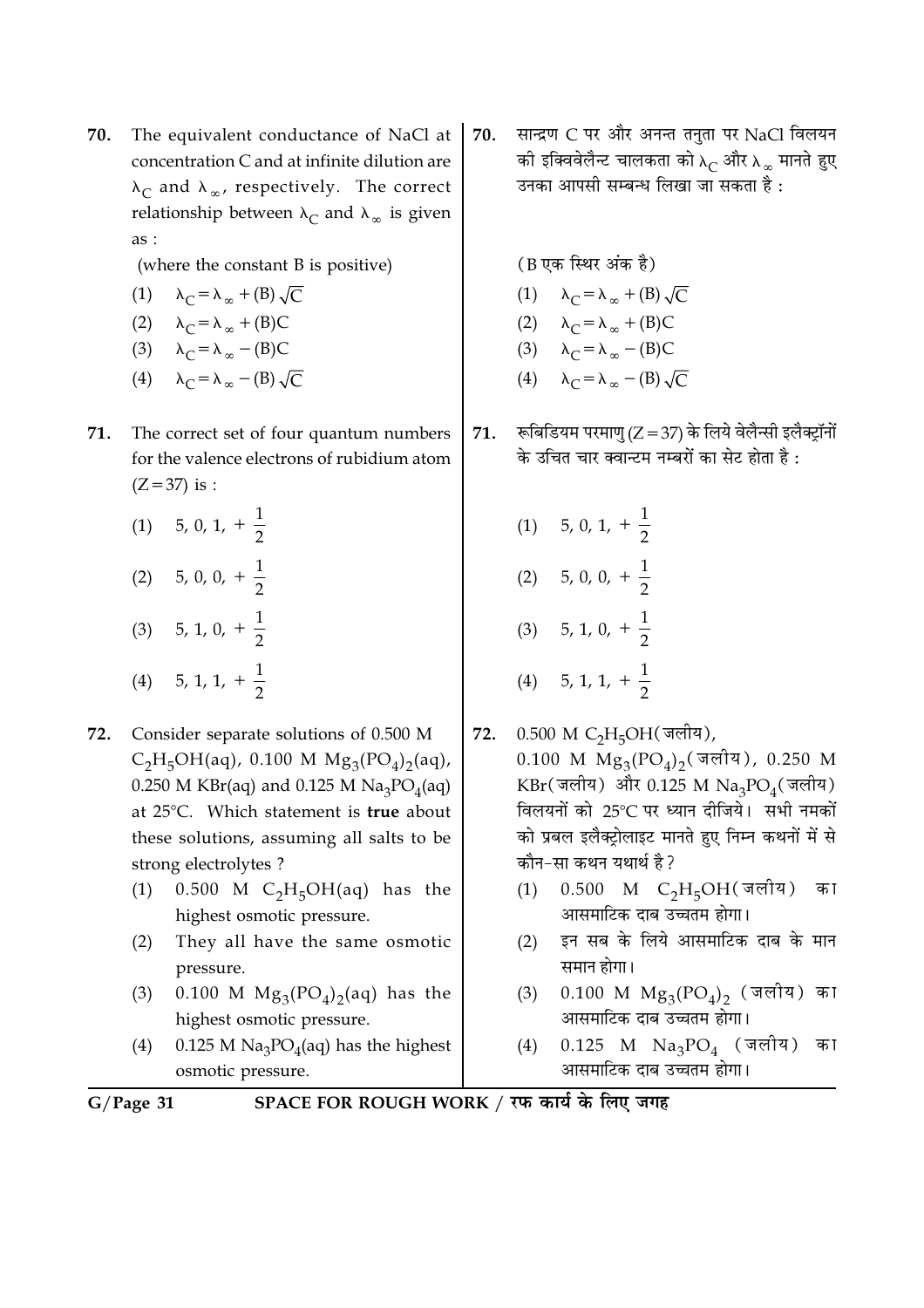- The most suitable reagent for the 73. conversion of  $R - CH_2 - OH \rightarrow R - CHO$  $is:$ 
	- $(1)$ PCC (Pyridinium Chlorochromate)
	- $(2)$  $KMnO<sub>4</sub>$
	- (3)  $K_2Cr_2O_7$
	- $(4)$  CrO<sub>2</sub>
- 74. CsCl crystallises in body centred cubic lattice. If 'a' is its edge length then which of the following expressions is correct?
	- (1)  $r_{Cs^+} + r_{Cl^-} = \sqrt{3}a$
	- (2)  $r_{Cs} + r_{Cl} = 3a$
	- (3)  $r_{Cs} + r_{Cl} = \frac{3a}{2}$
	- (4)  $r_{Cs^+} + r_{Cl^-} = \frac{\sqrt{3}}{2}a$
- 75. In which of the following reactions  $H_2O_2$ acts as a reducing agent?
	- (a)  $H_2O_2 + 2H^+ + 2e^- \rightarrow 2H_2O$ (b)  $H_2O_2 - 2e^- \rightarrow O_2 + 2H^+$ (c)  $H_2O_2 + 2e^- \rightarrow 2OH^-$ (d)  $H_2O_2 + 2OH^- - 2e^- \rightarrow O_2 + 2H_2O$  $(1)$  $(b)$ ,  $(d)$  $(1)$   $(b)$ ,  $(d)$  $(2)$  (a), (b)  $(2)$  (a), (b)  $(3)$   $(c), (d)$  $(3)$   $(c), (d)$  $(4)$  (a), (c)  $(4)$  (a), (c)
- $G/Page$  32

- $R-CH_2-OH \rightarrow R-CHO$ में बदलने का सबसे 73. अधिक उपयुक्त अभिकारक होता है:
	- PCC (पिरिडीनियम क्लोरोक्रोमेट)  $(1)$
	- $(2)$  KMnO<sub>4</sub>
	- (3)  $K_2Cr_2O_7$
	- $(4)$  CrO<sub>2</sub>
- CsCl काय केन्द्रित घनाकर जालक में क्रिस्टलित 74. होता है। यदि किनारे की लम्बाई 'a' हो तो निम्न सूत्रों में से कौन-सा ठीक होगा?
	- (1)  $r_{Cs^+} + r_{Cl^-} = \sqrt{3}a$
	- (2)  $r_{Cs} + r_{Cl} = 3a$
	- (3)  $r_{Cs} + r_{Cl} = \frac{3a}{2}$

(4) 
$$
r_{Cs^+} + r_{Cl^-} = \frac{\sqrt{3}}{2}a
$$

- निम्न किन अभिक्रियाओं में  $H_2O_2$  एक अपचायक 75. का काम करता है?
	- (a)  $H_2O_2 + 2H^+ + 2e^- \rightarrow 2H_2O$ (b)  $H_2O_2 - 2e^- \rightarrow O_2 + 2H^+$
	- (c)  $H_2O_2 + 2e^- \rightarrow 2OH^-$
	- (d)  $H_2O_2 + 2OH^- 2e^- \rightarrow O_2 + 2H_2O$
	-
-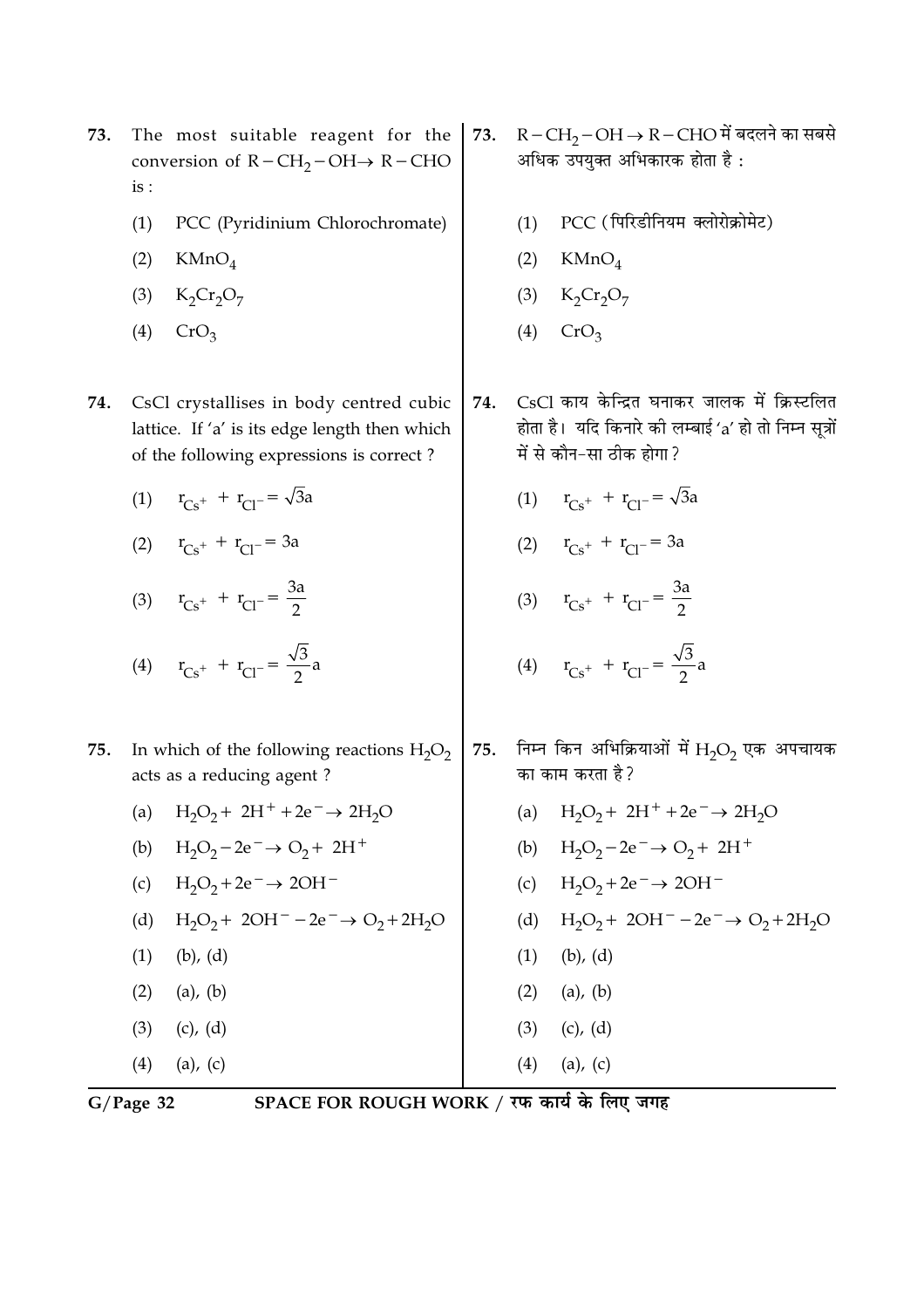- **CN** CN  $(b)$  $(a)$  $(b)$  $(a)$ CN. **OH SH** OH **SH** ○ ∩  $(c)$  $(d)$  $(d)$  $(c)$  $OH$  $SH$ **OH SH** (c) और (d)  $(1)$  $(c)$  and  $(d)$  $(1)$ Only  $(a)$ केवल (a)  $(2)$  $(2)$ (a) और (b)  $(3)$  $(a)$  and  $(b)$  $(3)$  $(4)$ Only (c)  $(4)$ केवल (c) ऐलिफैटिक प्रायमरी एमीन को क्लोरोफार्म और 77. 77. On heating an aliphatic primary amine एथानोलिक पोटैशियम हाइड़ाक्साइड के साथ गरम करने with chloroform and ethanolic potassium पर बना आरगैनिक यौगिक होता है: hydroxide, the organic compound formed  $is:$ एक ऐल्किल आइसोसियानाइड  $(1)$ an alkyl isocyanide  $(1)$ एक ऐल्कानोल an alkanol  $(2)$  $(2)$ an alkanediol एक ऐल्केनडायोल  $(3)$  $(3)$ एक ऐल्किल सियानाइड  $(4)$ an alkyl cyanide  $(4)$
- SPACE FOR ROUGH WORK / रफ कार्य के लिए जगह  $G/Page$  33
- 76. For which of the following molecule significant  $\mu \neq 0$  ?
- 76.
	- निम्न में से किस अणु के लिये बहुत सीमा तक  $\mu\neq 0$ होगा ?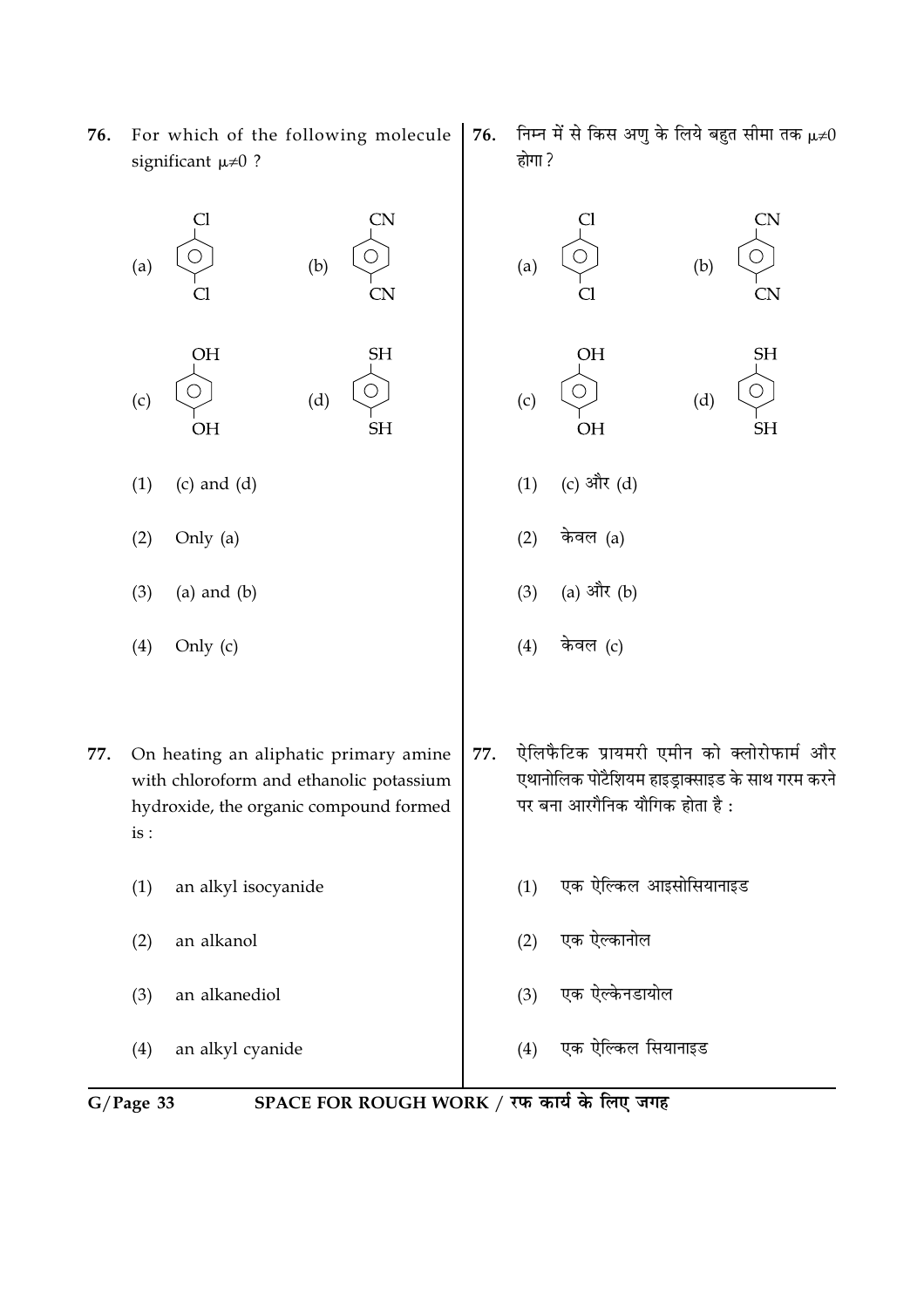- **78.** n  $\mathrm{S_{N}}$ 2 reactions, the correct order of reactivity for the following compounds :  $CH_3Cl$ ,  $CH_3CH_2Cl$ ,  $(CH_3)_2CHCl$  and  $(CH<sub>3</sub>)<sub>3</sub>CCl$  is :
	- (1)  $(CH_3)_2$ CHCl > CH<sub>3</sub>CH<sub>2</sub>Cl > CH<sub>3</sub>Cl  $>$  (CH<sub>3</sub>)<sub>3</sub>CCl
	- (2)  $CH_3Cl > (CH_3)_2CHCl > CH_3CH_2Cl$  $>(CH<sub>3</sub>)<sub>3</sub>CCl$
	- (3)  $CH_3Cl > CH_3CH_2Cl > (CH_3)_2CHCl$  $>(CH<sub>3</sub>)<sub>3</sub>CCl$
	- (4)  $CH_3CH_2Cl > CH_3Cl > (CH_3)_2CHCl$  $>(CH<sub>3</sub>)<sub>3</sub>CCl$
- **79.** The octahedral complex of a metal ion  $\mathrm{M}^{3+}$  with four monodentate ligands  $\mathrm{L}_1$ ,  $\text{L}_{2'}$ ,  $\text{L}_{3}$  and  $\text{L}_{4}$  absorb wavelengths in the region of red, green, yellow and blue, respectively. The increasing order of ligand strength of the four ligands is :
	- (1)  $L_1 < L_2 < L_4 < L_3$
	- (2)  $L_4 < L_3 < L_2 < L_1$
	- (3)  $L_1 < L_2 < L_2 < L_4$
	- (4)  $L_3 < L_2 < L_4 < L_1$
- 80. The equation which is balanced and represents the correct product(s) is :
	- (1)  $CuSO_4 + 4KCN \rightarrow K_2[Cu(CN)_4]$  $+K_2SO_4$
	- (2)  $Li_2O + 2KCl \rightarrow 2LiCl + K_2O$
	- (3)  $[CoCl(NH_3)_5]^{+} + 5H^{+} \rightarrow Co^{2+}$  $+5NH_4^+$  + Cl<sup>-</sup>
	- (4)  $[Mg(H_2O)_6]^{2+} + (EDTA)^{4-}$  $\frac{\text{excess NaOH}}{}$  [Mg(EDTA)]<sup>2+</sup>  $+ 6H<sub>2</sub>O$
- 7**8.** यौगिको CH<sub>3</sub>Cl, CH<sub>3</sub>CH<sub>2</sub>Cl, (CH<sub>3</sub>)<sub>2</sub>CHCl और  $(\mathrm{CH}_3)_3\mathrm{CCl}$  का  $\mathrm{S_N}$ 2 क्रिया में क्रिया करण क I उचित स्तर क्रम होता है <mark>:</mark>
	- (1)  $(CH_3)_2$ CHCl > CH<sub>3</sub>CH<sub>2</sub>Cl > CH<sub>3</sub>Cl  $>(CH<sub>3</sub>)<sub>3</sub>CCl$
	- (2)  $CH_3Cl > (CH_3)_2CHCl > CH_3CH_2Cl$  $>(CH<sub>3</sub>)<sub>3</sub>CCl$
	- (3)  $CH_3Cl > CH_3CH_2Cl > (CH_3)_2CHCl$  $>(CH<sub>3</sub>)<sub>3</sub>CCl$
	- (4)  $CH_3CH_2Cl > CH_3Cl > (CH_3)_2CHCl$  $>(CH<sub>3</sub>)<sub>3</sub>CCl$
- $79.$   $\,$   $\rm M^{3+}$  धातु आयन का चार एक पकड़ी लिगैंडों,  $\rm L_1$ ,  $\rm L_2$ ,  $\rm L_3$  और  $\rm L_4$  के साथ अष्ट फलकोय सकर लाल, हरे, पीले और नीले स्थलों से तरंगदैर्घ्यों का I क्रमानुसार अवशोषण करता है। चार लिगैडो को शक्ति का बढ़ता क्रम है <mark>:</mark>
	- (1)  $L_1 < L_2 < L_4 < L_3$
	- (2)  $L_4 < L_3 < L_2 < L_1$
	- (3)  $L_1 < L_2 < L_2 < L_4$
	- (4)  $L_3 < L_2 < L_4 < L_1$
- 80. समोकरण जो सतुलित है और यथार्थ क्रिया फलो <mark>क</mark>ा सूचक है, है <mark>:</mark>
	- (1)  $CuSO_4 + 4KCN \rightarrow K_2[Cu(CN)_4]$  $+K_2SO_4$
	- (2)  $Li_2O + 2KCl \rightarrow 2LiCl + K_2O$
	- (3)  $[CoCl(NH_3)_5]^{+} + 5H^{+} \rightarrow Co^{2+}$  $+5NH_4^+$  +Cl<sup>-</sup>

(4) 
$$
[M g (H_2 O)_6]^{2+} + (EDTA)^{4-}
$$
  
NaOH  $\overline{M}$  M8 (EDTA)<sup>2+</sup>

 $+ 6H<sub>2</sub>O$ 

G/Page 34 SP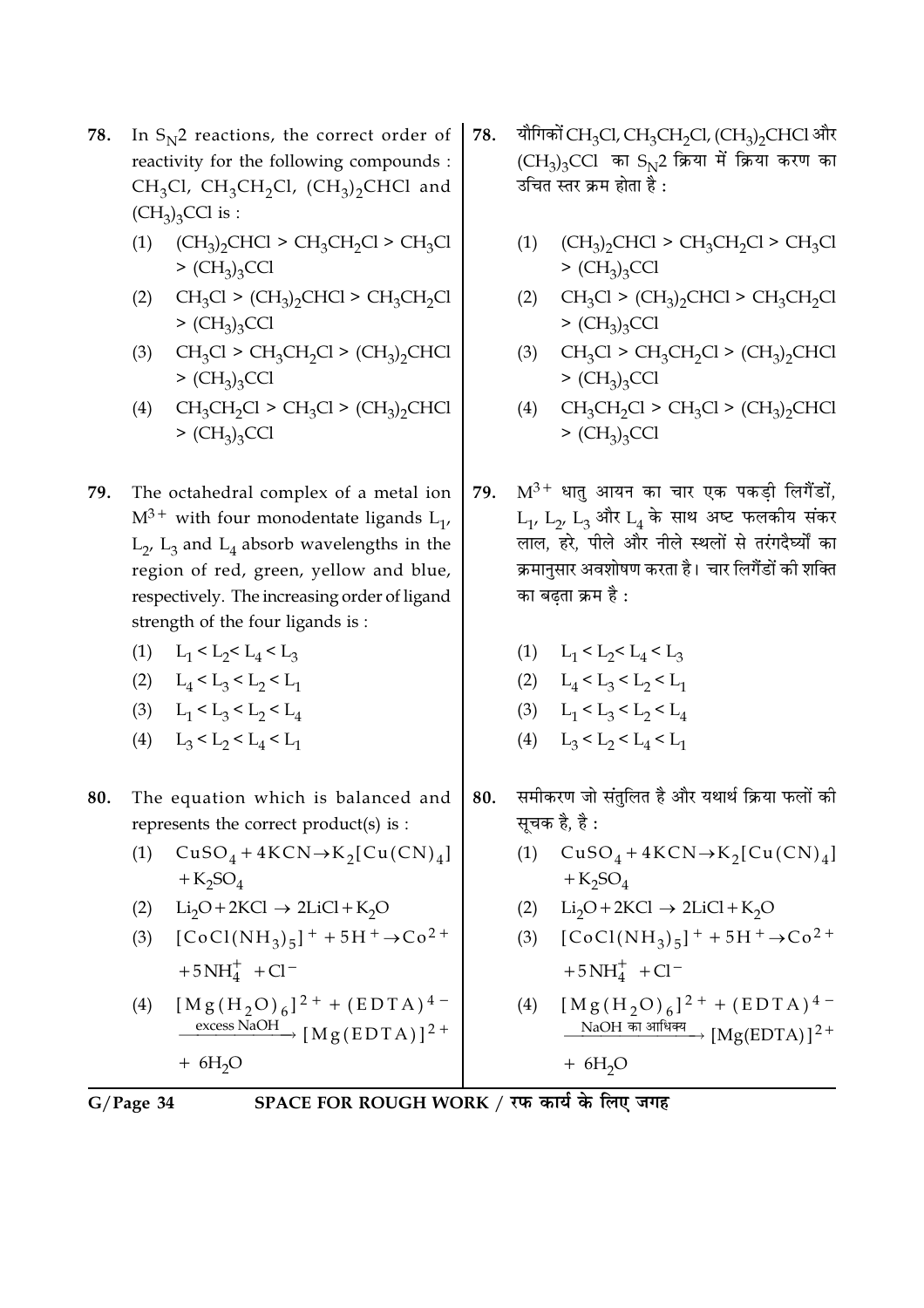| 81. | In the reaction,                                                                                                | 81. | अभिक्रिया सेट,                                                                                                                             |
|-----|-----------------------------------------------------------------------------------------------------------------|-----|--------------------------------------------------------------------------------------------------------------------------------------------|
|     | $CH_3COOH \xrightarrow{\qquad LiAlH_4 \qquad} A \xrightarrow{PCl_5 \qquad} B \xrightarrow{Alc. KOH}$            |     | $CH_3COOH \xrightarrow{LiAlH_4} A \xrightarrow{PCl_5} B \xrightarrow{Alc. KOH}$                                                            |
|     | the product $C$ is :                                                                                            |     | में क्रिया फल $C$ होता है:                                                                                                                 |
|     | (1)<br>Acetyl chloride                                                                                          |     | एसिटाइल क्लोराइड<br>(1)                                                                                                                    |
|     | Acetaldehyde<br>(2)                                                                                             |     | ऐसिटऐल्डिहाइड<br>(2)                                                                                                                       |
|     | (3)<br>Acetylene                                                                                                |     | एसिटिलीन<br>(3)                                                                                                                            |
|     | (4)<br>Ethylene                                                                                                 |     | इथाईलीन<br>(4)                                                                                                                             |
| 82. | The correct statement for the molecule,<br>$\text{CsI}_3$ , is :                                                | 82. | $\text{CsI}_3$ अणु के लिये यथार्थ कथन होगा:                                                                                                |
|     | it contains $Cs^+$ , I <sup>-</sup> and lattice I <sub>2</sub><br>(1)<br>molecule.                              |     | इसमें $\rm Cs^+$ , I $^-$ और I $_2$ जालक होते हैं।<br>(1)                                                                                  |
|     | it is a covalent molecule.<br>(2)                                                                               |     | यह एक सहसंयोजकी अणु है।<br>(2)                                                                                                             |
|     | (3)<br>it contains $Cs^+$ and $I_3^-$ ions.                                                                     |     | (3) इसमें $Cs$ <sup>+</sup> और $I_3^-$ आयन होते हैं।                                                                                       |
|     | it contains $Cs^{3+}$ and $I^-$ ions.<br>(4)                                                                    |     | इसमें $Cs^{3+}$ और I - आयन होते हैं।<br>(4)                                                                                                |
| 83. | For the reaction $SO_{2(g)} + \frac{1}{2}O_{2(g)} = SO_{3(g)}$                                                  |     | 83. अभिक्रिया, $SO_{2(g)} + \frac{1}{2}O_{2(g)} = SO_{3(g)}$ के लिए                                                                        |
|     | if $K_p = K_C (RT)^x$ where the symbols have<br>usual meaning then the value of $x$ is :<br>(assuming ideality) |     | $K_{\rm p}$ = $K_{\rm C}$ (RT) <sup>x</sup> होगा जबकी सब सूचक अक्षर सामान्य<br>अर्थ रखते हैं तो आदर्शररूपता मानते हुए $x$ का मान<br>होगा : |
|     | (1)<br>$\mathbf{1}$                                                                                             |     | (1)<br>$\mathbf{1}$                                                                                                                        |
|     | (2)<br>$-1$                                                                                                     |     | (2)<br>$-1$                                                                                                                                |
|     | $\frac{1}{2}$<br>(3)                                                                                            |     | $\frac{1}{2}$<br>(3)                                                                                                                       |
|     | $\frac{1}{2}$<br>(4)                                                                                            |     | $\frac{1}{2}$<br>(4)                                                                                                                       |

G/Page 35 SPACE FOR ROUGH WORK / रफ कार्य के लिए जगह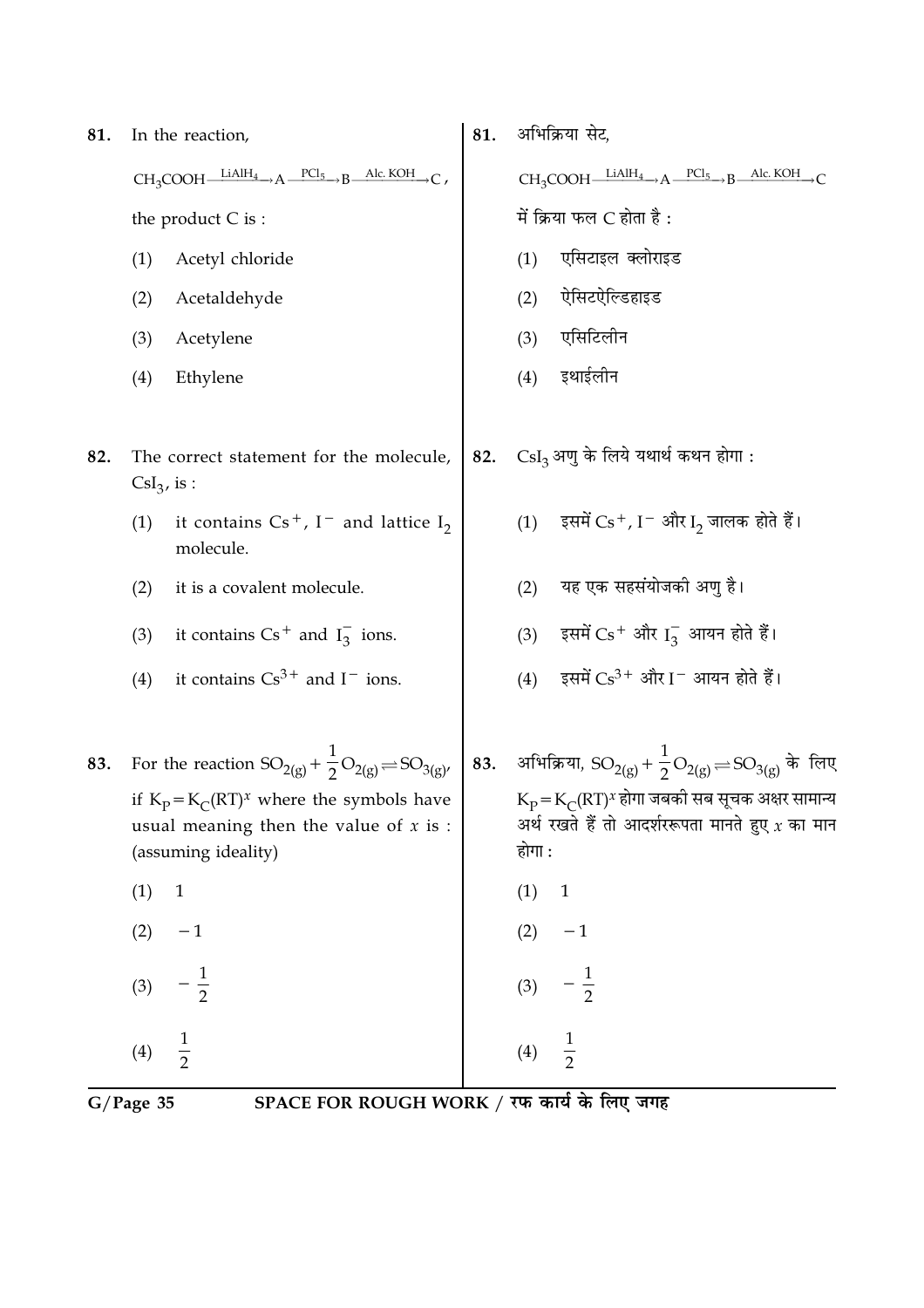84. For the non - stoichiometre reaction  $2A + B \rightarrow C + D$ , the following kinetic data were obtained in three separate experiments, all at 298 K.

| Initial |                  | Initial          | Initial rate of                            |
|---------|------------------|------------------|--------------------------------------------|
|         |                  |                  | Concentration Concentration formation of C |
|         |                  |                  | $(mod L^-S^-)$                             |
|         | 0.1 <sub>M</sub> | 0.1 <sub>M</sub> | $1.2 \times 10^{-3}$                       |
|         | 0.1 M            | 0.2 M            | $1.2 \times 10^{-3}$                       |
|         | 0.2 M            | $0.1\;M$         | $2.4 \times 10^{-3}$                       |
|         |                  |                  |                                            |

The rate law for the formation of  $C$  is:

(1)  $\frac{dc}{dt} = k[A]$ 

$$
(2) \quad \frac{\mathrm{d} \mathrm{c}}{\mathrm{d} \mathrm{t}} = \mathrm{k}[\mathrm{A}] \,\,[\mathrm{B}]
$$

$$
(3) \quad \frac{\text{dc}}{\text{dt}} = k[A]^2 \text{ [B]}
$$

$$
(4) \quad \frac{dc}{dt} = k[A] [B]^2
$$

- Resistance of 0.2 M solution of an 85. electrolyte is 50  $\Omega$ . The specific conductance of the solution is  $1.4 \text{ S m}^{-1}$ . The resistance of 0.5 M solution of the same electrolyte is 280  $\Omega$ . The molar conductivity of 0.5 M solution of the electrolyte in S  $m^2$  mol<sup>-1</sup> is :
	- $5 \times 10^2$  $(1)$
	- (2)  $5 \times 10^{-4}$
	- $5 \times 10^{-3}$  $(3)$
	- (4)  $5 \times 10^3$

रसायनिकता रिक्त अभिक्रिया 2A + B  $\rightarrow$  C + D में 84. तीन पृथक प्रयोगों में 298 K पर निम्न गतिक आंकड़े प्राप्त किये गये :

| प्रारम्भिक<br>सांद्रण (A) | प्रारम्भिक<br>सांद्रण (B) | lC बनने की प्रारम्भिक<br> दर (मोल $\rm L^-S^-$ ) |
|---------------------------|---------------------------|--------------------------------------------------|
| 0.1 <sub>M</sub>          | 0.1 <sub>M</sub>          | $1.2 \times 10^{-3}$                             |
| 0.1 M                     | 0.2 M                     | $1.2 \times 10^{-3}$                             |
| 0.2 M                     | $0.1$ M                   | $2.4 \times 10^{-3}$                             |

अभिक्रिया के लिये C बनने का दर नियम होगा:

- (1)  $\frac{dc}{dt} = k[A]$
- (2)  $\frac{dc}{dt} = k[A] [B]$
- (3)  $\frac{dc}{dt} = k[A]^2 [B]$

$$
(4) \quad \frac{dc}{dt} = k[A] [B]^2
$$

- एक वैद्युत अपघट्य में 0.2 M विलयन का प्रतिरोध 85. 50  $\Omega$  है। इस विलयन का विशिष्ट चालकत्व  $1.4 \text{ S m}^{-1}$  है। इसी विद्युत अपघट्य के 0.5 M विलयन का प्रतिरोध 280  $\Omega$  है। विद्युत अपघट्य के 0.5 M विलयन की मोलर चालकता S m<sup>2</sup> मोल $^{-1}$  में होगी :
	- (1)  $5 \times 10^2$ (2)  $5 \times 10^{-4}$ (3)  $5 \times 10^{-3}$

 $(4)$ 

 $5 \times 10^3$ 

 $G/Page$  36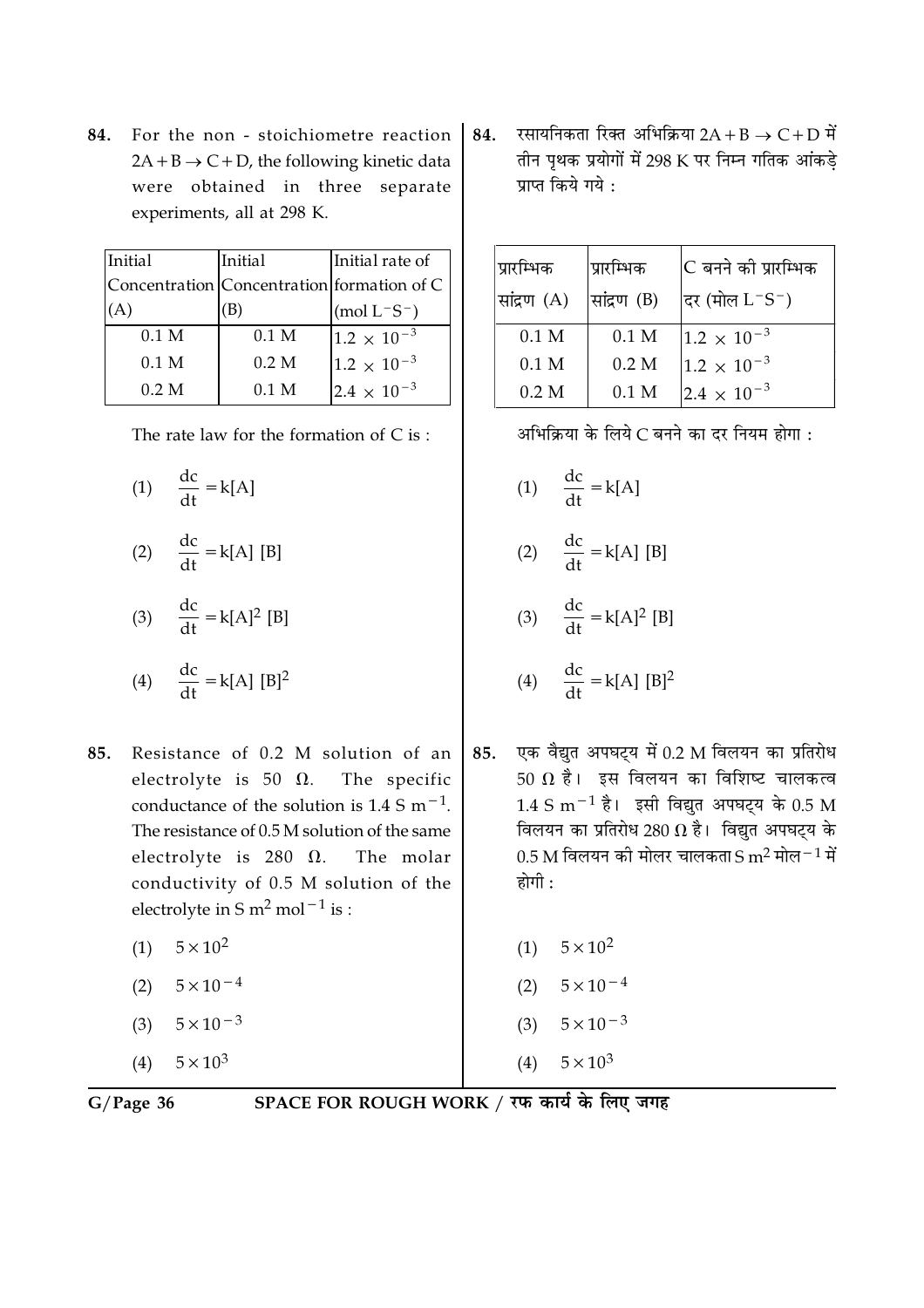| 86. |     | Among the following oxoacids, the correct<br>decreasing order of acid strength is :                           | 86. |     | निम्न आक्सो अम्लों के लिये अम्ल शक्ति का यथार्थ<br>घटता क्रम होगा :                                                          |
|-----|-----|---------------------------------------------------------------------------------------------------------------|-----|-----|------------------------------------------------------------------------------------------------------------------------------|
|     | (1) | $HClO2 > HClO4 > HClO3 > HOCl$                                                                                |     | (1) | $HClO2 > HClO4 > HClO3 > HOCl$                                                                                               |
|     | (2) | $HOC1 > HClO2 > HClO3 > HClO4$                                                                                |     | (2) | $HOC1 > HClO2 > HClO3 > HClO4$                                                                                               |
|     | (3) | $HClO4 > HClO 2 > HClO3$                                                                                      |     | (3) | $HClO4 > HClO 2 > HClO3$                                                                                                     |
|     | (4) | $HClO4 > HClO3 > HClO2 > HOCl$                                                                                |     | (4) | $HClO4 > HClO3 > HClO2 > HOCl$                                                                                               |
| 87. |     | Which one of the following bases is not<br>present in DNA?                                                    | 87. |     | निम्न क्षारों में से कौन एक DNA में <b>नहीं</b> पाया जाता ?                                                                  |
|     | (1) | Thymine                                                                                                       |     | (1) | थाईमीन                                                                                                                       |
|     | (2) | Quinoline                                                                                                     |     | (2) | क्विनोलीन                                                                                                                    |
|     | (3) | Adenine                                                                                                       |     | (3) | ऐडिनीन                                                                                                                       |
|     | (4) | Cytosine                                                                                                      |     | (4) | साइटोसीन                                                                                                                     |
| 88. |     | Considering the basic strength of amines<br>in aqueous solution, which one has the<br>smallest $pK_b$ value ? | 88. |     | जलीय विलयन में एमीनों की क्षारीय प्रवृत्ति के अनुसार<br>निम्नलिखितों में से किसके लिये $pK_{\rm b}$ का मान कम<br>से कम होगा? |
|     | (1) | $C_6H_5NH_2$                                                                                                  |     | (1) | $C_6H_5NH_2$                                                                                                                 |
|     | (2) | $(CH_3)_2NH$                                                                                                  |     | (2) | $(CH_3)_2NH$                                                                                                                 |
|     | (3) | CH <sub>3</sub> NH <sub>2</sub>                                                                               |     | (3) | CH <sub>3</sub> NH <sub>2</sub>                                                                                              |
|     | (4) | $(CH_3)_3N$                                                                                                   |     | (4) | $(CH_3)_3N$                                                                                                                  |
| 89. | If  | Z is a compressibility factor,<br>van der Waals equation at low pressure<br>can be written as :               | 89. |     | यदि Z संपीड़न गुणक हो तो कम दाब पर वांडरवाल्स<br>समीकरण को लिखा जा सकता है :                                                 |
|     |     | (1) $Z = 1 + \frac{Pb}{RT}$                                                                                   |     |     | (1) $Z = 1 + \frac{Pb}{RT}$                                                                                                  |
|     |     | (2) $Z = 1 + \frac{RT}{Ph}$                                                                                   |     |     | (2) $Z = 1 + \frac{RT}{Pb}$                                                                                                  |
|     |     | (3) $Z = 1 - \frac{a}{VRT}$                                                                                   |     |     | (3) $Z = 1 - \frac{a}{VRT}$                                                                                                  |
|     |     | (4) $Z = 1 - \frac{Pb}{RT}$                                                                                   |     |     | (4) $Z = 1 - \frac{Pb}{RT}$                                                                                                  |
|     |     | SPACE FOR ROUGH WORK / रफ कार्य के लिए जगह<br>$G/Page$ 37                                                     |     |     |                                                                                                                              |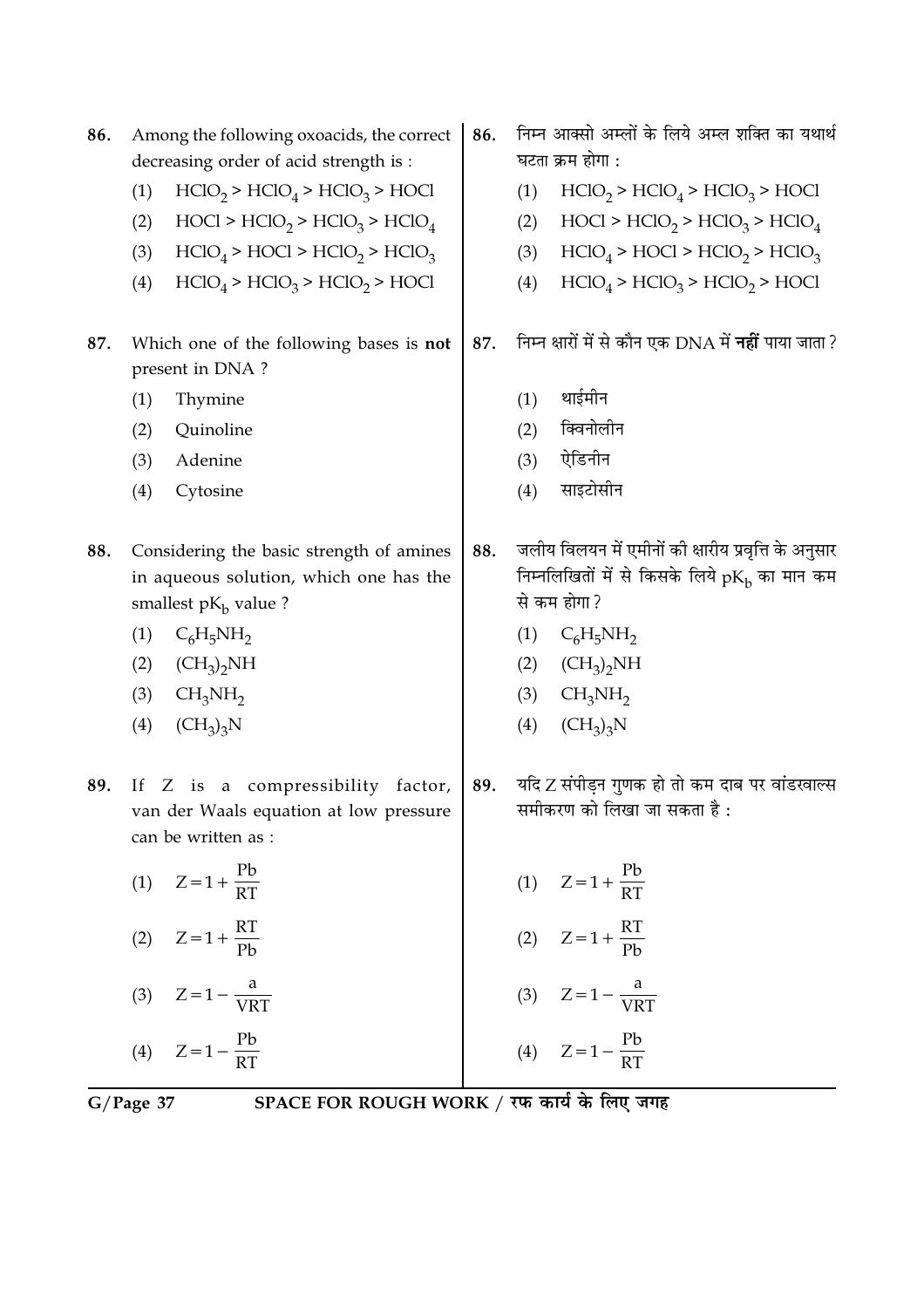90. Which series of reactions correctly represents chemical relations related to iron and its compound?

(1) Fe 
$$
\xrightarrow{O_2, heat} Fe_3O_4 \xrightarrow{CO, 600^\circ C}
$$
  
\nFeO  $\xrightarrow{CO, 700^\circ C}$  Fe  
\n(2) Fe  $\xrightarrow{dil H_2SO_4} FeSO_4 \xrightarrow{H_2SO_4,O_2}$   
\nFe<sub>2</sub>(SO<sub>4</sub>)<sub>3</sub>  $\xrightarrow{heat}$  Fe

(3) Fe  $\frac{O_2 \text{ heat}}{O_2 \text{ heat}}$  FeO  $\frac{\text{dil } H_2$ SO<sub>4</sub>

 $FeSO_4 \xrightarrow{heat} Fe$ 

(4) Fe  $\frac{Cl_2, heat}{I}$  FeCl<sub>3</sub>  $\frac{heat, air}{I}$ 

 $-000-$ 

$$
FeCl_2 \xrightarrow{Zn} Fe
$$

इनमें से अभिक्रियाओं का कौन-सा क्रम यथार्थ रूप में 90. लोहे और इसके यौगिकों की रासायनिक अभिक्रियाओं को निरूपित करता है ?

(1) Fe 
$$
\xrightarrow{O_2, \overline{\text{d}T}}
$$
 Fe<sub>3</sub>O<sub>4</sub>  $\xrightarrow{CO, 600^{\circ}C}$   
\nFeO  $\xrightarrow{CO, 700^{\circ}C}$  Fe  
\n(2) Fe  $\xrightarrow{\overline{\text{d}T}$  H<sub>2</sub>SO<sub>4</sub>  $\xrightarrow{\overline{\text{d}T}}$  FeSO<sub>4</sub>  $\xrightarrow{\overline{\text{d}T}}$  Fe  
\nFe<sub>2</sub>(SO<sub>4</sub>)<sub>3</sub>  $\xrightarrow{\overline{\text{d}T}}$  Fe  
\n(3) Fe  $\xrightarrow{O_2, \overline{\text{d}T}}$  FeO  $\xrightarrow{\overline{\text{d}T}}$  H<sub>2</sub>SO<sub>4</sub>  
\nFeSO<sub>4</sub>  $\xrightarrow{\overline{\text{d}T}}$  Fe  
\n(4) Fe  $\xrightarrow{Cl_2, \overline{\text{d}T}}$  FeCl<sub>3</sub>  $\xrightarrow{\overline{\text{d}T}}$   $\xrightarrow{\overline{\text{d}T}}$   
\nFeCl<sub>2</sub>  $\xrightarrow{Zn}$  Fe

 $-000-$ 

SPACE FOR ROUGH WORK / रफ कार्य के लिए जगह

 $G/Page$  38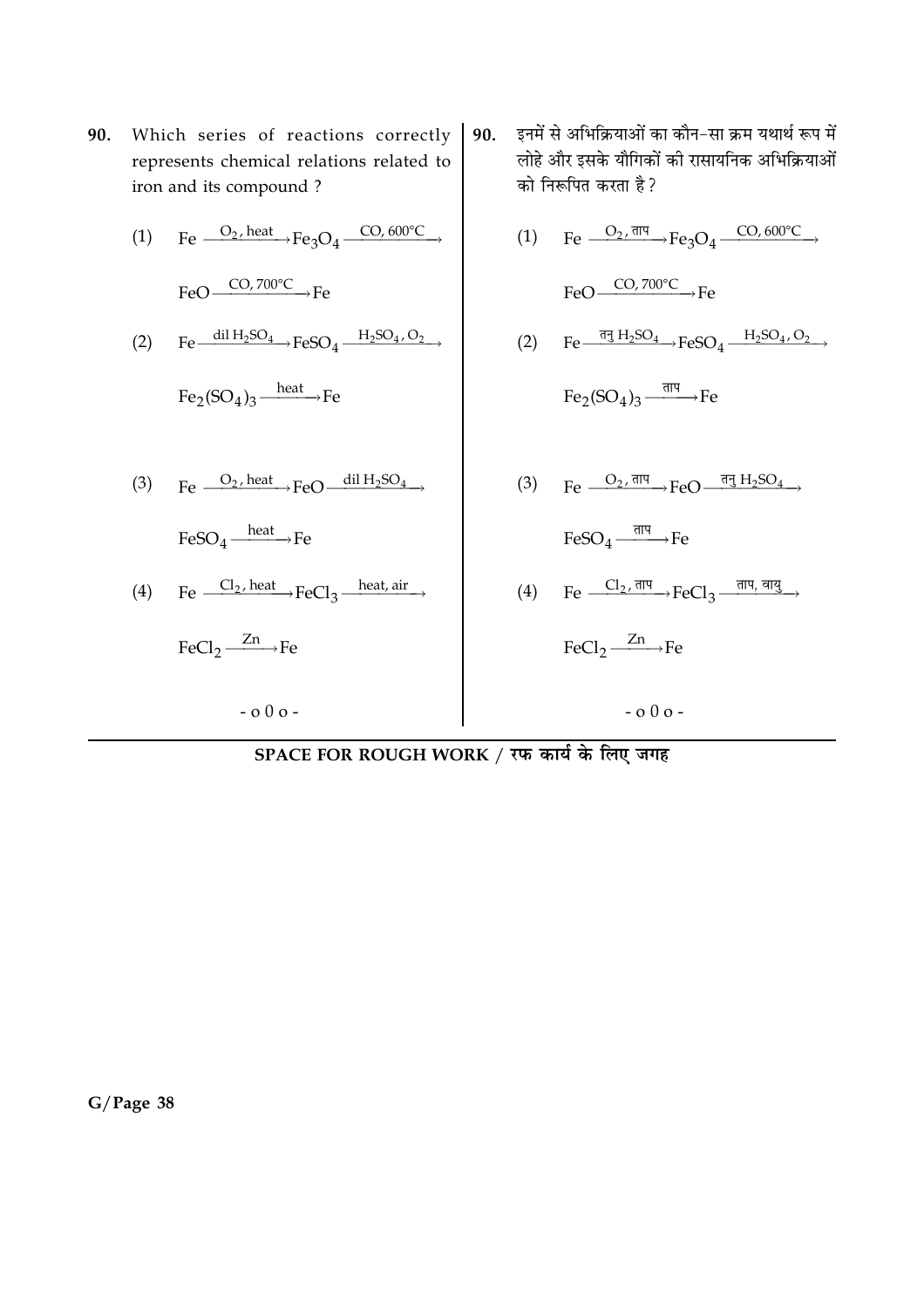SPACE FOR ROUGH WORK / रफ कार्य के लिए जगह

 $G/Page$  39